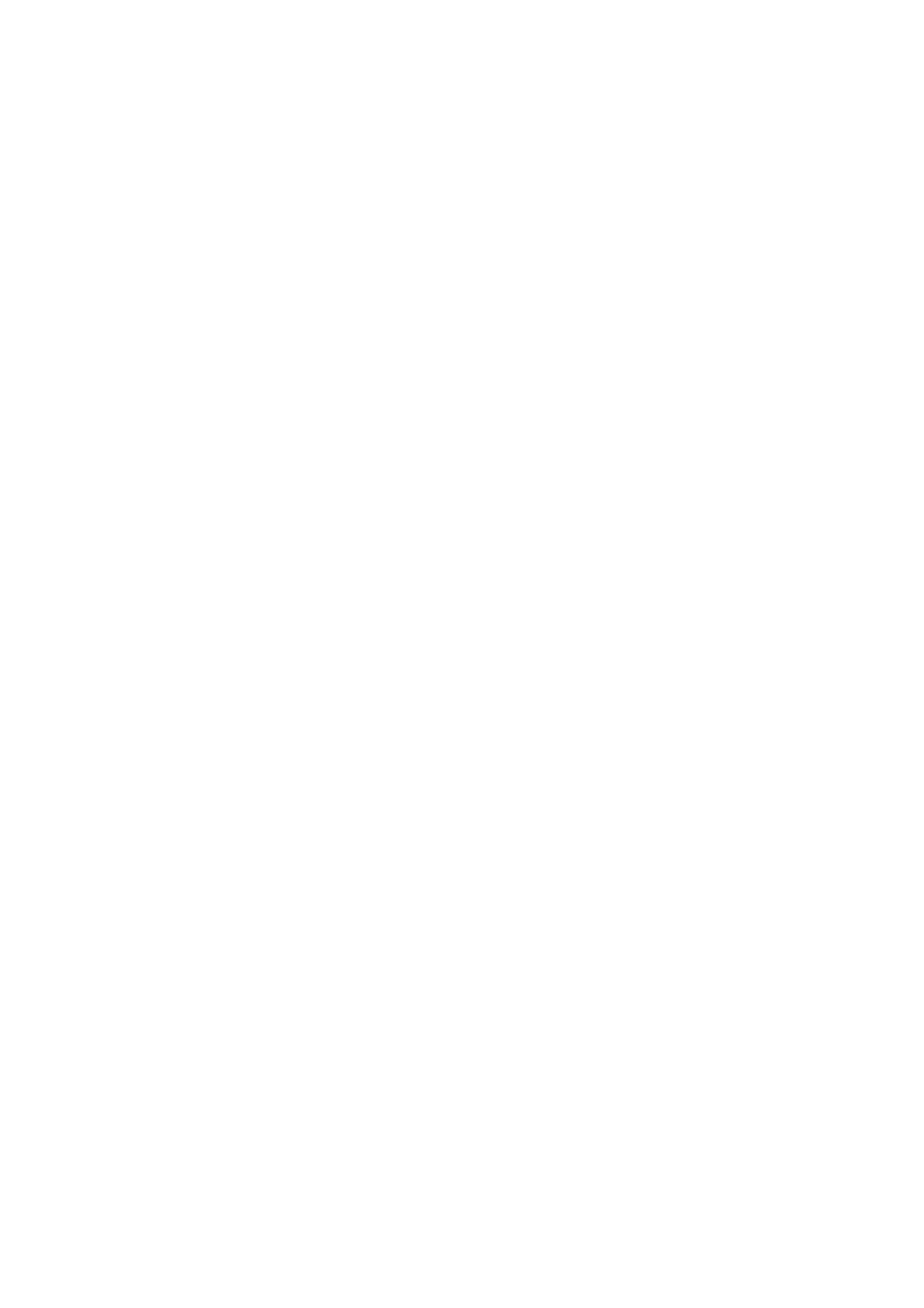**Response of the Spanish Government to the report of the European Committee for the Prevention of Torture and Inhuman or Degrading Treatment or Punishment (CPT) on its visit to Spain** 

**from 22 November to 4 December 1998**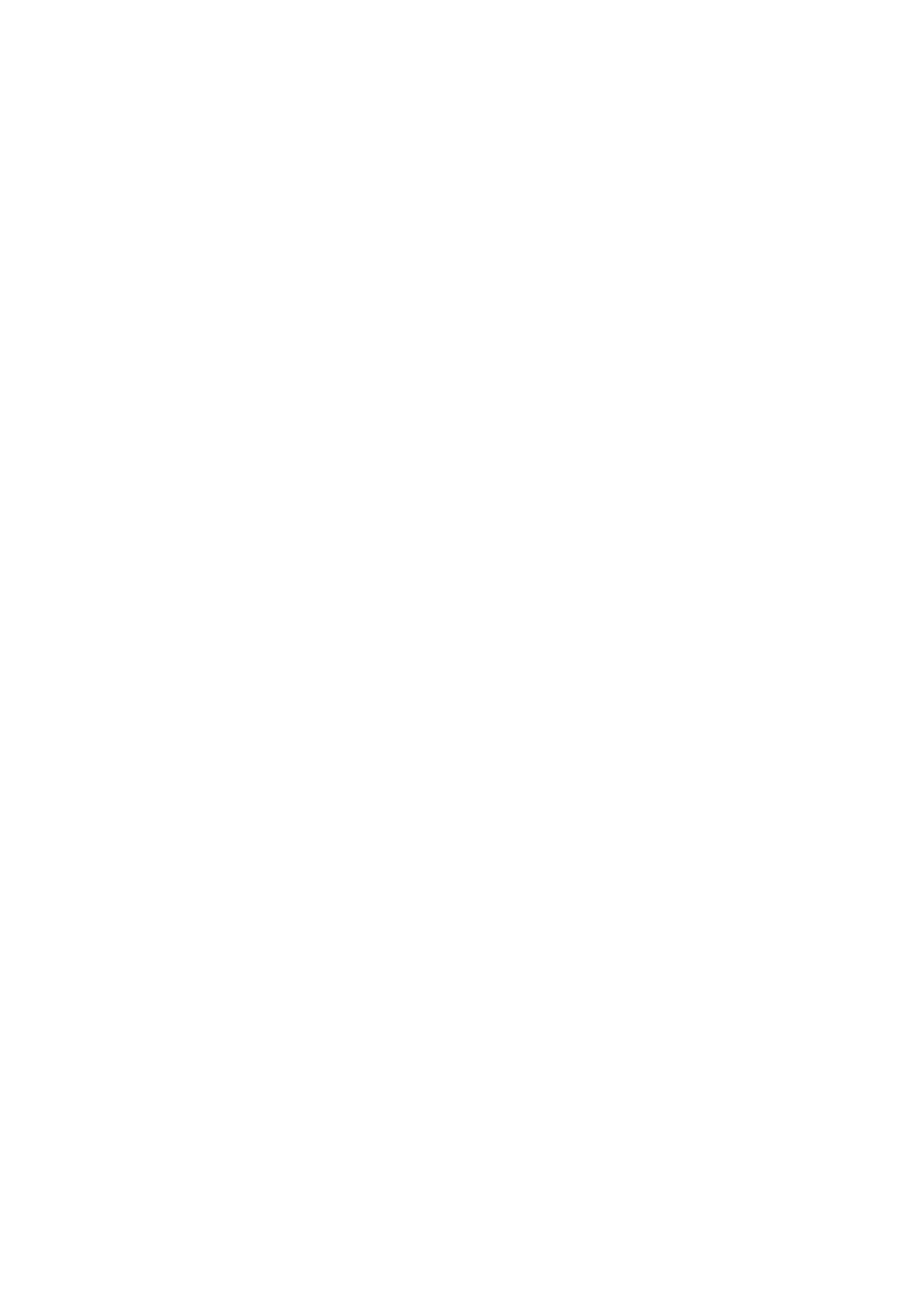# **RESPONSE TO THE REPORT OF THE EUROPEAN COMMITTEE FOR THE PREVENTION OF TORTURE AND INHUMAN OR DEGRADING TREATMENT OR PUNISHMENT CONCERNING THE VISIT OF A DELEGATION OF THE CPT TO SPAIN FROM 22 NOVEMBER TO 4 DECEMBER 1998**

### **INTRODUCTION**

 A delegation of the European Convention for the Prevention of Torture and Inhuman or Degrading Treatment or Punishment (hereinafter referred to as "CPT") carried out a visit to our country, from 22 November to 4 December 1998, in pursuance of Article 7 of the European Convention Prevention of Torture and Inhuman or Degrading Treatment or Punishment.

 This is the third periodic visit made by the CPT to our country. The other two previous were held on April 1991 and April 1994.

The delegation was made up by the following members of the CPT:

 Mrs Ingrid Lycke Ellingsen, First Vice-President of the CPT Mr Mario Benedettini, member of the CPT Mr Ole Vedel Rasmussen, member of the CPT Mr Safa Reisoglu, member of the CPT Mr Florin Stanescu, member of the CPT

Mr Daniel Glezer, Head of the Regional Psychiatric and Psychological Medical Service at Marseille´s "Les Baumettes" Prison (expert) Mr James McManus, Scottish Prisons Complaints Commissioner (expert)

Mr Mark Kelly, member of the CPT Secretariat Mr Jan Malinowski, member of the CPT Secretariat

 And five interpreters (Mrs Rosario Baquero, Mrs Cristina Bourgoin-Díez, Mrs Danielle Gree, Mrs Melanie Roe and Mr Félix Ordeis- Cole)

 At the outset of the visit, the CPT delegation was received by the Minister for the Interior, Mr Jaime Mayor Oreja, and the Minister for Health, Mr José Manuel Romay Beccaria. Besides, several meetings were held with senior officials of both ministries, the (*Defensor del Pueblo*) Ombudsman, Mr Fernando Alvarez de Miranda y Torres and senior members of his staff; the President of the General Council of the Judiciary,- Mr Francisco Javier Delgado Barrio - and two members of that Council, the Director General of the Prison Service of the Catalonian Generalitat, Mr Ignasi García y Clavel.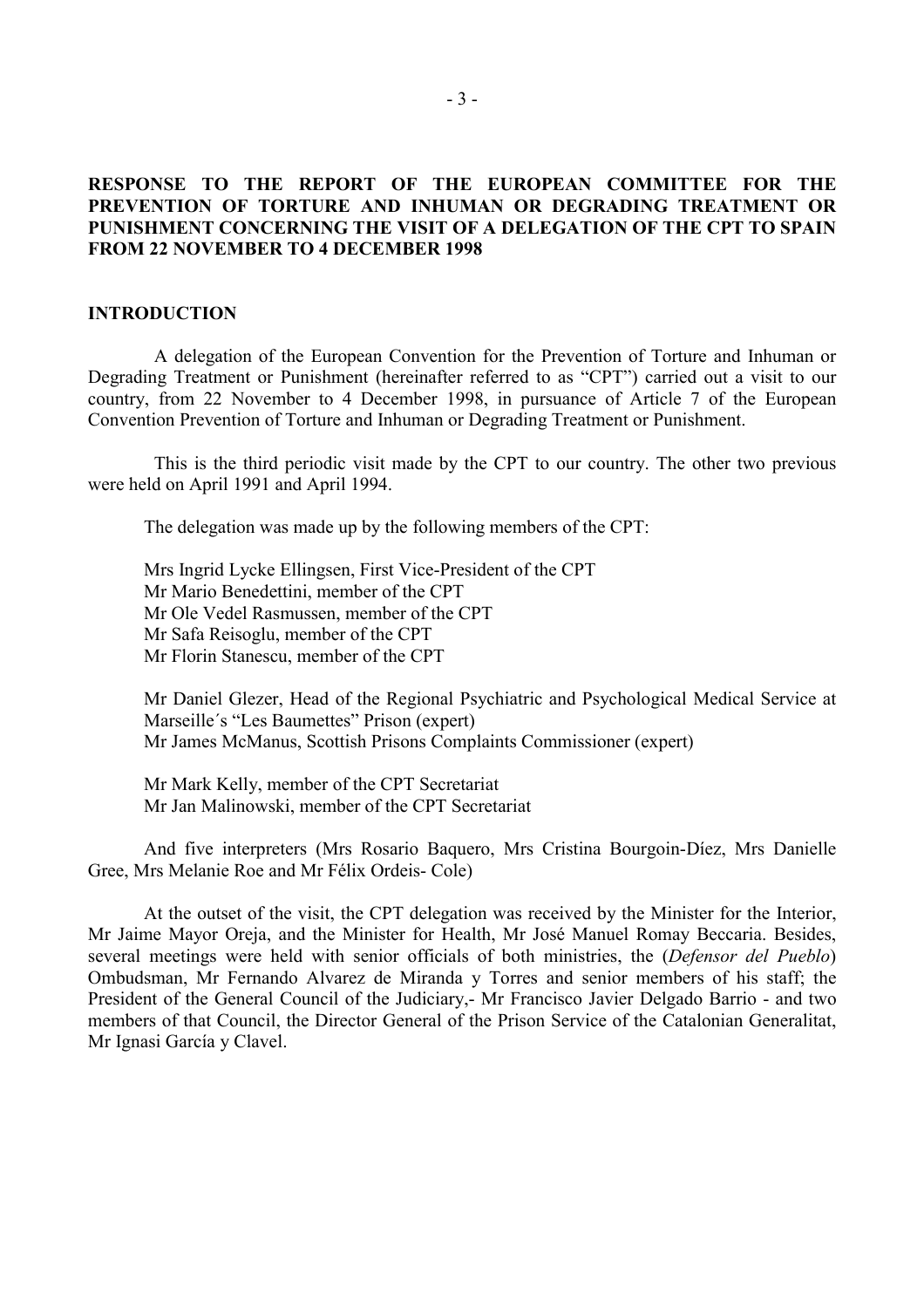The CPT delegation visited the following establishments where people deprived of their freedom are held:

Law enforcement agency stations:

National Police Regional Headquarters, Vía Laietana (Barcelona). National Police Provincial Station, Calle Arquitecto Bergés (Jaén). National Police Regional Headquarters, Calle Luis Doreste Silva (Las Palmas de Gran Canaria). Central Duty Inspection, Calle La Tacona (Moratalaz - Madrid) Criminal Police Regional Squad, Plaza de Pontejos (Madrid) National Police Station, Avenida Gatassa (Mataró - Bonalma) Santa Catalina District Police Station, Calle Dr. Miguel Rosas (Las Palmas de Gran Canaria) Puerto Police Station (Las Palmas de Gran Canaria) Catalonian Autonomous Police Station , Calle Bolivia (Barcelona) Civil Guard Premises, Travessera de Grácia (Barcelona) Civil Guard Premises, Calle Alicante (Las Palmas de Gran Canaria) Local Detention Centre, La Riera (Mataró - Barcelona)

Prison establishments:

Modelo Prison for Men (Barcelona) Jaén Prison Salto del Negro Prison (Las Palmas de Gran Canaria) Madrid V Prison (Soto del Real - Madrid).

Psychiatric Hospitals:

San Juan de Dios Centre, Ciempozuelos (Madrid)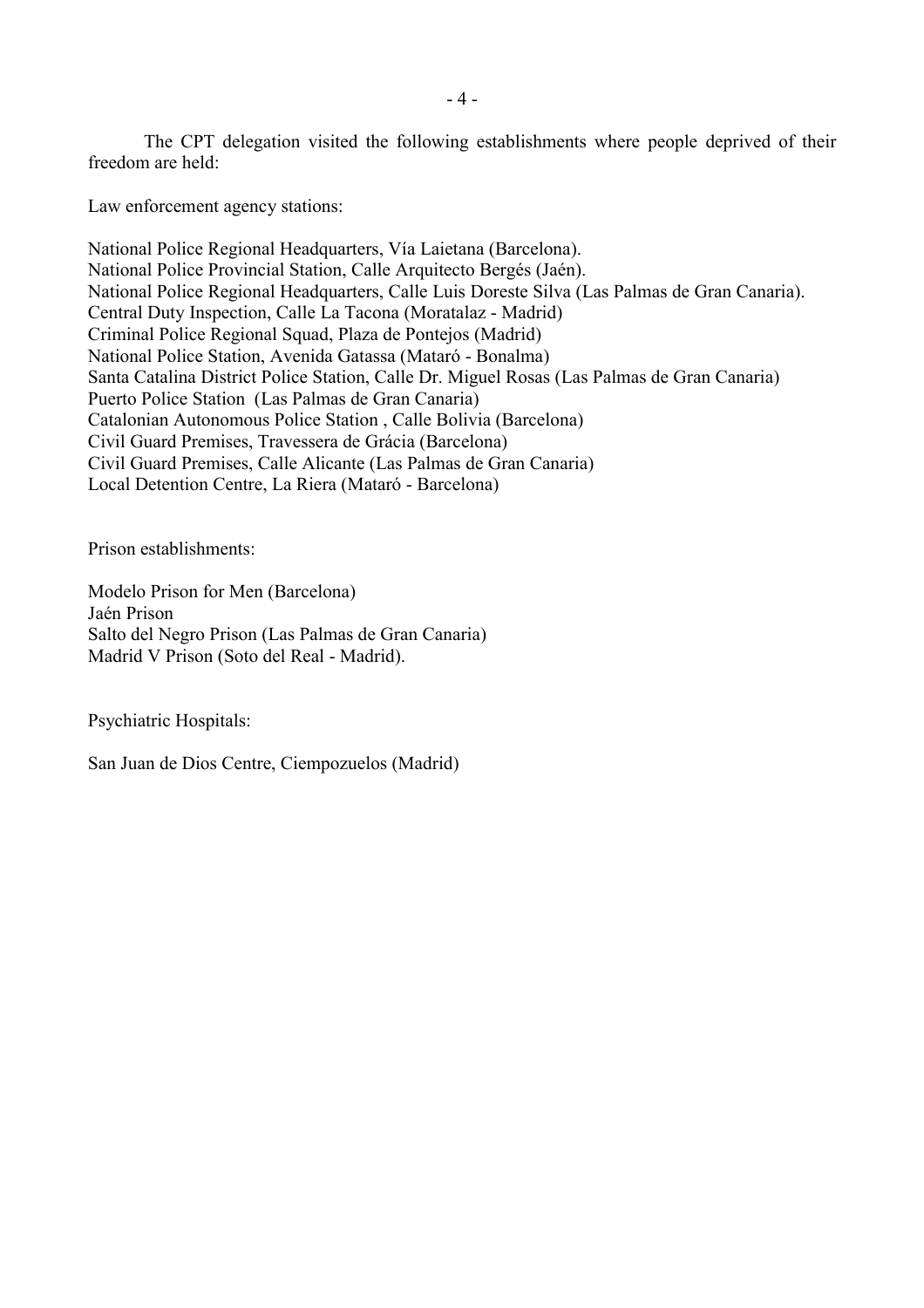### **COMMENTS TO THE RECOMENDATIONS MADE BY THE CPT**

### **A . LAW ENFORCEMENT AGENCIES**

# **1. Ill-treatment**

References are made to paragraphs 8 and 14 of the CPT Report

 The CPT clearly established in its Report that during the visit this delegation did not received any allegation of torture from any of the interviewed persons. To be precise, in the paragraph 11 of that Report is verbatim said:

 "In the course of the visit, the CPT' s delegation received no allegations of torture from persons interviewed who were or who had recently been detained by the Spanish law enforcement agencies. Further, comparatively few allegations were heard of other forms of physical ill-treatment of detained persons by law enforcement officials.

 The allegations which were heard from detained persons concerned principally the National Police and they mostly involved the use of excessive force at the time of arrest".

 A clear signal that in Spain torture and ill-treatment practices are not carried out, except for a few rare exceptions, is that formal complaints have been scarcely lodged, or disappeared, on those subjects. During the visit to Spain, all this could be verified by the CPT delegation Furthermore, it can be corroborated in the Amnesty International Reports and in the yearly Ombudsman Report before the Parliament; where every year it can be noticed that formal complaints for torture or illtreatment by law enforcement agencies are lowering. There are some years when complaints of this kind are virtually nonexistent

 Not only the Spanish authorities are sensible to human integrity and dignity but also the Spanish society, where torture and ill-treatment are facts subject to a remarkable rejection. A significant piece of information showing the special interest and priority given by the Spanish government to the above -mentioned issues is the change which is taking place in the laws throughout the last years.

 Thus, the Spanish Constitution, under article 15 contains an explicit recognition to moral integrity; this moral integrity should be considered as something independent and different to the right to life, physical integrity, freedom or honour. It is an autonomous value related to the person' s dignity but apart from it, as it is more outlined in fact, the right to the dignity of the person is on the base of all fundamental rights, not only in the right to the moral integrity. It represents one of the constitutional bases for public order and social peace.

 Pursuant to the trend devised by the Constitution, the Criminal Code enacted by the *Ley Orgánica* (Organic Law) 10/1995, in 23 November, rules in its First Book, Heading VII on torture and other crimes against moral integrity. Also, in the same Book - Heading XXI- are foreseen crimes committed by public officers against the constitutional safeguards.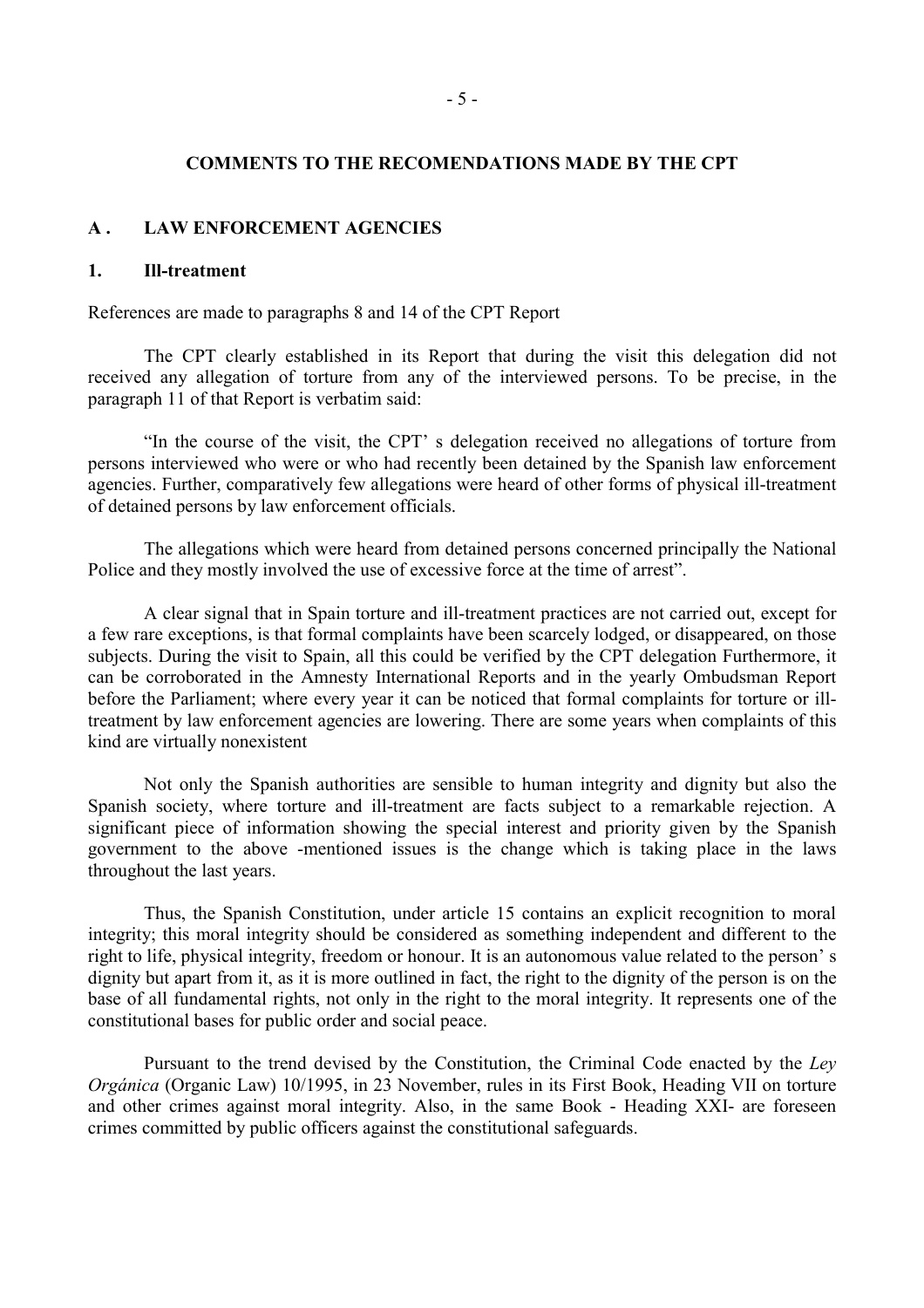This new Heading represents one of the noteworthy innovations arising from this new Criminal Code. Legislators had tried - beyond the torture crime – to protect moral integrity. As it is set forth in the Statement of Intents of the concerned Organic Law, whenever the moral integrity is safeguarded, the citizen is provided with a stronger protection against torture.

 Consequently, the new Code provides a more effective protection against torture (a more severe punishment, an extension of the behaviours and the usage of a better technique). At the same time, it extends the protection beyond the idiosyncratic torture conducts, conferring a comprehensive protection to the fundamental right of moral integrity, as an autonomous value, pursuant to the constitutional principle and the measures collected in comprehensive international rules, ratified by Spain, that should encourage the legislative and judicial practice pursuant to article 10.2 of the Spanish Constitution. It is framed in the internal rules, once it is ratified and published in the *Boletín Oficial del* Estado (Official Bulletin of the State) as it is the case for international rules where torture is proscribed.

 Under the new structure within the Book II of the Criminal Code enacted in 1995, torture and other crimes against the moral integrity are included in the part devoted to the protection of the inherent human-related-rights. That is, they are placed just below the protection granted to life, physical and moral 0integrity and just above the crimes against sexual freedom, privacy and domestic privacy, failure to render assistance and crimes against honour.

 All the above considered make us aware of the importance conferred to moral integrity by legislators. Doubtless, there is a willingness to confirm the moral integrity as a fundamental right of the person that should be reinforced by the imposition of penalties, occasionally very severe ones.

 There can be no doubt that both the Spanish Constitution and the Criminal Code shape the moral integrity as an explicit axiological, autonomous and independent reality separated from the right to life, physical integrity, freedom and honour. And it is so obvious that in the new article 177 of the Criminal Code a rule is foreseen, according to which the violation of those rights must be punished separately from those against the moral integrity

 Thus, the new provisions set forth in the First Book of the 1995 Criminal Code ruling torture and other crimes against moral integrity had been worded as follows:

# Article 173

 Anybody who may inflict degrading treatment to any person that can result in a serious damage to his/her moral integrity will be punished with an imprisonment penalty, ranging from six months up to two years.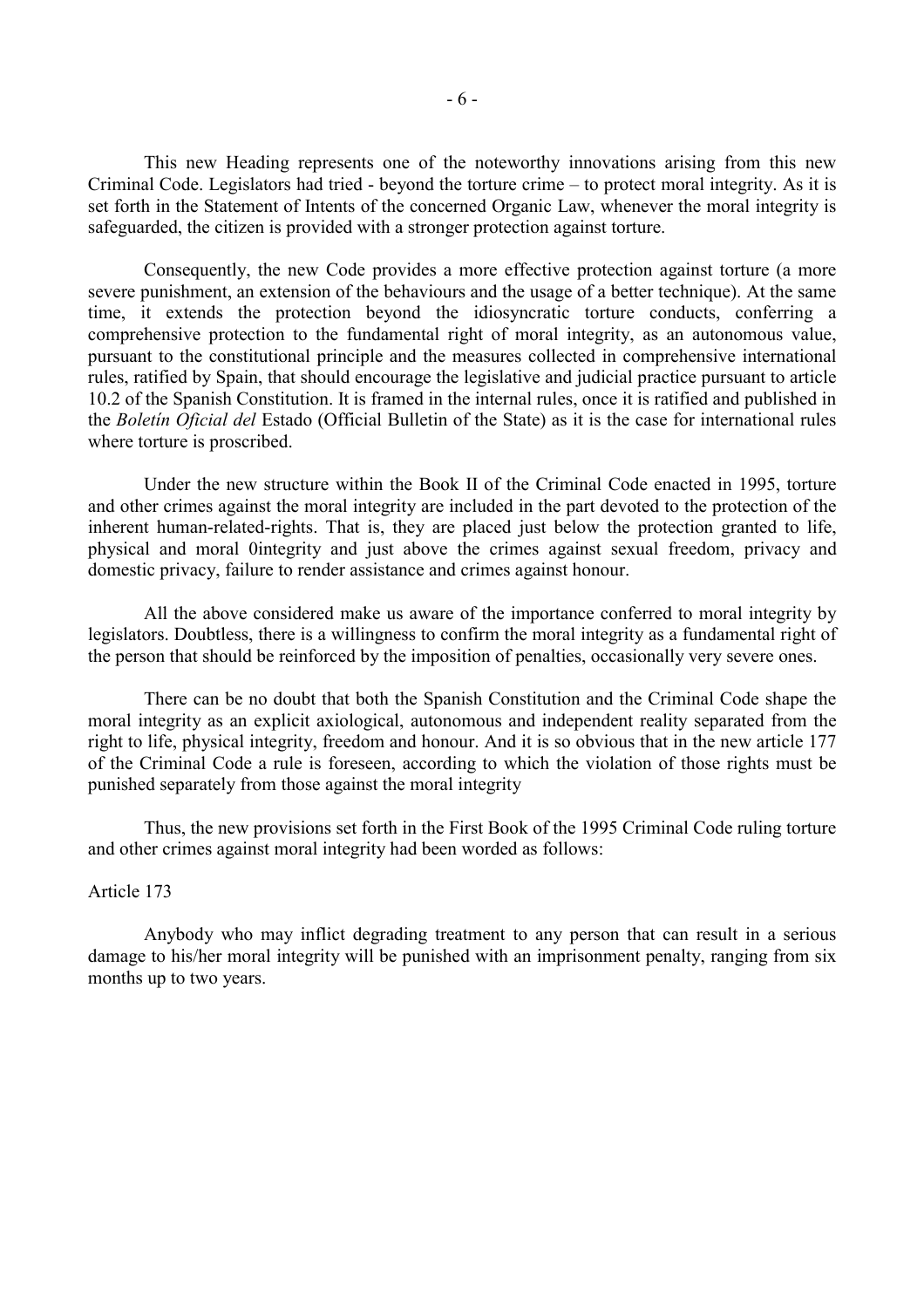### Article 174

 Torture is committed by the authority or public official that exceeding his/her post competence, and with the aim of obtaining a confession or piece of information from whoever or to punish him/her for any action that he/she could have been committed, or is suspected of having committed it, the public official subject him/her to circumstances or procedures that for their nature, lengthen or other circumstances may inflict him/her physical or mental sufferings, the suppression or disability of his/her cognitive, discerning or decision faculties, or any other way that his/her moral integrity may be attacked. Whoever is found guilty of torture will have to serve an imprisonment sentence term ranging from two up to six years, if the attack were severe and an imprisonment term ranging from one up to three years, if not. Besides a sentence ranging from eight to twelve years of ineligibility for public office/civil service will be imposed apart from the penalties above mentioned

 The same penalties will be respectively applied to an authority or public official who is working in prisons or community homes, or minor houses of correction that may commit acts in above referred section on any arrestee, inmate, or prisoner.

### Article 175

 The authority or public official that / taking unfair advantage of his/her office - and apart from the facts dealt with under the above article – may commit an outrage on the moral integrity of a person will be punished with an imprisonment term ranging from two up to four years, if the attack were severe and an imprisonment term ranging from six months up to two years, if were not. The torturer, will be anyhow punished with separate penalties to the ones before mentioned, and an especial ineligibility for public office or official post, ranging of two up to four years term

#### Article 176

 The penalties under the above article will be applied to those public officials or authority that no accomplishing the duties inherent to his/her office would allow any other person to perpetrate such offences.

### Article 177

 If in the offences covered in the previous articles, besides the violation to a person' s moral integrity takes place a harm or damage against life, physical integrity, health, sexual freedom or goods pertaining to the victim, or a third person, the actions will be separately punished with the corresponding penalties to the crimes or offences committed, except when a crime is singularly punished by law".

 A comparative survey between the former article 204 bis and the present article 174 of the new Criminal Code enables us to notice the following:

The uniqueness of the term "torture" applied to "the authority or public official".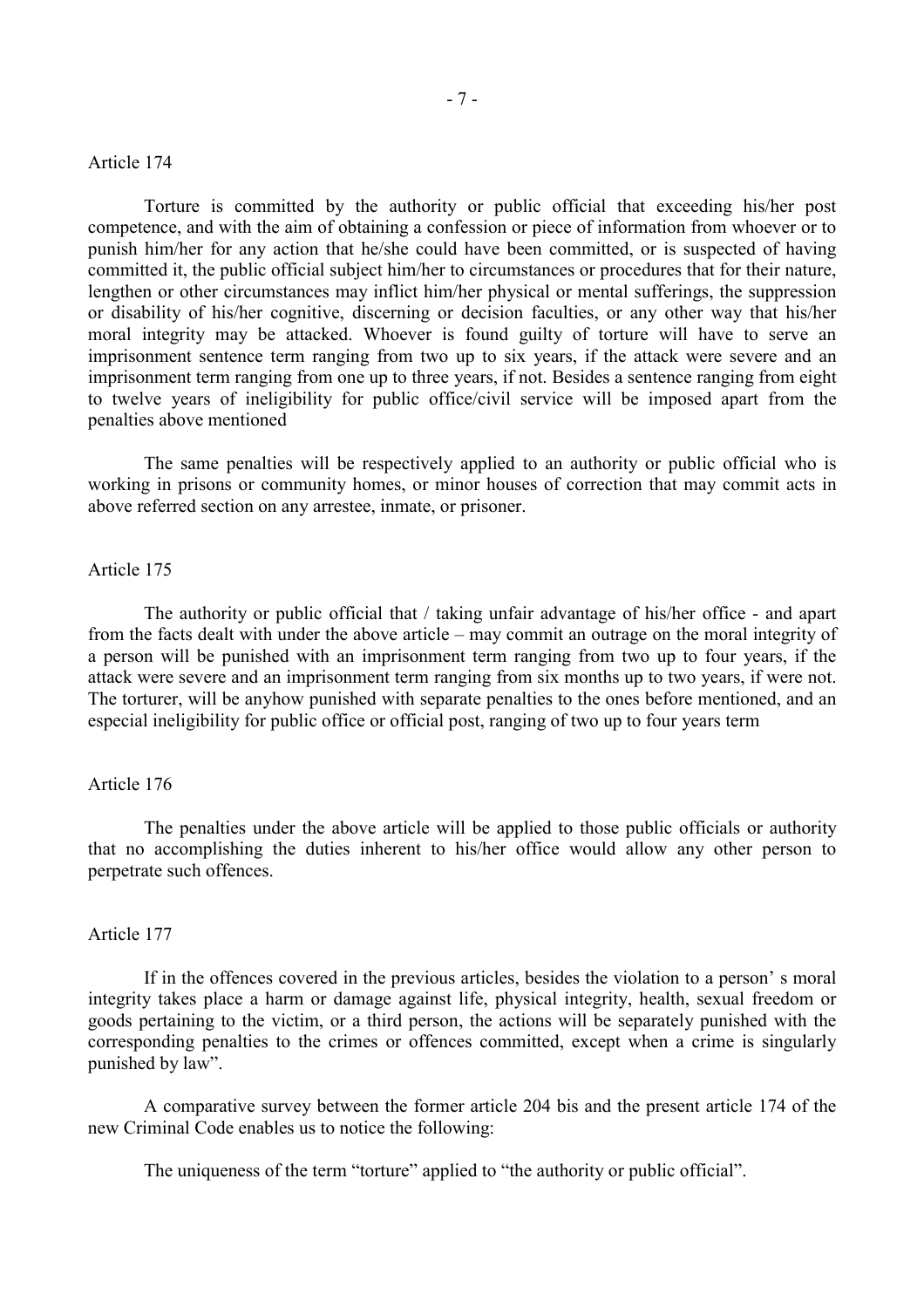The extension of the crime type, not only when a confession or a piece of information is intended but also to the punishment for it.

 A more accurate description of the crime, which is including both the somehow "bare" term of torture and "scientific" psychological practices

 The amendment of the penalty of ineligibility that is not longer "special" to become absolute /"complete" (with the special ineligibility the torturer was allowed to continue as a public official in a Department of the Civil Service different from the one she/he was working in when she/he committed the crime. The absolute ineligibility for public office/civil service prevents from the performance of any public activity or post).

 The independence between the length of the term of imprisonment and the one of absolute/complete ineligibility for public office/civil service

 Apart from becoming an absolute ineligibility, the term of this measure will range from eight to twelve years.

 Lengthening of the criminal penalty for torture. Formerly it was an arrest (ranging from a month and a day up to six months) and now it has been raised up to an imprisonment term ranging from two to six years, if the attack were severe and an imprisonment term of one up to three years, if not.

 Therefore, nowadays torture has an accurate definition and its penalty is in accordance with a serious offence (under the article 33 of the enforced Criminal Code, in the classification of penalties as – serious, less serious, no serious - "the imprisonment over three years." is included as a serious penalty

 The Spanish Legal System foresees, in the *Ley Orgánica* Organic Law 2/1986, enacted on 13 March, on Law Enforcement Agencies, pursuant to the outlines set by the European Council - in its "Police Statement" - and by the United Nations General Assembly - in its "Code of Behaviour/Practice for Law Enforcement Agents" - sets forth the basic principles of performance of Public Order officers, as an explicit "Deontological Code of Professional Conduct" that binds all members of law enforcement agencies, imposing the observance of the Spanish Constitution, the standing service to the community, the adequacy between means and aims as an illustrative criteria for their performance, the observance of the honour and dignity of human beings and the accountability in the performance of their duties.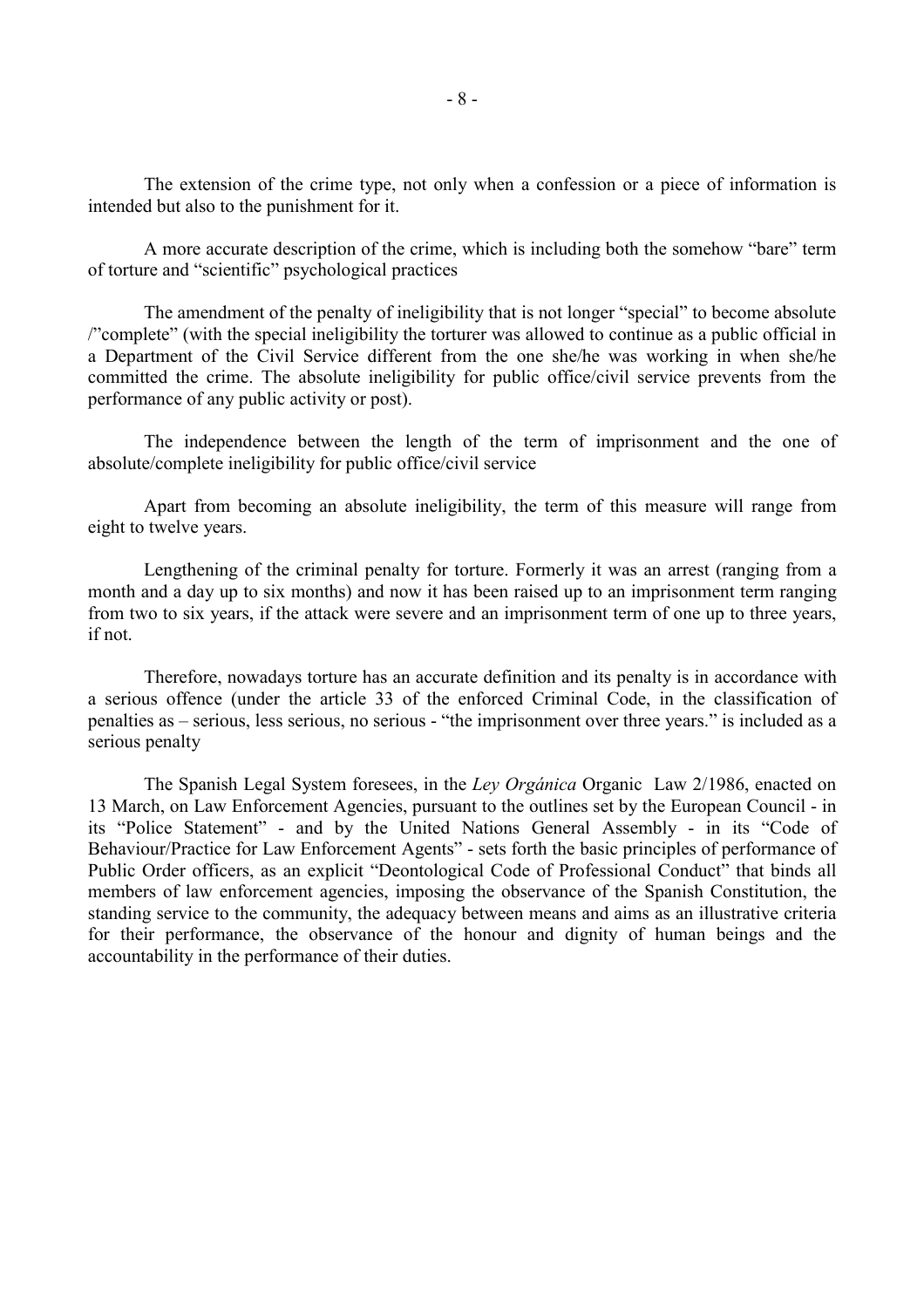The prime lines of performance for the members of Law Enforcement Agencies are:

In compliance with the Spanish Legal System, especially:

To perform their duties with full observance to the Constitution and other legislation.

 In the performance of their duties, they should act with political neutrality and fairness and consequently, with no discrimination due to race, religion or opinion.

 To be subjected – in their professional performance – to hierarchy and subordination principles. Under no circumstance, the due obedience could embrace instructions implying the fulfilment of actions that were obvious crimes or opposed to the Constitution.

To co-operate with the Judiciary and support it under the terms of the law.

Relationship with the community. Noteworthy:

 To prevent, when in professional duty, any corrupt, arbitrary or unfair practice that could entail physical or moral violence.

 To observe, at all time, correct and careful manners in their relationship with citizenship, to whom they will try to help and protect, case there were advisable circumstances, or they were requested to do it. In every performance of duties, they should provide due information, as comprehensive as possible, about causes and aims of those.

 When performing their duties, they should act with the due decision and without delay when a serious immediate and irreparable damage could be prevented. During their performance in the previously mentioned cases, their action should be based on the following principles: congruence, timely and sensibility to the usage of the available means

 Guns only should be used in those cases when there is a reasonable risk for their lives, their physical integrity or to the life of third persons, or in those circumstances that could involve a serious risk to Public Order and in pursuance of the above referred principles.

Treatment of detainees, namely:

 The members of Law Enforcement Agencies should identify themselves as such, at the time of effecting the arrest

 They will keep watching over the life and physical integrity of those detained persons, or under their custody and they will respect the person' s honour and dignity.

 They will fulfil and diligently observe the stipulated periods and requirements demanded by the legal system when a detention is carried out.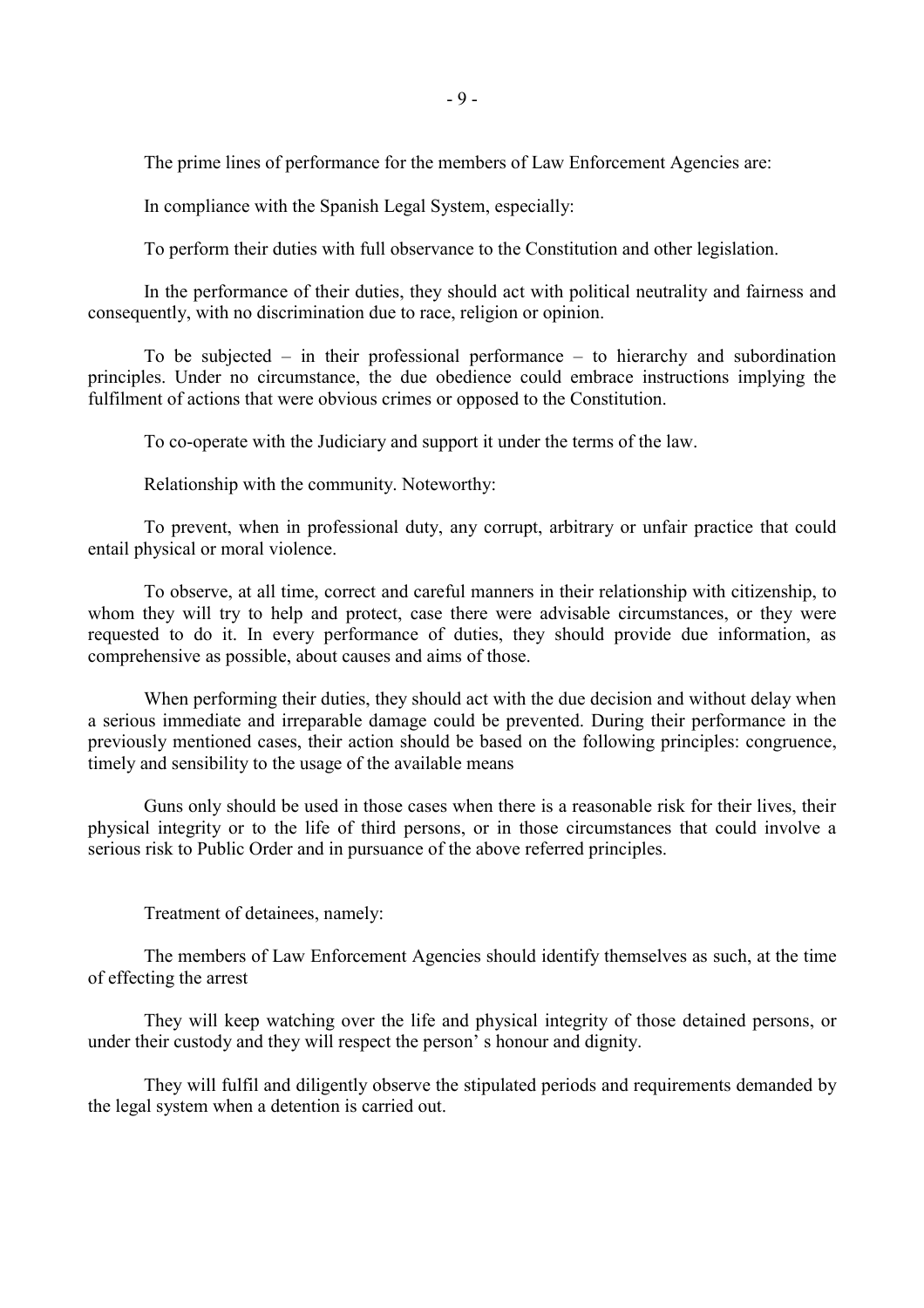#### Professional commitment

 They should perform their duties in a full-time basis, they should act at any time and moment, whether they were on duty or not, in defence of Law and Public Order

### Professional secret

 They should keep absolute secret about all information they acknowledge, as a consequence, or result of the performance of their duties. They will not be forced to disclose their sources of information, except when they are carrying out their duties, or in pursuance of law, they were imposed to act otherwise.

# Liability:

 They are personal and directly responsible for the acts carried out by them during their professional performance, if they would violate or break legal regulations, besides those professional rules governing their profession and the above mentioned principles, without prejudice to pecuniary loss which Administraciones Públicas (Ministry for Public Service) could be liable for.

 Those fundamental principles of performance of the Law Enforcement Agencies are the main axes on which the performance of the police duties are focused on, and at the same time, they are emanating from more general constitutional principles, as the lawfulness or consistency with the judicial system.

 The active and intense (mutual) understanding between the community and police officers is the main reason of the existence of the late and highlights the direct relation of the service provided by the police to the community, which requires them the highest impartiality and the avoidance of any arbitrary or discriminatory action.

 However, it should not left behind that the Law Enforcement agents represent the axis of a difficult balance of weights and counterweights; powers and duties, as they should protect the life and integrity of persons but at the same time, they are required to carry guns; they should treat correct and carefully the members of the community but they should act with rigour and firmness when circumstances so require it. In any case, the usage of force, regardless the result should never be linked to the intention of inflicting ill-treatment. And the balance able to achieve such equilibrium (among those contrasted forces) can not be other than the requirement of a constant training and further training based on a suitable selection guaranteeing the psychological equilibrium of the person.

 In this context, it should be reminded that there is a large number of dangerous criminals, who normally are armed and they do not doubt in trying to make use of their guns when they have the feeling that they are going to be detained. It is the reason why the police officers have to use their physical force to neutralise them but always under proportional criteria and never going too far from the needed action or the person requirements. It should not be used more force than is strictly necessary when effecting an arrest.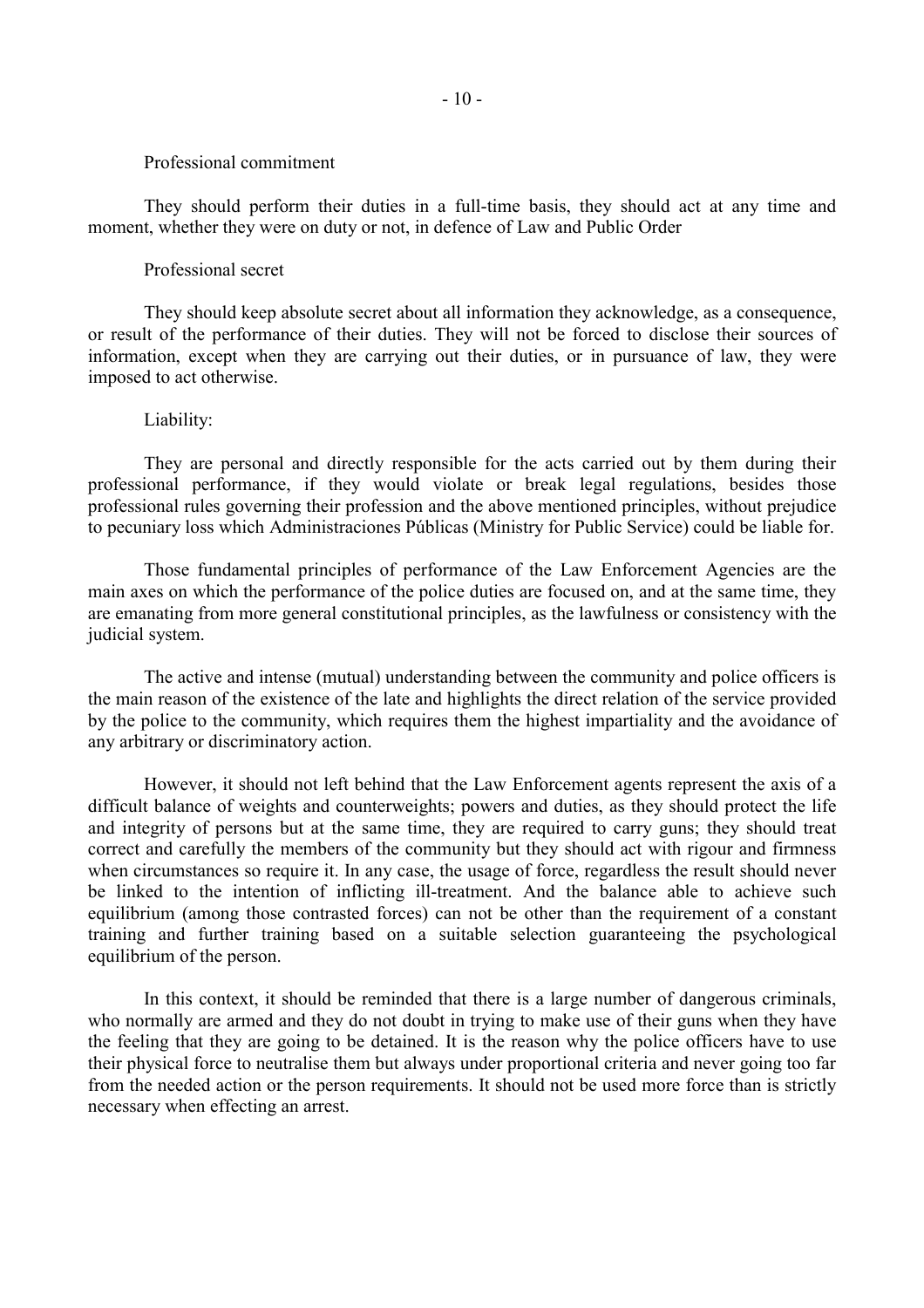In spite of the above, when a police officer goes too far in his duties, his/her misconduct could be prosecuted in Court, but also the government bodies make use of all available means to establish liability. The 1997 Ombudsman Report contained this way of operation in the Spanish Government Bodies/Civil Service.

Consequently, the *(Ley Orgánica)* Organic Law 11/1991, dated in 17<sup>th</sup> June, on the Guardia Civil Disciplinary Measures / Rules foresees, for instance, as a very serious misconduct (article 9.2) to take advantage of his/her duties and practice inhuman, ill-treatment, degrading or to punish persons under his/her custody. A penalty of ineligibility for Civil Service could be enforced for this misconduct – article 10.3 and 17 – (that it is to say, removal from the Guardia Civil Force).

 Likewise, the Cuerpo Nacional de Policía (National Police Force) Disciplinary Measures passed by Real Decreto  $884/1989$  on  $14<sup>th</sup>$  July, foresees under its article 6.3 as a very serious misconduct offence [in compliance with article 27.3 of the (*Ley Orgánica)* Organic Law 2/1986 dated on 13<sup>th</sup> March, on Law Enforcement Agencies] the misuse of an agent authority and the practice of ill-treatment, degrading, discriminating, humiliating treatment to people under his /her custody that could enforce a penalty of removal from his /her duties - ineligibility for his /her duties.

 Law Enforcement Agencies are given a permanent training, basis- in compliance with article 6.2, paragraph a), b) and c) of the (*Ley Orgánica)* Organic Law 2/1986, dated on 13th March, on Law Enforcement Agencies that sets forth: " the training of those (agents) should be fitted with the prime lines of performance and should have a professional and permanent nature"

 The permanent and professional training of the Law Enforcement Agencies' members is aimed at preparing the police agents to perform their duties foreseen by the Spanish Constitution (articles 104 and 126) and the (*Ley Orgánica*) Organic Law 2/1986 (articles 11 and 12) to train them on those subjects or techniques where special knowledge or abilities are required.

 The several syllabuses of the different training Centres for the different levels and posts are covering, among other subjects and topics, the major international Rules on Professional Deontology:

"The Statement on the Police" by the European Council (Resolution 670 dated on  $8<sup>th</sup>$  May 1979).

 "Law Enforcement Agents Conduct/Behaviour Code" by the United Nations (Resolution  $34/169$ , dated on  $17<sup>th</sup>$  December 1979).

 "Basic principles on the usage of strength and fire arms by the Law Enforcement Agents" by United Nations  $(8^{th}$  Congress, La Habana, August-September 1990)

 Compendium of principles to protect all persons submitted to /suffering from any kind of arrest or imprisonment " by United Nations. (Resolution 43/173, dated on 9<sup>th</sup> December 1988)

 "Journal of Minimal Rules for detainee treatment" by the European Council (Resolution 73/5, dated on  $19^{th}$  January)

Reference is made to the paragraph 15 of the CPT Report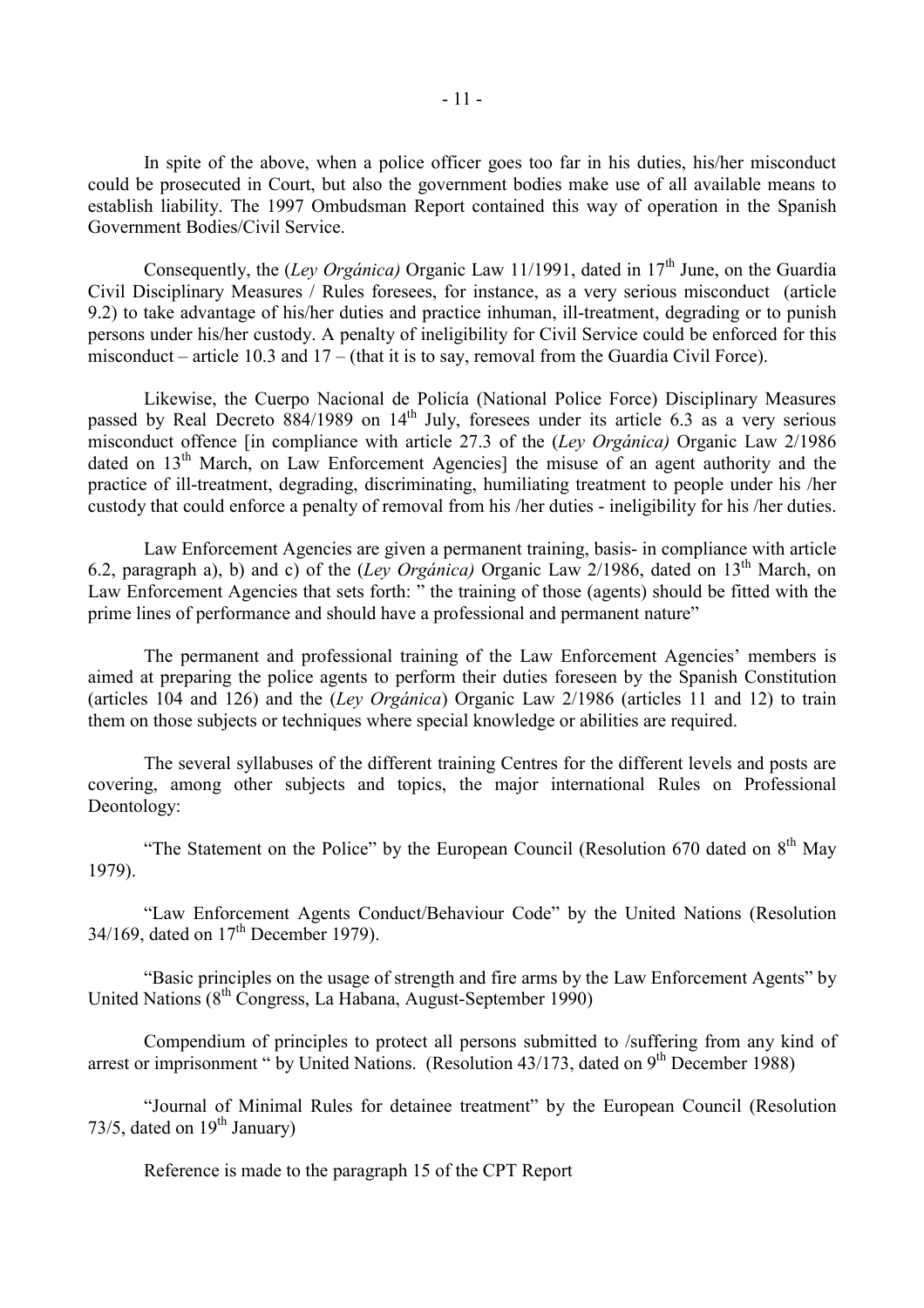Regarding the contents under this paragraph, the Administrative Authority only transfers it to the Judicial Authority, as it has been previously reported to this Committee in other occasions. The Administrative Authority is strictly observant to the Constitutional Law (article 17.1 of the Constitution) that forbids interfering with the Judicial Power Authority.

 The Judiciary independence is a key feature in the Spanish Legal System, even in the Spanish Constitution is underlined in its article 17.1, expressing: "the justice is emanating from people and is administrated, on behalf of the King, by Judges and Magistrates who are making up the Judiciary. They are independent, they cannot be removed from their posts, they are responsible and only subject to the rule of law".

 In Spain, every act carried out by the Civil Service or its agents are subject to judicial control. This control is exercised, apart from the ordinary proceedings, through extraordinary legal remedies for protection against fundamental violations, as established under article 53.2 of the **Constitution** 

 The Spanish Constitution under its article 106.1 establishes the rule of law, and subsequently, the submission of all Civil Service and other public authorities to the Law under the control of judges and Courts, the legal mandate, the right to the presumption of innocence, the right to the defence and to the legal certainty and the interdiction at the effective discretion of judges are fully guaranteed by both constitutional and ordinary laws (under articles 6 and 24; articles 1 and 4 of the Criminal Code and article 1 of the Criminal Procedure Law).

 As a result of the previously stated, it was submitted to the General Council for Judiciary what was expressed by this Committee and hereinafter it follows the verbatim answer offered by the highest Judges and Magistrates governing body:

# **STATEMENT ON THE REPORT DRAWN UP BY THE EUROPEAN COMMITTEE FOR TORTURE PREVENTION**

### **BACKGROUND**

 Dated on twenty-six October Nineteen ninety-nine an official letter/communiqué sent by the Technical General Secretary of the Ministry of the Interior was registered. It was enclosed to this letter the Report drawn up by the European Committee for the Prevention of Torture and Inhuman or Degrading Treatment or Punishment following its last visit to Spain.

 As it was established in the mentioned official letter "as there were some remarks contained in the Report at are concerning the Judiciary, a copy of it is submitted ................... making clear at the same time that, in the strictest observance of the judicial independence foreseen under article 117 of the Constitution and provided that this Technical General Secretariat has to draw the response of the Spanish Government to the mentioned Report, it would be most useful to have the comments and remarks that this Constitutional Body may deem appropriate to include"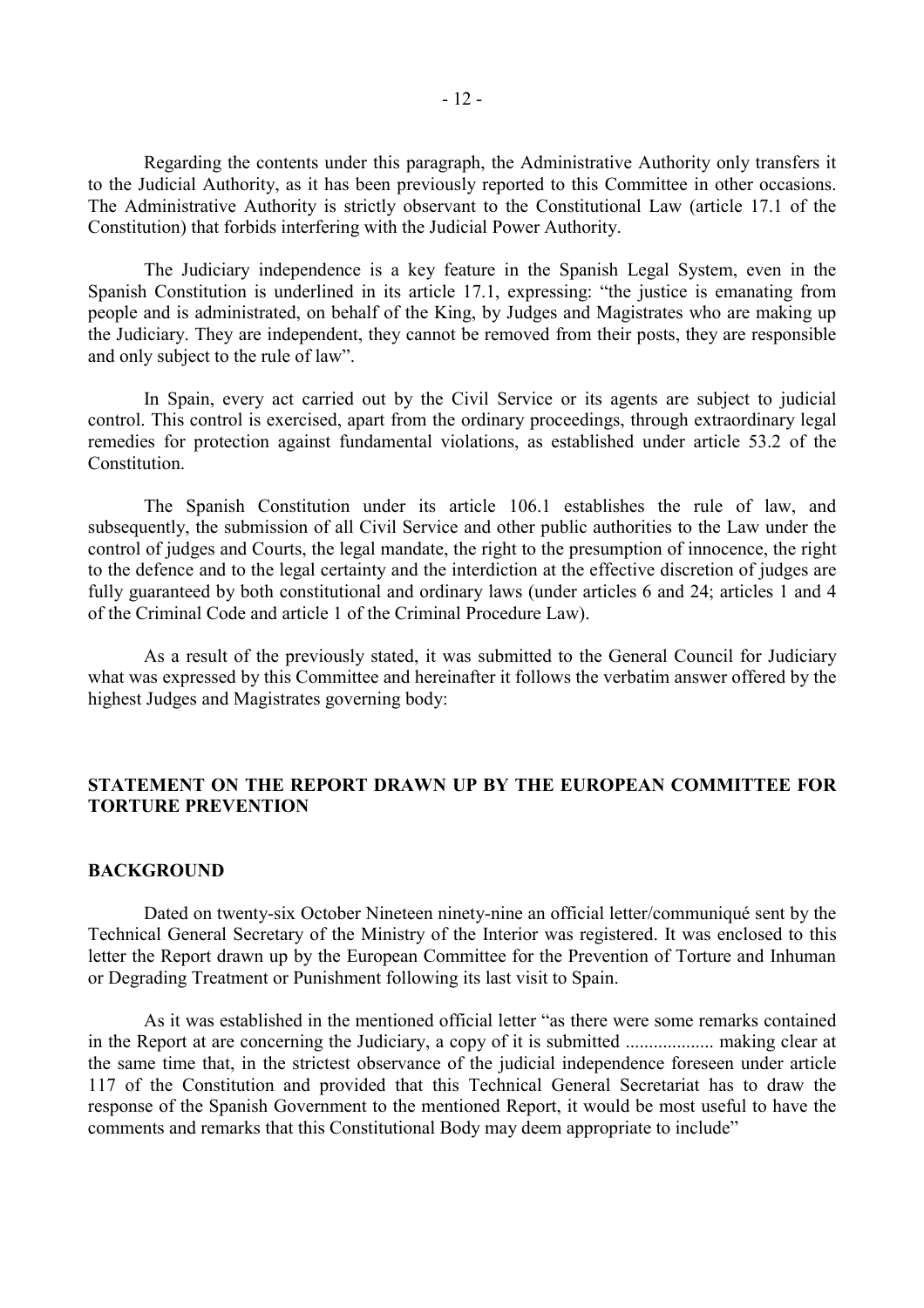Finally, in the same official letter it was stressed that both the Report and the supporting data and even the relevant consultations have a "confidential" nature. We beg you "the highest confidentiality" up to the moment that the Spanish Government authorises the release of the Report.

 The Standing Commission of the Council was informed following the reception of the mentioned official letter. This Body, during its meeting held on 27<sup>th</sup> December 1999, agreed on the following:

### **EXPOSITION**

FIRST. The several contents included in the Report submitted to the General Council of the Judiciary have an impact upon a variety of groups in accordance with their statutory authority on circumstances where normally there are restrictions to fundamental rights.

They could be grouped, just as an informative approach, in the following sections:

 Law Enforcement Agencies. Performances to prevent crimes (police arrest/detention, page 16)

 Prison officers Ill-treatments (page 34)

 Forensic Doctors Expert practice in Psychiatric Hospitals/Establishments (page 65)

 Judges and Magistrates Safeguards of the rights of the detainees/arrestees (page 22) Safeguards of rights of the prisoners (page 38) Other practices in the prison field (page 72) Hospitalisation in Psychiatric Centres (Page 39)

 Throughout its pages, the Report contains assertions and assessments that means a real censure of the Judges and Magistrates practice, such as in paragraphs 62 and 63 in page 26 where it is stated: "...a number of cases of complaints of ill-treatment of prisoners by (prisons) staff not being promptly investigated are currently..."

 In other cases, the Report recommends the revision of "the procedures applied by the judicial authorities to investigate complaints of ill-treatment of prisoners..." (page 26)

 SECOND. Starting from the information included in the previous section, two considerations could be made with regard to the Report contents subject of this communication. Firstly and in general, it must not be disregarded the quintessential duty that is incumbent upon the Judiciary members -the safeguard and protection of fundamental rights and public freedoms, by express mandate of Article 9 of our Constitution 1978, related to Article 24 and –very specially- the Article 53. It is only from a permanent interpretation of judicial claims of any kind in accordance with the constitutional criteria, that the protection of the legitimate rights and interests that the Constitution guarantees to any person can be made effective. Besides Judges and Courts have the duty to provide this protection.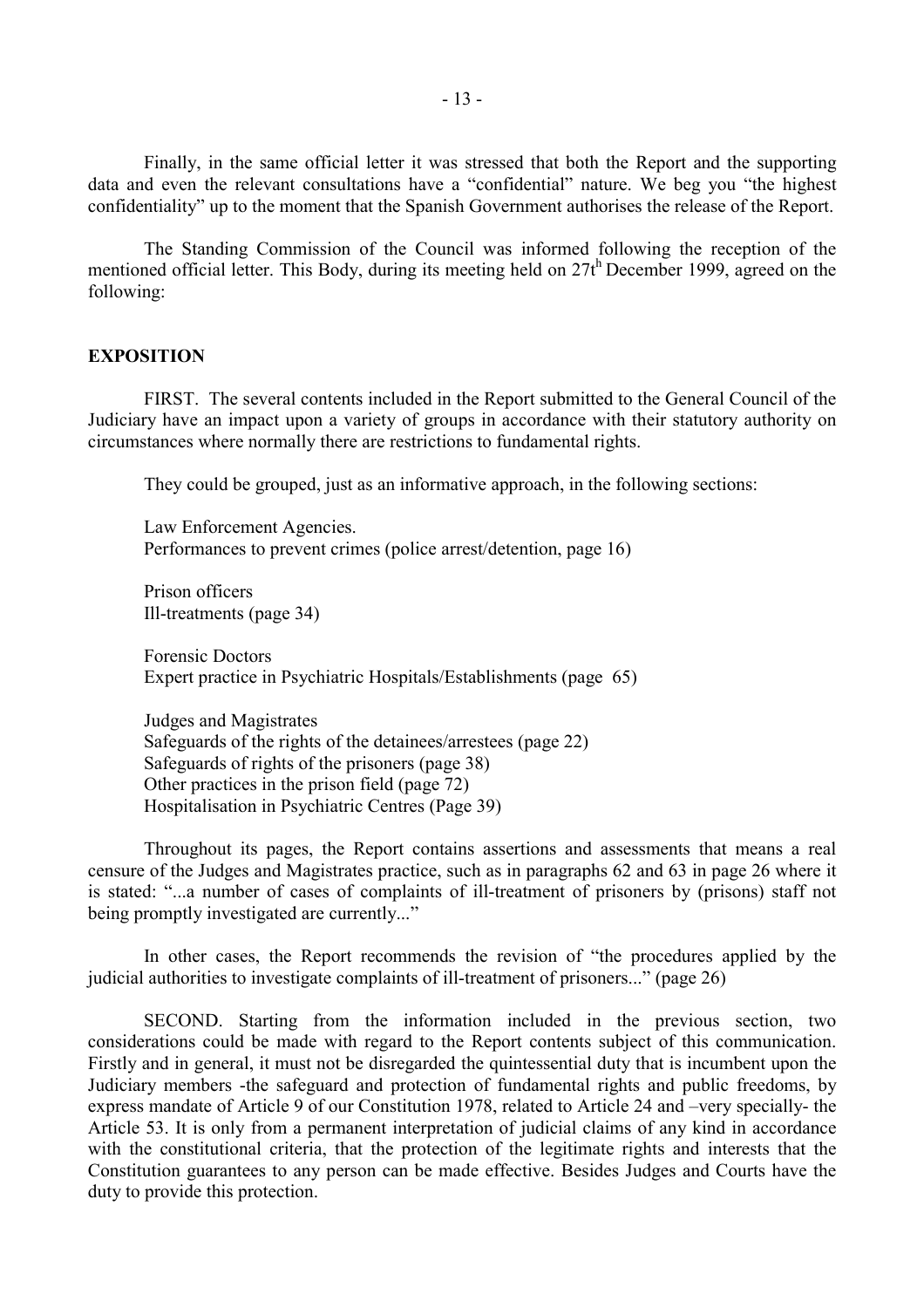Therefore, the General Council of the Judiciary does not need to insist in the right fulfilment of this duty because it is directly imposed by the Constitution. In the exercise of its powers, this Council can not issue either general or particular instructions for Judges and Courts on the enforcement of laws because it is expressly banned under Article 12.3 of the Organic Act of the Judiciary  $6/1985$ , dated  $1<sup>st</sup>$  July. Nevertheless, it does not prevent the General Council of the Judiciary –within the framework of its powers- from carrying out a permanent follow-up of the consistency of this law enforcement with the Constitution. Specifically by means of the guarantee of independence and particularly by carrying out the inspection function directly conferred to this Council by the Article 122 of the Constitution.

In this regard, it is possible to emphasise several actions:

Actions by the Disciplinary Committee

Organisation of training activities: In Criminal Procedural Law matters In the general field of Human Rights

Actions by the Disciplinary Committee

 With the aim of providing concrete data on the matter in hand, we have asked the Inspection Service of the General Council of the Judiciary for the statistics on complaints related to this issue that have been received and dealt with by them. It can be verified that, along the year 1999, a total of 53 formal complaints -including the complaints made by prison inmates- have been lodged in the Council. Generally, they are incidents related to the treatment received in prisons, in its most various aspects: from the quality of the meals to the prison officers' treatment. These incidents were reported to Prison Supervisory Judges whose response was not satisfactory, according to the mentioned complaints.

 All the complaints were dealt with, that is to say, they were sent to the concerned Prison Supervision Court and, whether appropriate, the relevant investigations were made in order to verify the truth of the reported facts and the possibility of imposing disciplinary measures. In very specific cases, they were also sent to the Directorate General for Penitentiary Centres.

 All these cases resulted in the shelving of proceedings, with the due notification to the claimant, stating the appropriate appeals.

### Organisation of training activities

 In this point, it is to be emphasised that the General Council of the Judiciary is systematically organising training courses and seminars related not only to the Prison Supervision field but also to the Charged Person's Statute in general. On this issue, there are annual publications on training activities, especially those within the collection "Cuadernos de Derecho Judicial" (Judicial Law Notebooks) but they do not include all these activities in full. Besides, it is to be noted as a recent new that -on a proposal of the Standing Committee- in the 17 November 1999 Session, the Report sent by the Association against Torture, on behalf of the Co-ordinating Committee of Solidarity with Prisoners, came to the knowledge of the Plenary Session. It was published on 19 October 1999, under the title "Torture and Degrading Treatment in the Spanish Prisons 1998/1999".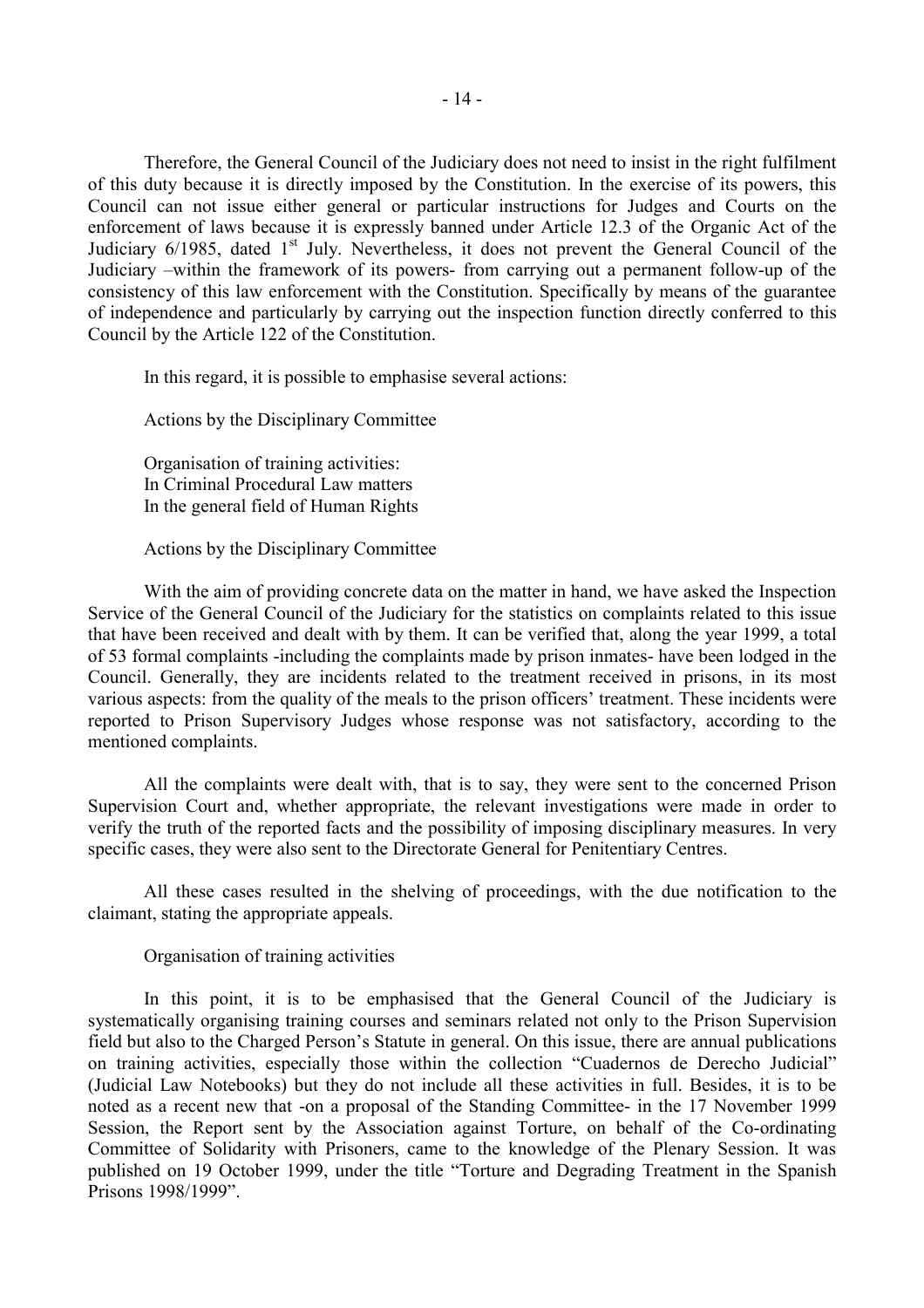In the discussions of the above-mentioned Plenary Session, data concerning Prison Supervision Courts were made known. According to these data, these Courts should be duplicated for an optimum adaptation to the current Spanish prison population. And also, it was carried out a serious reflection on the existing Council's records resulting from similar documents and actions in previous occasions.

 As a conclusion, the Plenary Session agreed to increase the number of courses and interdisciplinary activities concerning prison problems –within the framework of the 2000 Training Plans for Judges and Magistrates. Likewise, in the Item 15 of the Agenda it was decided to hold a working meeting of Prison Supervisory Judges -in the course of this year- in order to carry out a detailed study of the Report sent by the Association against Torture.

Similar comments may be made about the section related to the Human Rights treatment. To quote expressly the latest, it can be mentioned here the book "Consolidación de Derechos y Garantías: los grandes retos de los derechos humanos en el siglo XXI" (Rights and Safeguards Consolidation: the Great Challenges of Human Rights in the  $21<sup>st</sup>$  Century) that has been recently published by the Council. This book collects the papers discussed in the Seminar that was held in commemoration of the 50<sup>th</sup> Anniversary of the Universal Declaration on Human Rights, which was chaired by His Royal Highness our Crown Prince.

 THIRD. From the General Council of the Judiciary, it is only possible to affirm a position of proven sensibility towards the function of safeguard of human rights that is the responsibility of all and every Judge and Magistrate. And also, within the framework of the Council exercise of its powers, to insist in the maximum respect for the fundamental rights of persons, which is to be demanded of every public authority.

 In this regard, it can be fully guaranteed the attention and efforts of the Judiciary's governing body. Due to the respect for the constitutional responsibilities of every power of the State, it should not be appropriate either to consider here some aspects commented in the received Report, such as those regarding the goodness or defectiveness of the laws in force, or the zeal of law enforcement members in the performance of their duties. Paragraph 16 of the Report

 In 1997, in the National Police Force, eighteen disciplinary proceedings were initiated against twenty-two officers.

 Six of those proceedings have been closed due to lack of evidence concerning the officers responsibility. In three of them the officers have been convicted. And eight of them are at a standstill because the decisions concerning the criminal proceedings instituted by the Courts in connection with these cases are still pending.

 In 1998, eight disciplinary proceedings were initiated. One of them has resulted in a court decision of conviction, two of them have been dismissed and the other five are still pending due to the same reasons as the cases of 1997 (Please find enclosed the judicial sentences).

 With regard to the Civil Guard Force, we also enclose an exhaustive account of the number of disciplinary proceedings and judicial proceedings during 1997-1998, as well as the result of these proceedings.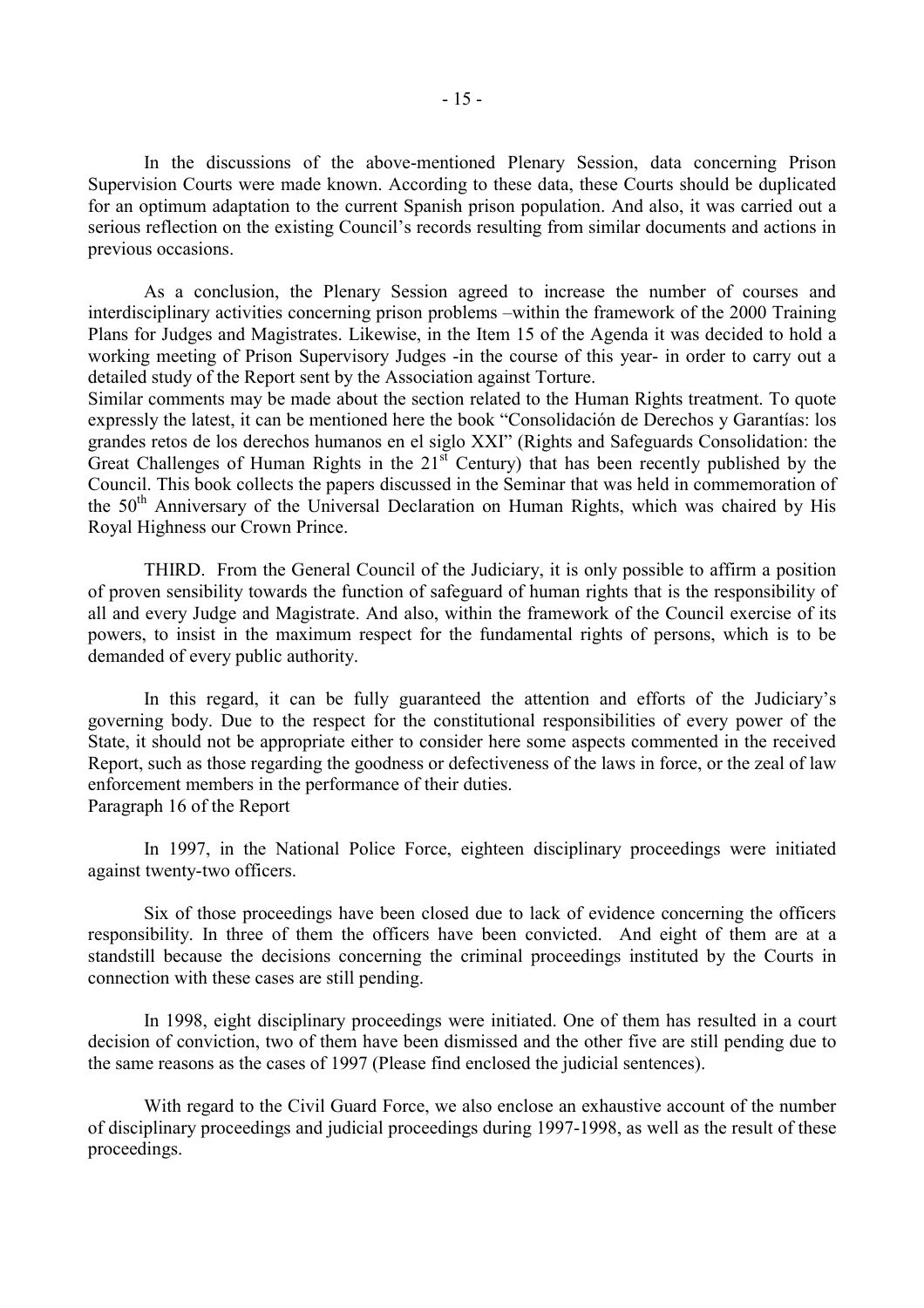### **2. Safeguards against the ill-treatment of persons in custody**

Paragraphs 19, 20 and 21 from the Report.

### Legal assistance

 In the Spanish legal system, the legal assistance to persons deprived of their liberty is established at the highest level and has a double projection, as it is applicable both to persons in police custody and to persons who have been already charged or accused in criminal proceedings.

 So, the Spanish Constitution, in Article 17.3, guarantees the assistance of a lawyer to the arrested person during the police enquiry and the judicial proceedings, as provided for in the laws. And in Article 24.2 this same right is recognised in the framework of the effective protection of the court, meaning a guarantee of due process to the accused or charged person.

 Nevertheless, the Spanish Constitution, in Article 55.2, has introduced an authorisation to the legislators for establishing a specific regime of partial and temporary suspension of certain rights, among them the right to legal assistance to the arrested person, with the aim of making easier the investigations on armed gangs or terrorist groups.

 However, those are cases of suspension of or limitation on certain fundamental rights, that is to say, cases of temporary legal conditions when the regimes to be applied are not those envisaged as regular or ordinary, but a different regime established in response to a specific threat to democratic order.

 The Article 55.2 of the Constitution is also surrounded by several cautions. First, the suspension of certain fundamental rights must be adopted by an Organic Act, that is to say, by the absolute majority of the members of the Congress. But, above all, the Article 55.2 provides certain guarantees, among others those regarding the necessary intervention of courts and the proper parliamentary control (Guarantees of intervention of courts are included in the present Article 520 (bis) of the Code of Criminal Procedure).

 Well, coming back to the double constitutional projection of the right to legal assistance, it is possible to point out that our Constitution has a special parallelism with the international instruments on Human Rights signed by Spain. But it goes further because the content of the Spanish Constitution is wider and more generous, explicitly at least, that the content of those international instruments.

 So, the European Convention on Human Rights (1950) establishes the right to "due process", determining the rights of the accused and specifically mentioning his/her right to be assisted by a lawyer chosen by him/her, but it does not include the legal assistance among the rights of a person in preventive detention. This same model appears, without any substantial difference, in the Articles 9 and 14 of the International Covenant on Civil and Political Rights (1966).

 Therefore, in these International Instruments the differentiation between arrested and accused person has special importance with regard to the right to legal assistance, and it is also evidenced by the case law of the European Court of Human Rights.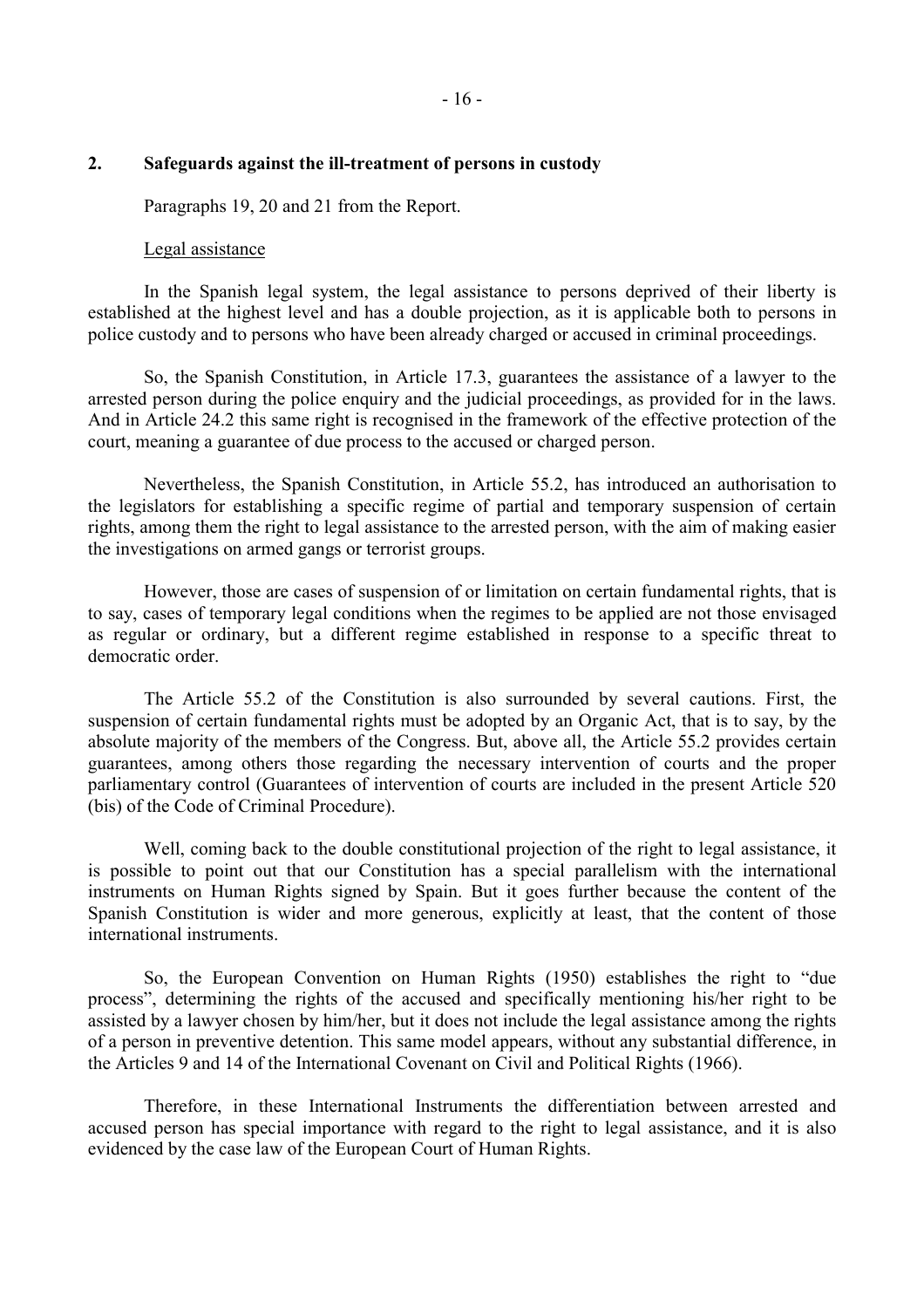The Code of Criminal Procedure -which expressed the authorisation for establishing the legal terms of legal assistance to arrested persons, as provided for in the Spanish Constitution- in the Article 520 recognises the (right to) free choice of a lawyer both for the arrested and charged person, except for (Article. 527) those cases when they were held incommunicado -which will be always decided by the judge- when the right to legal assistance will be implemented by appointing a lawyer from the legal aid service.

 From the above, it can be deduced that, in Spain, every person enjoys the right to legal assistance as from the outset of his/her custody. And only in those cases when the judge could decide that the detained person has to be held incommunicado -due to exceptional circumstanceshe/she shall not be able to enjoy the right of access to a lawyer of his/her own free choice. But, anyway, he/she shall be assured of the designation of a legal aid's lawyer.

 In this point, it would be advisable to repeat that the restraints -included in the Article 527 of the Code of Criminal Procedure- are always carried out under the strict authorisation and supervision of the judicial Authority, because to hold incommunicado a detained person only can be decided by him/her, by means of a duly grounded writ laying out the reasons for that decision.

 Likewise, it can not be disregarded the context in which the person in custody is held incommunicado, aimed basically at a full investigation in cases of a specific social alarm -such as a terrorist attack- when it is allowed to delay the moment when the arrested person is to be brought before a court. In this context, it seems more reasonable, appropriate and not arbitrary that a lawyer can not be chosen, because -in practice- it would mean the possibility of breaking the incommunicado situation.

 Having in mind that the prosecution and punishment of crimes is an essential element in the defence of social peace and security of citizens, which are goods recognised in the Articles 10.1 and 104.1 of the Spanish Constitution, -and, therefore, they are constitutionally protected- the restraint set out in the Article 527 of the Code of Criminal Procedure is justified in the protection of these goods. When they are in conflict with the right to legal assistance to arrested persons, the legislator -using the specific reserve vested on him under Article 17.3 of the Constitution- reconciles them by avoiding, temporary and partially, the possibility of free choice of a lawyer.

 Finally, it would be advisable to make a brief reference to the analysis made on this law (Code of Criminal Procedure) by our Constitutional Court -supreme interpreter of the Spanish Constitution- which has confirmed that it is consistent with our Constitution. The Constitutional Court specifically states:

 - Within the constitutional framework, the legislator may impose the restraints on the normal content of fundamental rights which could be justified in the protection of other constitutional goods and that would be in proportion to it, provided that they should not be detrimental to the essential content of the rights.

 - The special nature or seriousness of certain crimes or the combination of subjective and objective circumstances surrounding them, can make indispensable that the police enquiries and judicial proceedings aimed at investigating them will be carried out in the highest secret, in order to avoid that the knowledge of the investigation state by persons alien to it may favour that persons involved in the crimes which are being investigated avoid legal action, or that evidences of the crimes would be destroyed or concealed.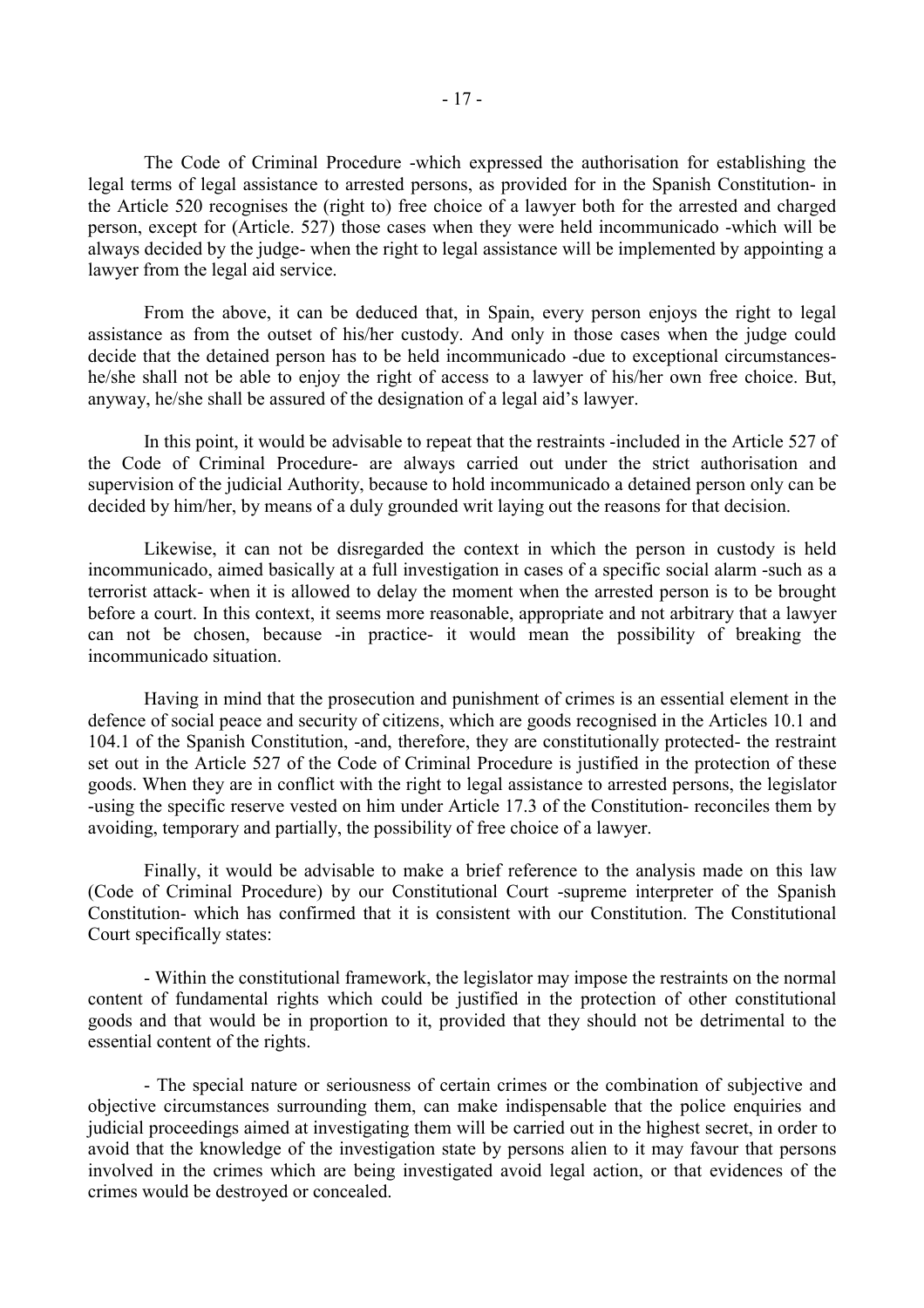- Under the Code of Criminal Procedure, judicial authorities are vested with the exclusive power to order that the arrested person be held incommunicado, a short-lasting exceptional measure aiming at isolating him/her from personal relations that could be used for transmitting outside news on the investigation, to the detriment of its success. In such a situation, the imposition of a legal aid's lawyer appears as another measure from those established by the legislators -within their powers of regulation of the right to legal assistance- in order to strengthen the criminal investigations secret.

 - The restraint established in the Article 527.a) of the Code of Criminal Procedure is justified in the protection of the goods as set forth in the Articles 10.1 and 104.1 of the Constitution.

 - The essence of the arrested person's right to legal assistance must be found not only in the form of designation of a lawyer but also in the effectiveness of his/her defence, because the Constitution's aim is to protect the arrested person with the professional assistance of a lawyer, who will give him/her professional aid and advice in law in the moment of the arrest; and this aim is objectively achieved with the designation of a legal aid's lawyer, who guarantees the effectiveness of the assistance.

 The free choice of a Lawyer is a part of the normal content of the arrested person's right to legal assistance, but it is not a part of its essential content, because its deprivation and subsequent compulsory designation of a legal aid's Lawyer do not render this right unrecognisable or impracticable, nor divest it of the necessary protection.

 In order to ensure forcefully the implementation and right development of this safeguard, the Article 537 of the Spanish Criminal Code 1995 has introduced the following offence:

 "Any authority or public official who would hamper or prevent the arrested person or prisoner from enjoying his/her right to legal assistance or would foster or favour his/her waiver to legal assistance, or would not inform the arrested person or prisoner of his/her rights and the reasons for his/her arrest -immediately and in a form understandable to him/her- shall be punished by a fine of more than four and less than ten months, and a penalty of special ineligibility for public office/service service for more than two and less than four years."

 Consequently, it can be concluded that the Spanish laws on matters of legal assistance to the arrested person, are not only and in any way inconsistent with the International Conventions signed by Spain -whose interpretative value of the Human Rights and Fundamental Freedoms is established in Article 10.2 of the Constitution- but they have also a wider content.

#### Paragraphs 22 and 23 of the Report

### Notification of custody

 The CPT maintains that the five days period of time -as provided for in the Spanish lawsduring which it can be denied to detained persons in incommunicado situation the right to have the circumstances of this situation made known to a relative or a third person, should be shortened to guarantee a better balance between the legitimate requirements of the criminal investigation and detained person's rights.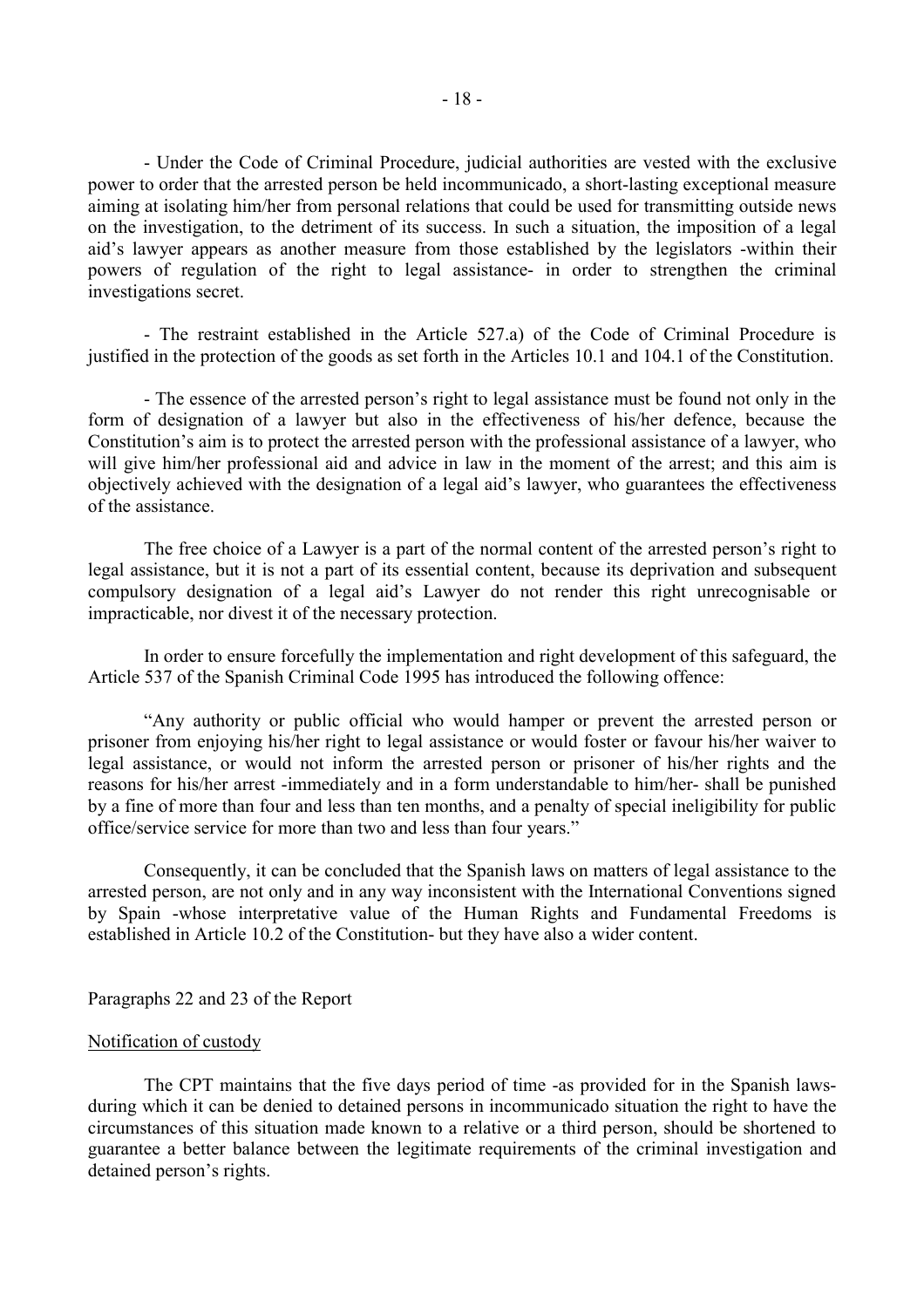As it can be inferred from the Spanish laws, every person -from the moment of his/her arrest- enjoys all the rights as laid down in International Conventions so that the fundamental safeguards of being treated in accordance to the respect to Human Rights are not violated. And the restriction on this right is only stipulated in exceptional circumstances that would demand it, in case of being involved other rights and interests which otherwise could not be guaranteed.

 Both in national and international regulations, there is always a provision for the restriction of the fundamental rights enjoyed by any person (always under the strict control of the relevant authority, in our case the Judge) in those cases when a situation of special and exceptional characteristics would demand it.

 As we have previously pointed out, the Article 55.2 of our Constitution provides for an authorisation granting the legislators to establish a specific regime of partial and temporary suspensions of certain rights. They are transitory situations when the regime of fundamental rights' exercise is not the established as regular or ordinary, precisely because -in this special case- a situation of specific threat to democratic order is to be faced.

 In order to comply with this provision, the Code of Criminal Procedure grants the judicial authority the exclusive power to decide the incommunicado situation of the detained person, exceptional measure that should not exceed five days, and whose aim is to isolate the detained person from personal relations.

 It should not be forgotten that to hold the detained person incommunicado can be only decided by the Judicial Authority via a duly reasoned decision, what distances this measure from being taken by any other authority and from being just adopted at discretion. To this sense, Article 531 of the Spanish Criminal Code, forbids that any authority or public official may decide or enforce or extend the incommunicado situation of an arrested person, prisoner or convict, failing to comply with the stipulated periods or the rest of the constitutional or legal safeguards.

 The European Court for Human Rights admits that – exceptionally and for reasonable causes- the exercise of the rights of the detained person may be delayed, which must respond to strict demands of a particular situation and the type of offences to which it is applied, according to circumstances.

 In our particular case, it cannot be forgotten the context in which the detained person is held incommunicado, whose ultimate aim is a full investigation of the terrorist action. So, the reason for this measure is the special nature or seriousness of the offences involved and the circumstances surrounding them, which could make indispensable that the police enquiry and legal proceedings aimed at their investigation would be carried out in the highest possible secret.

 Therefore, there should be carefully balanced the detained persons' rights, on the one hand, and, on the other, the rights of the whole population that is seriously threatened by the terrorist actions. The necessity of achieving this due balance between the different rights and interests at stake is especially important in the above-mentioned situation.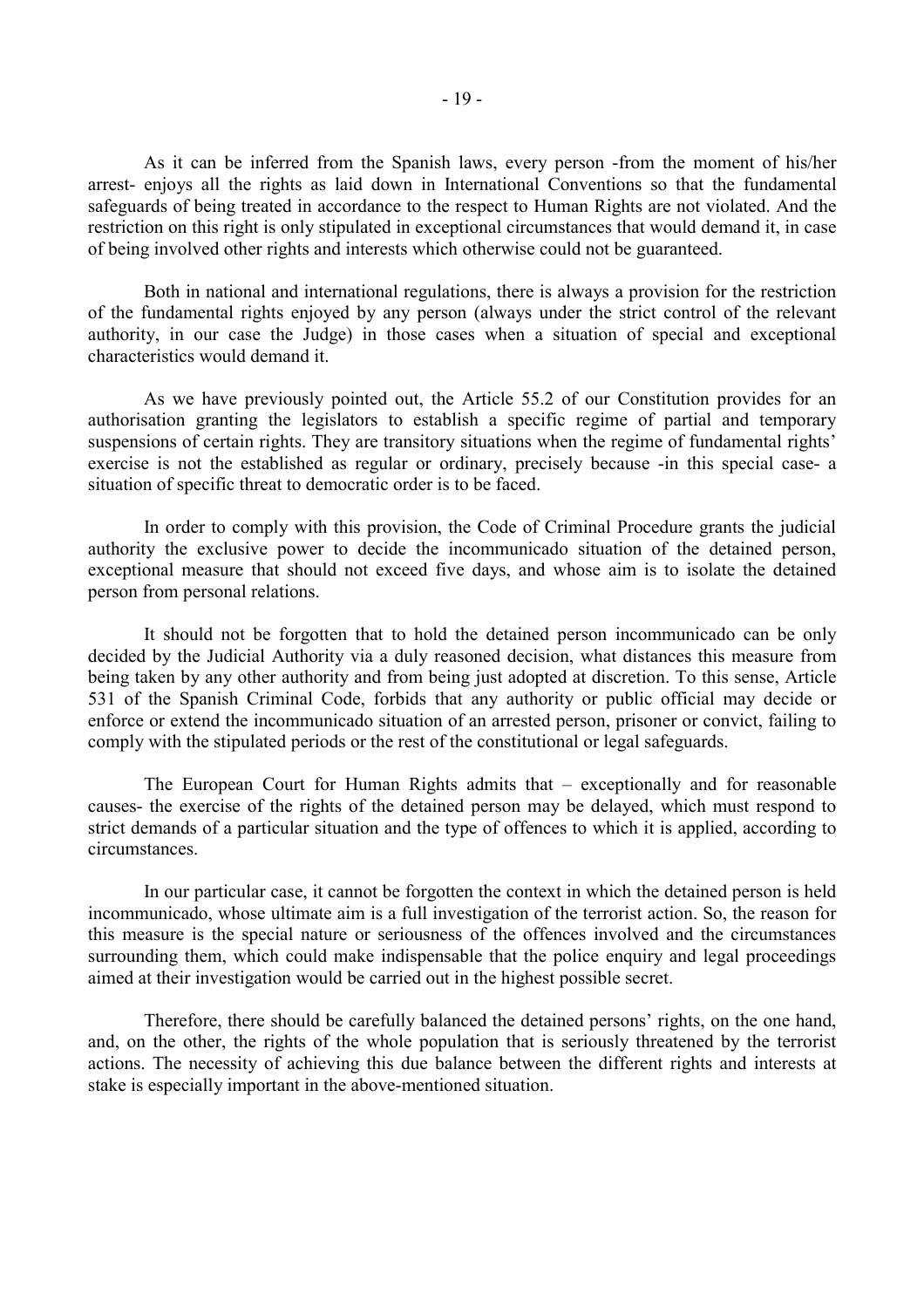Therefore, although the Article 520 of the Code of Criminal Procedure provides for the right - in general - to have the fact of their detention and the place in which they are being held made known to a relative or other person of their choice, as granted to all the persons arrested according to legal provisions, restrictions under the Article 527 of this Code, in case of incommunicado situations, directly serve to the protection of values guaranteed by the Spanish Constitution and allows the State to perform its constitutional duty of providing citizens with security.

 The incommunicado situation of a person in custody adopted under the conditions stipulated by law, as well as the temporary restriction -five days as a maximum- on the right to inform on his/her arrest of the person in custody who is held incommunicado (right which he/she will be able to exercise once the incommunicado situation will finish), can not be qualified as disproportionate measures, as they are in a reasonably relationship to the aimed result, that is to say, the means are adequate to fit in with the end.

 In this regard, it must not be forgotten that the establishment of the *habeas corpus* remedy specifically provided for in Article 17.4 of the Constitution- ensures the immediate handing over to the judicial authority of any person illegally arrested. With regard to this, the Organic Act 6/1984, May 24th, recognises the right of both the person who is deprived of his/her liberty and his/her relatives -as well as the Public Prosecutor, the Ombudsman, or the competent Judge- to ask the competent Examining Magistrate for determining the legality of holding this person in custody.

 In this way, it is consolidated the right of the person in custody to get that, in a very short period of time, the Judicial Authority be aware of, examine and decide on the lawfulness of his/her situation of deprivation of liberty.

 As a clear strengthening of the protection of the right to liberty, we mention Articles 530 to 533 of the Criminal Code 1995, which penalise the offences committed by public officials against constitutional liberty.

 "Article 530: The Authority or public official who –when there is a case for an offencedecides, enforces or extends a deprivation of liberty to any arrested or detained person or convict, failing to comply with the stipulated periods or the other legal or constitutional safeguards, shall be liable to be punished by special ineligibility for any public office/civil service for a period between four and eight years.

 Article 531: The Authority or public official who –when there is a case for an offencedecides, enforces or extends the incommunicado situation of an arrested or detained person or convict, failing to comply with the stipulated periods or the other legal or constitutional safeguards, shall be liable to be punished by special ineligibility for any public office/civil service for a period between two and six years.

 Article 532: If the facts described in the two above Articles would be committed by serious imprudence, they shall be punished by suspension in any public office/civil service for a period between six months and six years.

 Article 533: Any public official serving in prisons or detention centres for minors who imposes improper disciplinary measures or privations to the inmates or prisoners, or treats them with unnecessary severity, shall be liable to be punished by special ineligibility for any public office/civil service for a period between two and six years."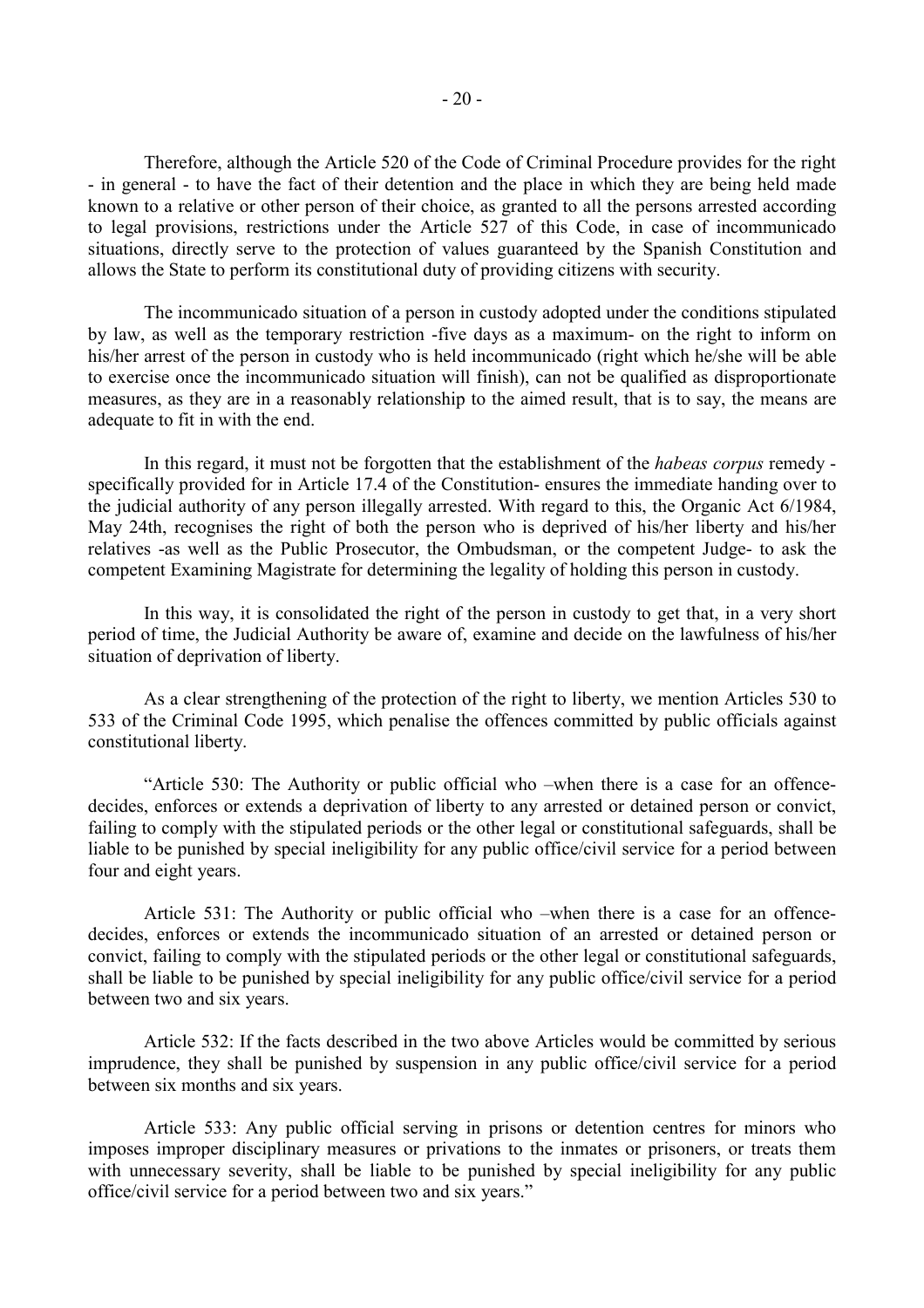#### Paragraphs 25 to 27 of the Report

### Right to access to a doctor

 The CPT considers the *Protocolo* (standardised form) -that forensic doctors must use during their medical examinations to arrested persons- to be a significant contribution to the prevention of ill-treatment. This *Protocolo* was adopted by an Order of the Minister of Justice on 16 September 1997. The CPT states, however, that this *Protocolo* does not provide for the recording of the doctors' conclusions and, in particular, their opinions as to the degree of consistency between any allegations of ill-treatment and the objective medical findings.

 The *Protocolo* used by forensic doctors during their medical examinations to arrested persons -according to both the Spanish medical-legal tradition and international experience- is considered to be an objective instrument of exhaustive character which constitutes the basic element in the relationship between forensic doctors and the relevant legal authority. It is aimed at being used by forensic doctors when performing medical examinations to the arrested persons, so as to collect the medical information in an homogeneous way in all cases and to record it in the most clear possible form.

 As such an objective instrument, the *Protocolo* must record all the data of the medical history of the arrested person including the allegations made by the arrested person on the treatment received during and after the arrest, in the "current situation" point. Due to its exhaustive nature, the *Protocolo* also includes all the points and even drawings that let the forensic doctor to record the results of his/her professional medical examination.

 Once the medical examination has been performed and the *Protocolo* requirements have been completed, it is available a very useful instrument that objectively reflects a specific situation: la medical situation of the arrested person.

In view of the *Protocolo*, it can result that:

 The arrested person states a correct treatment and the medical examination's conclusions do not appreciate any objective finding related to ill-treatment.

 The arrested person does not allege ill-treatment, but the medical examination performed results in objective findings which could be consequence of ill-treatment.

 The arrested person alleges ill-treatment but the medical examination performed does not result in objective findings which could be consequence of ill-treatment. Or otherwise the allegations of ill-treatment made are partly or fully consistent with the results of the medical examination.

 But the work of the forensic doctor does not finish by filling in the *Protocolo*. Once it has been completed, the doctor hands it direct and exclusively over to the competent court.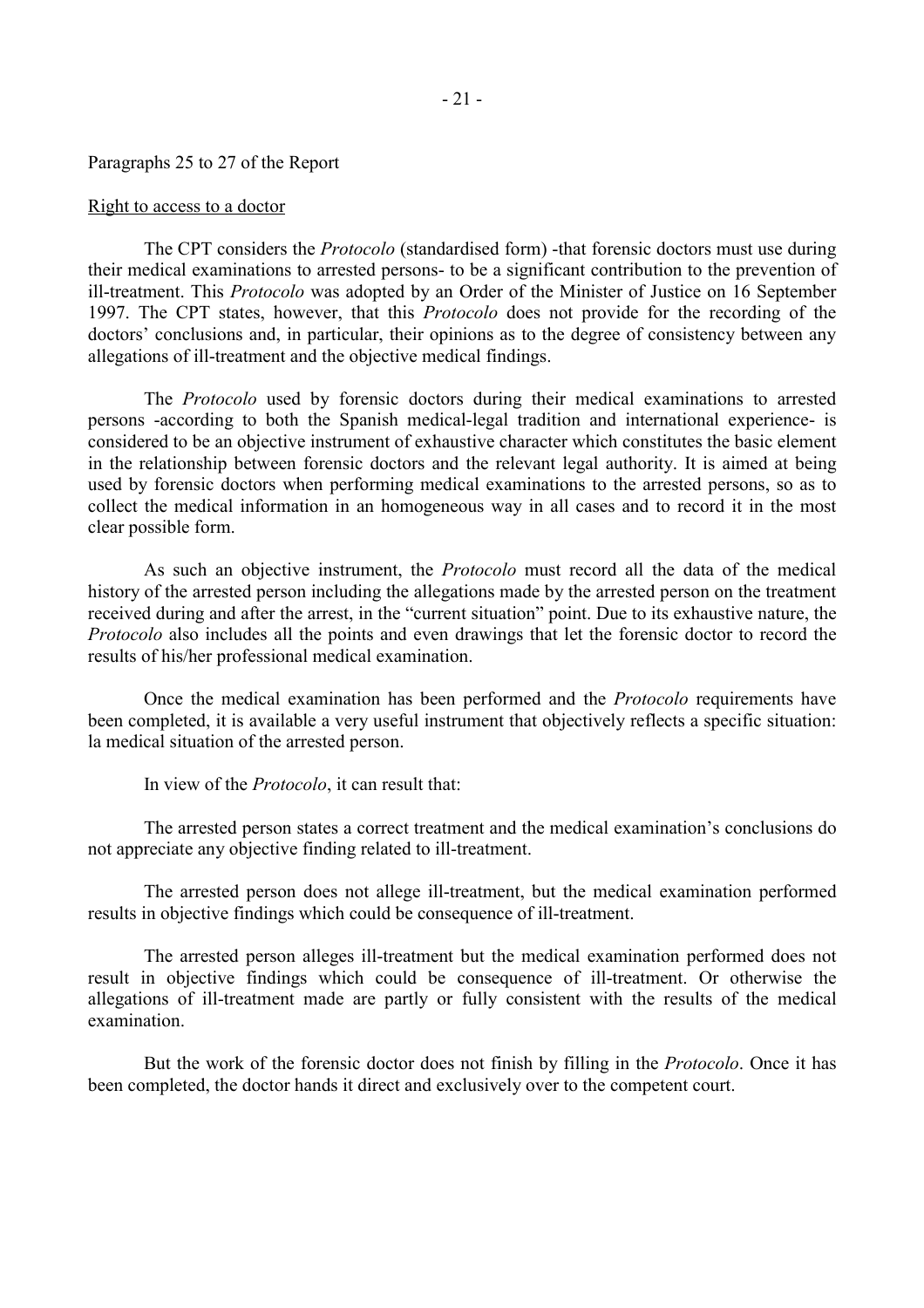This handing over is carried out by the forensic doctor by means of an appearance before the Judge, where the doctor will state his/her conclusions in view of the *Protocolo* and, in its case, the reasons for further examinations which he/she would consider appropriate to make. If the Judge deems it appropriate, the forensic doctor -as an expert- will submit a report where he/she will assess and evaluate the complaints of the person in custody, in view of the results of the medical examination. The Judge may decide –during the investigation- that further tests will be made and even that a new medical examination will be carried out, where a doctor nominated by the family of the person in custody will participate.

 The new tests or the results of the new full medical examination will be included into the case, followed by an expert report where the participating doctors will make their assessment on the subjective data resulting from the tests and/or the full examination with regard to the claims of the person in custody.

 When the time of the hearing comes, and in cases when there is a *Protocolo* with objective data related to possible ill-treatment, the forensic doctor, as well as doctor(s) for the defence, will appear before the court as expert witness and express their assessments.

 The *Protocolo* is an exhaustive instrument that includes only Therefore, it can be concluded that: and exclusively objective data.

 - The objective data recorded in the *Protocolo* may determine the lack of ill-treatment or, on the contrary, the reality of unmistakable signals of an alleged ill-treatment. In the first case, there is no problem and, in the second, the Judge will decide what action is to be taken for the investigation of the alleged offence. This investigation may be also instigated by the Public Prosecutor, the counsel for the defence of the person in custody and even by any citizen through the public prosecution.

 - If the objective data recorded are not categorical and unmistakable, the Judge will request the forensic doctor to make an expert report complementary to the *Protocol* where he/she will express his/her assessment, that is to say, his/her conclusions in the view of the data resulting from the examination with relation to the complaints of the person in custody.

 - Also, complementary tests may be carried out by judicial decision at the proposal of the doctor. Likewise, a new medical examination may be carried out, even with the participation of a doctor nominated by the family of the person in custody, together with the forensic doctor(s). Both possibilities are set out in a report followed by the assessment of every participant doctor with regard to the recorded objective data.

 - In the hearing, in view of the *Protocolo* contents, the forensic doctor as well as the defence or prosecution doctors set out their assessments to the Court, governing the contradiction principle.

 Therefore, the Spanish Government understands that the distinction and no confusion between objective data (the *Protocolo*) and subjective interpretations (the forensic doctors opinion) are the reasons which justify the no introduction of the forensic doctor conclusions in the *Protocolo*  –as another of its paragraphs- in view of the examination results with regard to the complaints of the person in custody. The forensic doctor opinion –his/her assessment- is submitted to the Judicial Authority and is produced during the process whenever necessary (immediacy principle).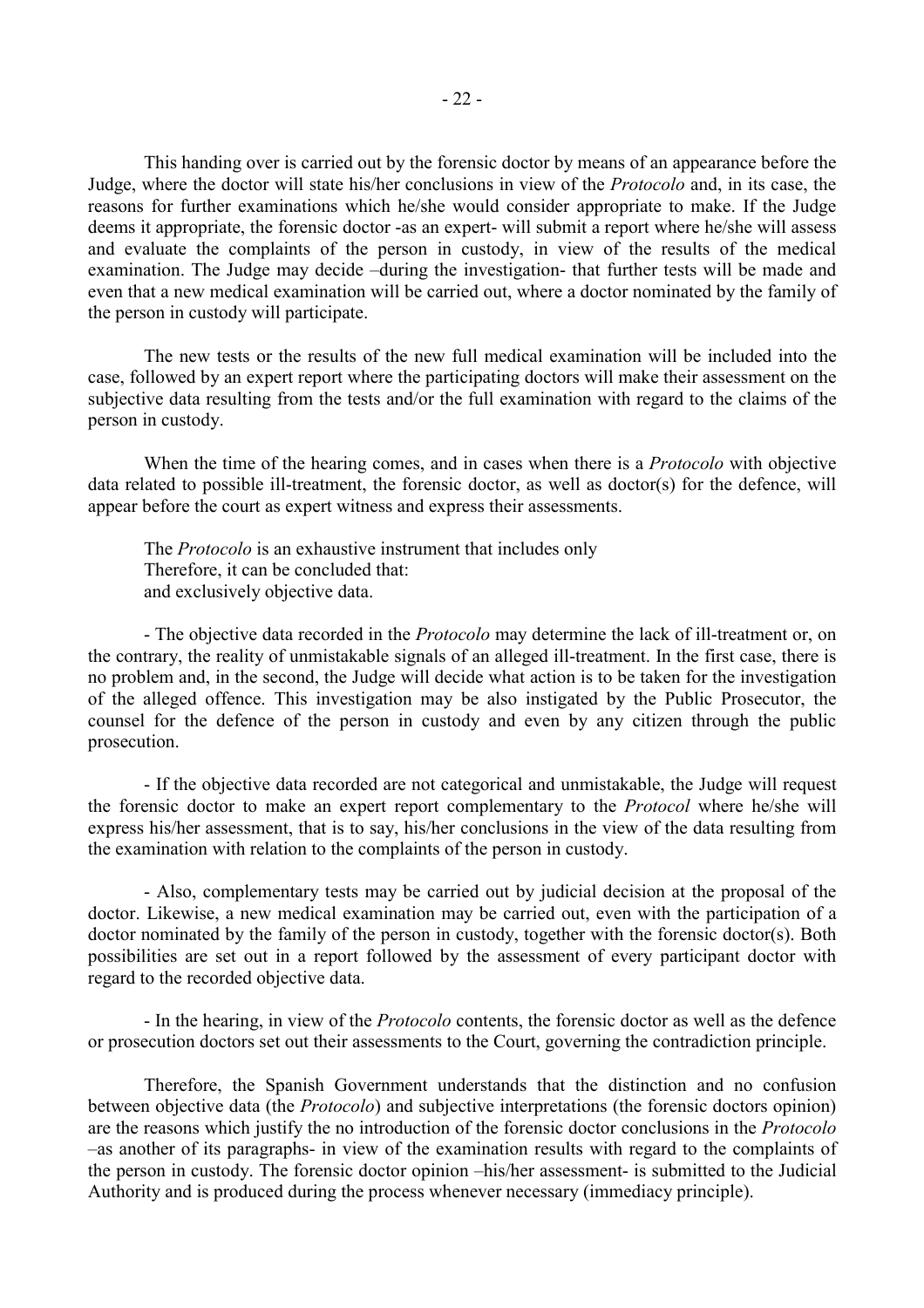To conclude this section, it must be pointed out that the right to be examined by the forensic doctor or his/her legal substitute in his/her absence, or by the doctor of the Institution where he/she is in custody, or by any other doctor dependent on the State or another Public Administration, is guaranteed by Article 520 of the Criminal Procedure Code. Only in the case provided for in Article 520 bis of this Code the rights of the person in custody are restricted as provided for in Article 527 of this Code.

Paragraphs 29 and 30 of the Report.

#### Inspection Procedures

 In Spain, there is an independent authority, the Ombudsman – invested with wide constitutional powers- who pays a great number of visits to different establishments, among them centres where people deprived of their liberty are placed.

 The Spanish Constitution in its Title I, Chapter IV on "Guarantees of Fundamental Rights and Liberties", Article 54 institutes the Ombudsman defining him/her as the High Commissioned of the *Cortes Generales* (Parliament) who is appointed by them to defend the rights set forth in the Title I.

 Article 54 of the Spanish Constitution left little room for doubt on who would nominate the Ombudsman when affirming categorically that the *Cortes Generales* shall do it. Therefore it is quite clear the dissociation and independence of this Institution in respect of the Executive (Power). This independence is also availed by Articles 6 and 7 of the Organic Law  $3/1981$ , dated April 6<sup>th</sup>, which regulates the Statute of the Ombudsman. So, Article 6 textually states: "The Ombudsman shall not be subject to any imperative mandate. He/she shall not receive instructions from any Authority. He/she shall carry out his/her duties with autonomy and according to his/her own judgement".

 Both the Constitution and Organic Law 3/1981 –which regulates the concept of Ombudsman- confer on this Institution a very wide area of responsibilities, aiming at making real the protection of rights and liberties under the Title I of the Spanish Constitution, as well as its defence against the Administration, in case of abnormal fulfilment or evident failure to comply with the guiding principles of administrative performance as set out in the Article 103 of our Constitution.

This wide set of powers is clearly laid down in the Organic Law 3/1981, as follows:

### "Article 9

 Paragraph 1. The Ombudsman may –ex officio or ex parte- initiate or proceed with any investigation leading to clarify the acts and decisions of the Public Administration and its agents with regard to citizens, in the light of the provisions of article 103.1 of the Constitution and the respect for the Rights set forth in its First Title.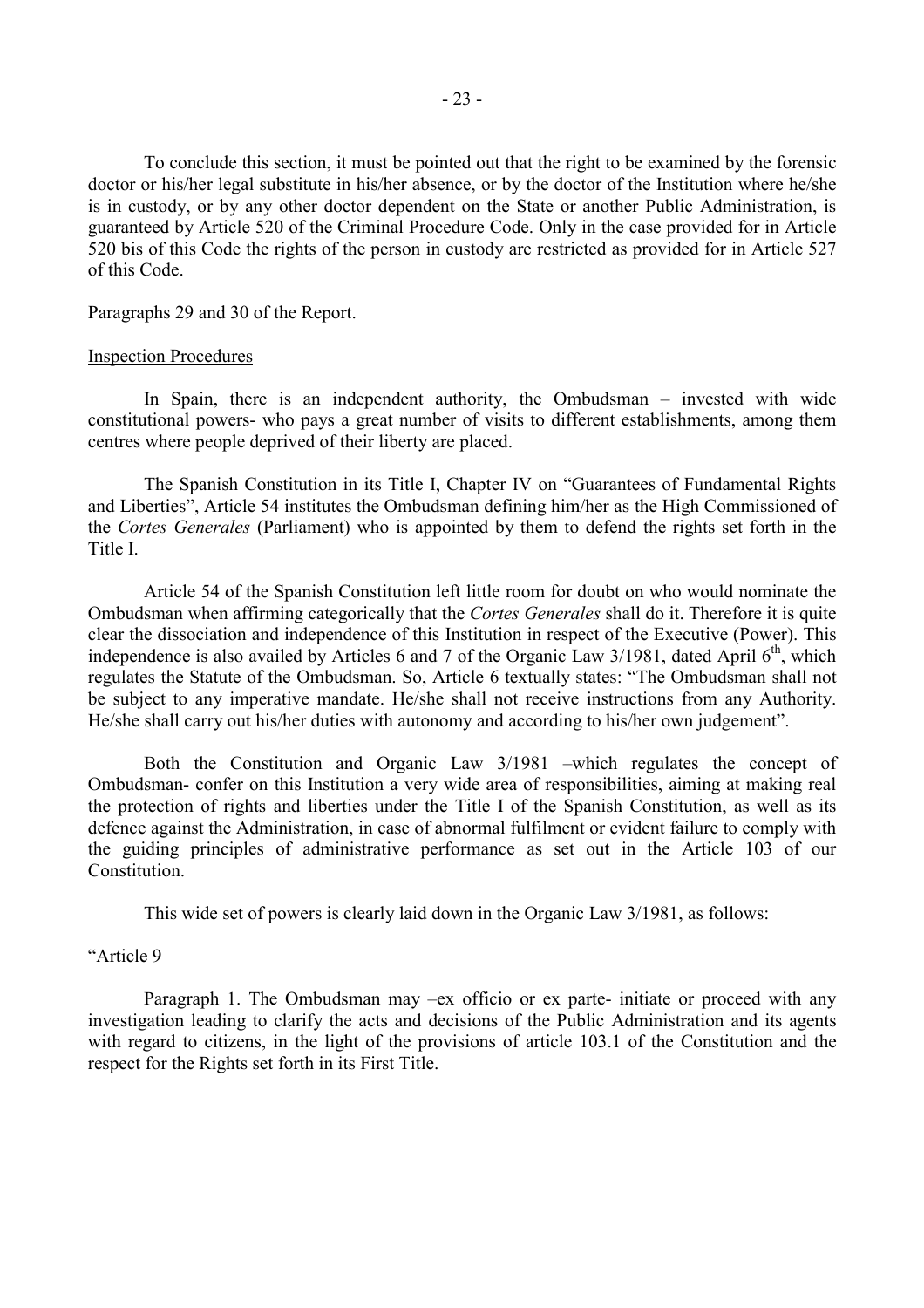### Article 10

 Paragraph 1. Any natural or legal person appealing for a legitimate interest shall be able to address to the Ombudsman without any restriction. Nationality, residence, sex, age minority, legal incapacity, being an inmate in a penitentiary or prison or, in general, any special relation of subjection to or dependence on a Public Administration or Authority could not be an impediment to it.

# Article 19

 Paragraph 1. All the public authorities are compelled to help urgent and preferentially the Ombudsman in his/her investigations and inspections.

Paragraph 2. During the checking and investigation stage of a complaint or in an ex officio initiated file, the Ombudsman, his/her Deputy or the person to whom he/she delegates, may appear in person in any Public Administration centre or any office dependent on it or any public service, in order to check as many data as necessary, make personal interviews as appropriate or study the needed files and documents.

Paragraph 3. To this effect, access to any file or any administrative or other document related to the activity or service subject of the investigation can not be denied to the Ombudsman, notwithstanding the provisions of Article 22 of this Act.

### Article 22

 Paragraph 1. The Ombudsman may request to the public authorities as many documents as he/she deems necessary to carry out his/her duties –including documents classified as secret under law. In this last case, the failure to deliver these documents should be decided by the Cabinet of Ministers. The decision shall be accompanied by a certification certifying the resolution of refusal.

 Paragraph 2. The investigations made by the Ombudsman and the staff reporting to him/her, as well as the procedural steps, will be carried out within the highest confidentiality in relation to both the individuals and Public departments and other Bodies, notwithstanding the considerations that the Ombudsman would deem appropriate to include in his/her reports to the Parliament. Special protection measures shall be decided with regard to documents classified as secret.

 Paragraph 3. When he would understand that a document, which has been declared secret and has not been sent by the Administration, could decisively affect the good running of the investigation, he shall bring it to the knowledge of the Congress Senate Mixed Committee referred to in Article 2 of this Act.

During the last years, the Ombudsman, using the wide powers vested in him by the Constitution and by his Statute, has visited a great number of centres in which people deprived of liberty are placed. As an example, he paid the following visits between 1995 and 1998.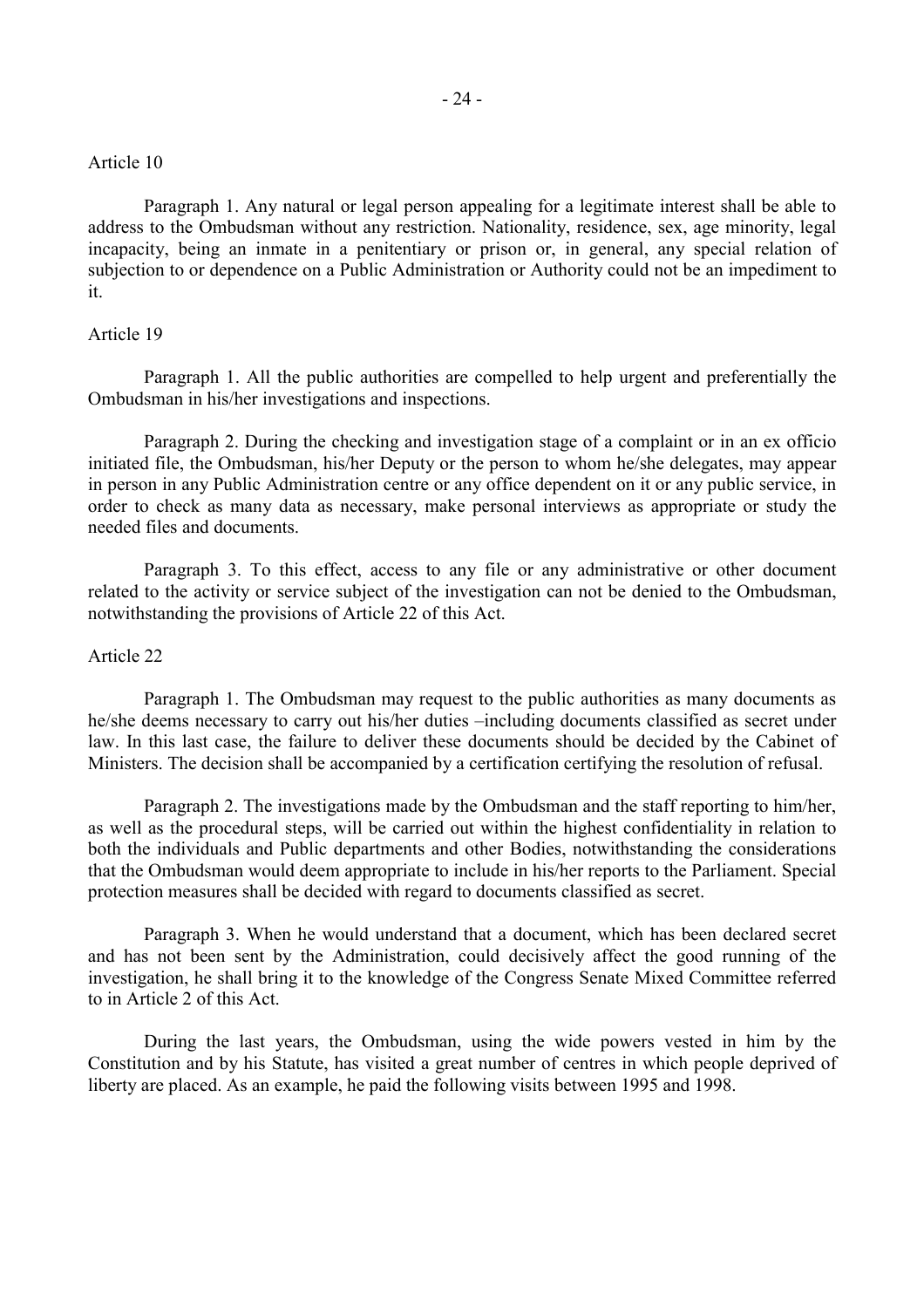Penitentiary Centres:

Picassent (Valencia) Valladolid Soto del Real (Madrid) Herrera de la Mancha (Ciudad Real) Alcázar de San Juan (Ciudad Real) Puerto de Santa María I (Cádiz) Puerto de Santa María II (Cádiz) Jerez de la Frontera (Cádiz) Ocaña I (Toledo) Ocaña II (Toledo) Alicante Córdoba Madrid IV de Navalcarnero Valdemoro III (Madrid) Carabanchel for Women (Madrid) Madrid IV (Soto del Real) Martutene (San Sebastián) Pamplona Logroño Bilbao Burgos Segovia Jaén A Coruña Salamanca Castellón Madrid II (Alcalá Meco) Villabona (Asturias) Soria Madrid I (Carabanchel) Alcalá II (Madrid) Sevilla II Almería Palma de Majorca Brieva (Avila) Brians (Catalonia) Badajoz Cáceres I Cáceres II Las Palmas (Canary Islands) Tenerife II Daroca (Zaragoza) Palencia Madrid V Barcelona for Women Barcelona for Youth.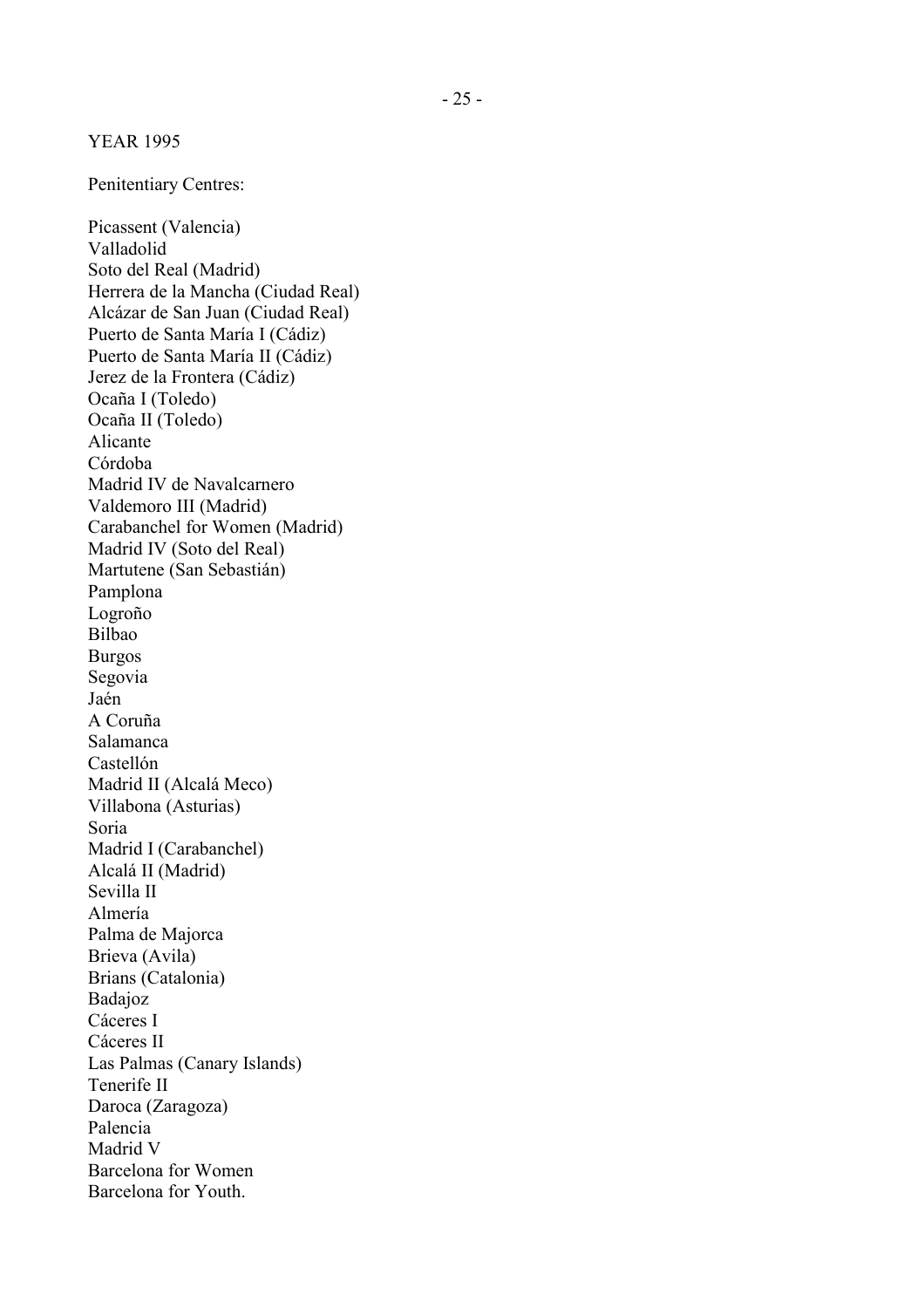Departments of the General Directorate of the Police:

General Department for Foreigners, Madrid. Provincial Squad for Foreigners, Madrid. Puerta del Sol Police Station, Madrid. Provincial Squad for Foreigners, Toledo. Provincial Squad for Documents Foreigners, Barcelona El Prat Airport Police Station, Barcelona. Alcorcón Police Station (Madrid). Barajas Airport Police Station (Madrid). Chamartín Police Station (Madrid).

Civil Guard Headquarters Establishments:

- Residential barracks from Humanes (Madrid)
- Residential barracks from Nogarjos (León)
- Residential barracks from Soncillo (Burgos)
- Residential barracks from Villaluenga and Recas (Toledo)

Detention Centres for foreigners:

- Murcia
- Moratalaz, (Madrid)
- La Verneda (Barcelona)
- Valencia

Psychiatric Hospitals:

- Alicante
- Sevilla
- Madrid
- Mérida (Badajoz)
- General Penitenciario de Carabanchel (Madrid)

Judicial Premises:

- Court of first instance, Sevilla
- Juvenile Court, Sevilla
- Country Court from Sevilla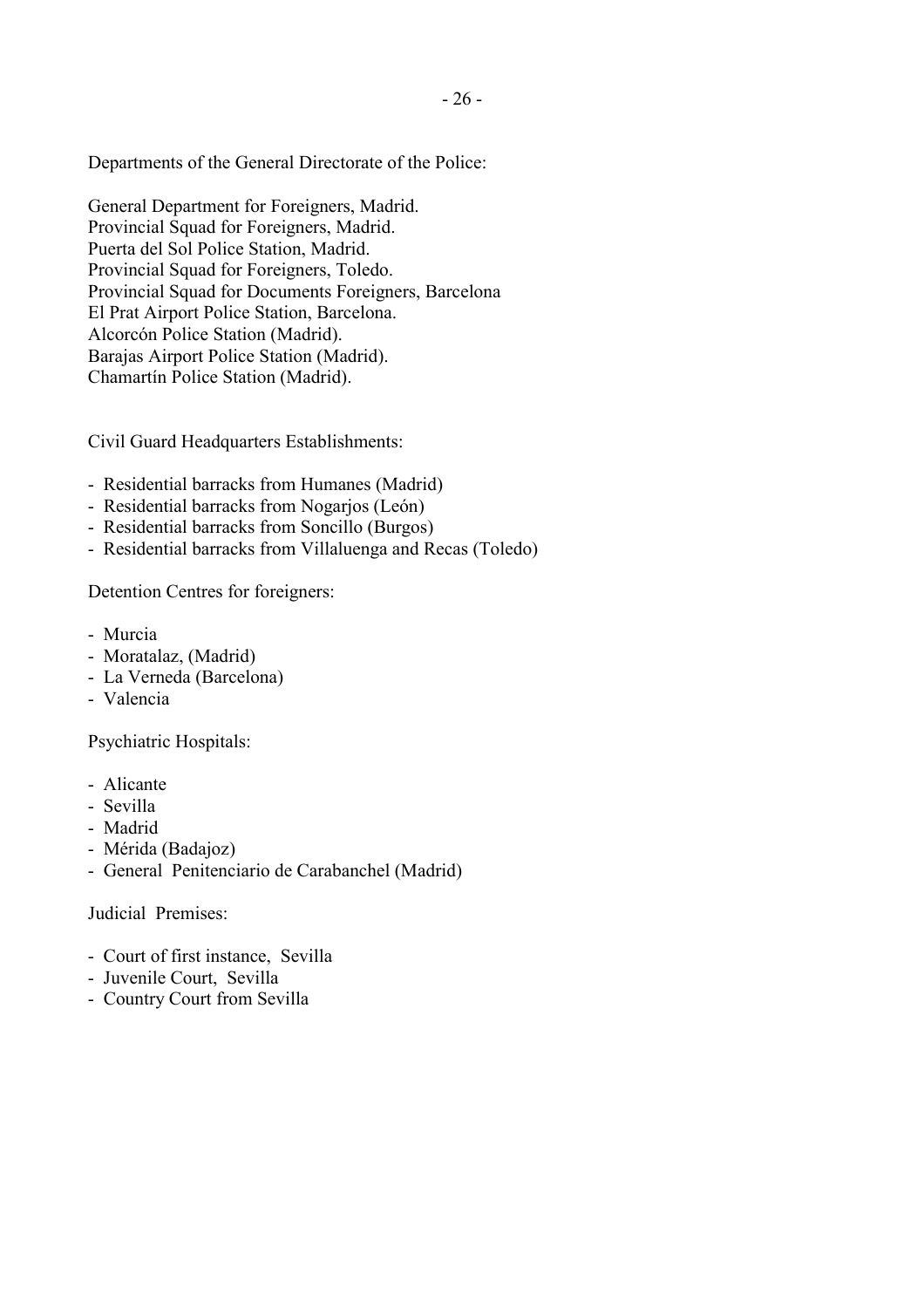# YEAR 1996

Prisons:

- Burgos
- Herrera de la Mancha (Ciudad Real)
- Madrid IV in Navalcarnero (Madrid)
- Jóvenes de Barcelona
- El Dueso, Santoña (Cantabria)
- Ocaña
- Orense
- Logroño
- Huelva
- Nanclares de Oca (Alava)
- Cuenca
- Teruel
- Alicante
- Murcia
- Zaragoza
- Madrid V in Soto del Real
- Vigo (Pontevedra)
- Lugo-Bonxe.
- La Coruña
- Albacete
- Martutene (San Sebastián)
- Granada
- Albolote (Granada)
- Topas (Salamanca)
- Madrid III (Valdemoro)
- Barcelona
- Guadalajara

National Police Establishments:

- Barajas airport Police Station (Madrid)
- Alcorcón Police Station (Madrid)
- Móstoles Police Station (Madrid)
- Leganés Police Station (Madrid)
- Fuenlabrada Police Station (Madrid)
- Getafe Police Station (Madrid)
- Parla Police Station (Madrid)
- Alcobendas-San Sebastián de los Reyes Police Station (Madrid)
- Pozuelo de Alarcón-Aravaca Police Station (Madrid)
- Aranjuez Police Station (Madrid)
- Cáceres Police Station
- Soria Police Station
- Toledo Police Station
- La Coruña Police Station
- Santiago de Compostela Police Station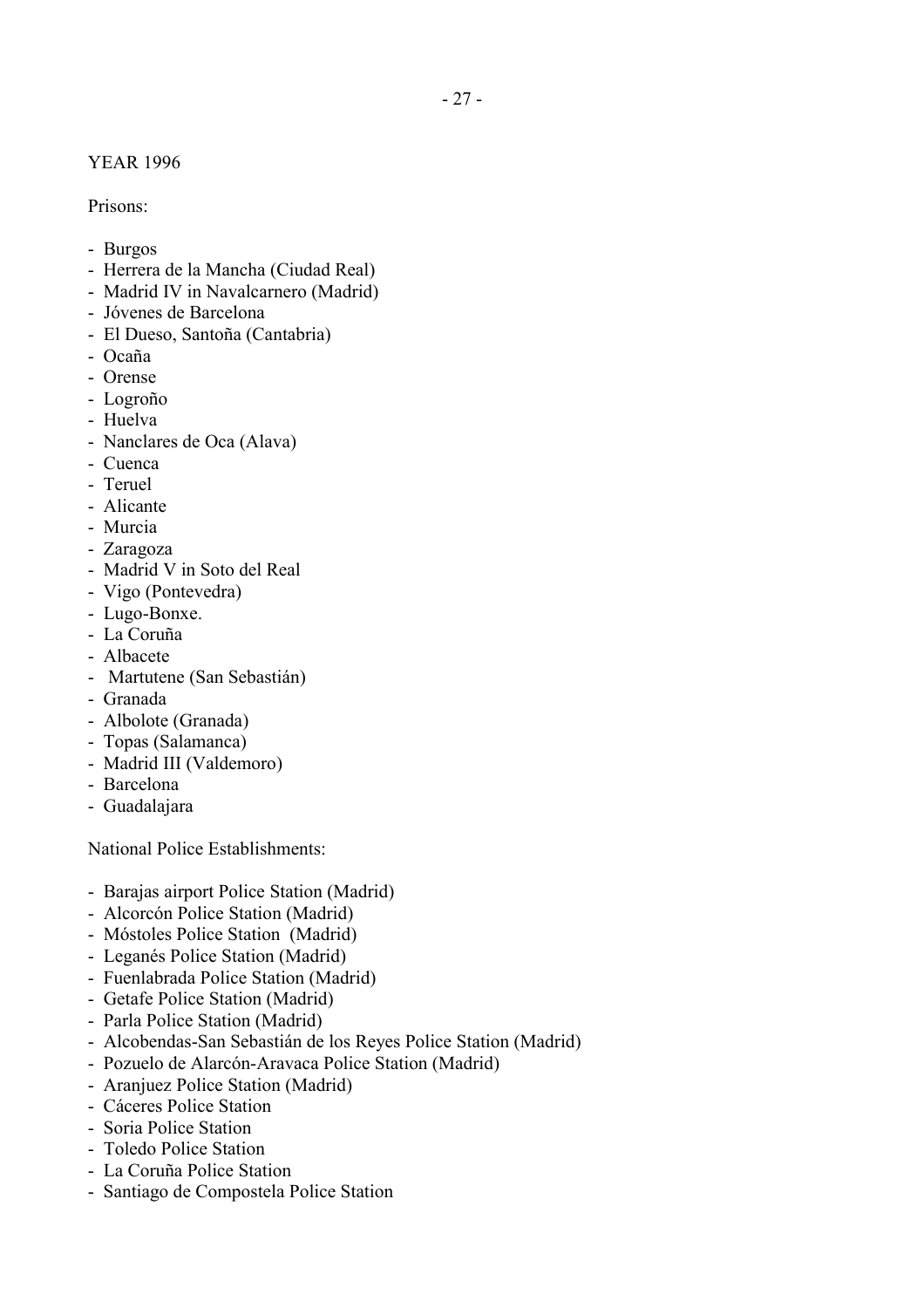- Zaragoza Police Station
- Calatayud Police Station (Zaragoza)
- Sevilla Police Station
- Huelva Police Station
- Orihuela Police Station (Alicante)
- Elche Police Station (Alicante)
- Comisaría de Documentación y Extranjería (Madrid)
- Comisaría de Documentación y Extranjería (Barcelona)

Civil Guard establishments:

- Residential barracks, Mogán (Las Palmas)

Detention Centre for foreigners:

- Las Palmas de Gran Canaria.
- Cuartel de Capuchinos (Málaga)

Local Detention Centres:

- Madrid
- Navalmoral de la Mata (Cáceres)
- Trujillo (Cáceres)
- Almazán (Soria)
- Burgo de Osma (Soria)
- Orgaz (Orgaz)
- Quintanar de la Orden (Toledo)
- Betanzos (La Coruña)
- Santiago de Compostela (La Coruña)
- Calatayud (Zaragoza)
- Sanlúcar la Mayor (Sevilla)
- Carmona (Sevilla)
- La Palma del Condado (Huelva)
- Valverde del Camino (Huelva)
- Orihuela (Alicante)
- Elche (Alicante)
- Distrito de La Latina (Madrid)

Psychiatric Hospital:

- Mérida (Badajoz)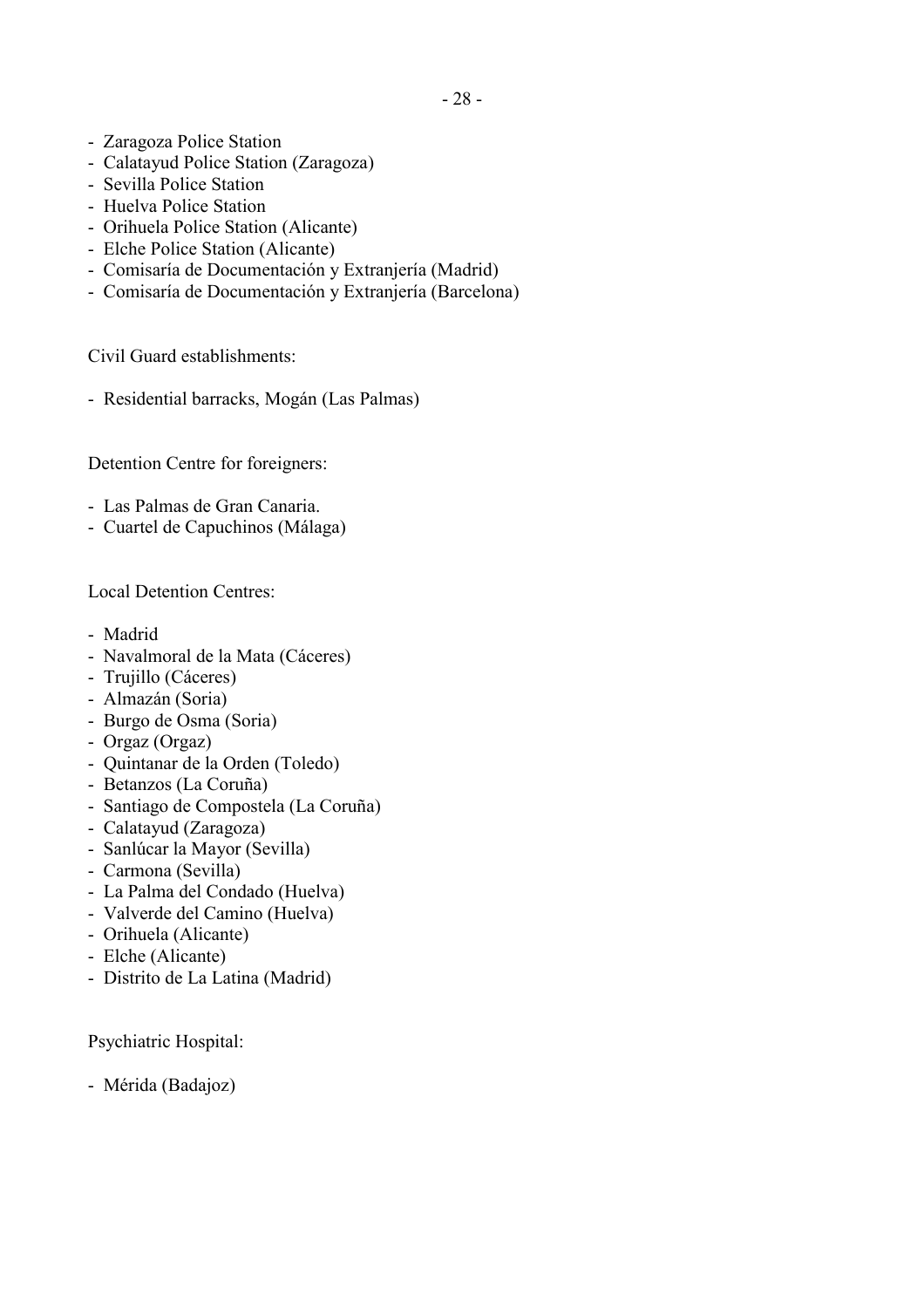YEAR 1997

Prisons:

- Segovia
- Madrid-II (Alcalá Meco)
- Madrid-V (Soto del Real)
- Valladolid
- Alcalá II (Madrid)
- Ocaña I (Toledo)
- Aranjuez (Madrid)
- Martutene (Guipúzcoa)
- Ocaña II (Toledo)
- Madrid IV (Navalcarnero)
- Zaragoza-Torrero
- Dueñas (Palencia)
- Huesca
- Badajoz
- Dueñas (Palencia)
- Palencia
- Madrid III (Valdemoro)
- Córdoba
- Castellón
- Ocaña II (Toledo)
- Jerez de la Frontera (Cádiz)
- Curtis (La Coruña)
- Burgos
- Pamplona
- Madrid V (Soto del Real)
- Brieva (Avila)
- Cáceres I
- Cáceres II
- Ocaña II (Toledo)
- Jaén II
- Madrid Y (Carabanchel)
- Aranjuez (Madrid)
- Villabona (Asturias)
- Cuenca
- Málaga
- Madrid IV (Navalcarnero)

National Police establishments:

- Police station at Madrid-Barajas airport.
- Burgos police station
- Badajoz police station
- Algeciras police station (Cádiz)
- Soria police station
- Leganés police station (Madrid)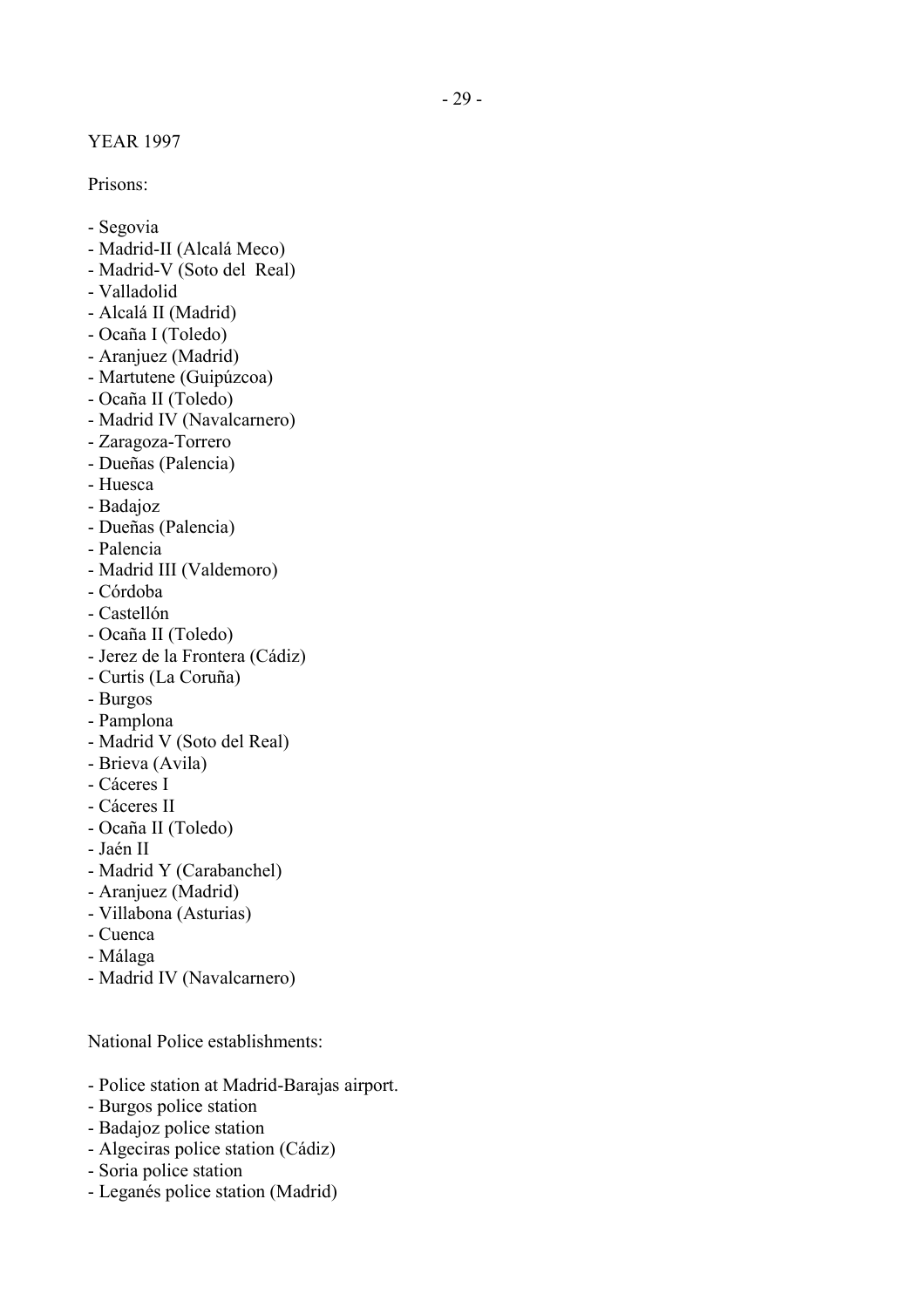Civil Guard establishments:

- Headquarters-Residential Barracks at Soria
- Headquarters-Residential Barracks at Burgos
- Headquarters-Residential Barracks at Zamora
- Residential Barracks at Llança (Gerona)
- Residential Barracks at Algeciras (Cádiz)

Detention Centres for foreigners:

- Moratalaz
- La Verneda (Barcelona)
- CALAMORRO and border boundary (Ceuta)
- Accommodation Center for sub-Saharan inmigrants (Melilla)

Army Establishments:

- Acuartelamiento Disciplinario Militar de Illetas, Calviá (Mallorca)
- Acuartelamiento Disciplinario Militar de Alfonso XIII (Melilla)
- Tercio Gran Capitán de la Legión de Melilla

Penitentiary Psychiatric Hospitals:

- Alicante
- Sevilla

Juvenile Centres:

- San Francisco de Asís, Torremolinos (Málaga)
- El Madroño (Madrid)
- Renasco (Madrid)
- Tabares (Santa Cruz de Tenerife)
- Asociación sin fronteras (Pamplona)
- Lagun Etxea (Pamplona)
- La Jara en Alcalá de Guadaira (Sevilla)
- Residencia Juan de Mairena (Córdoba)
- San Rafael (Córdoba)
- San Vicente Ferrer de Godella (Valencia)
- Sograndio, Oviedo (Asturias)
- Zambrana (Valladolid)
- Aurelio Montero (Pontevedra)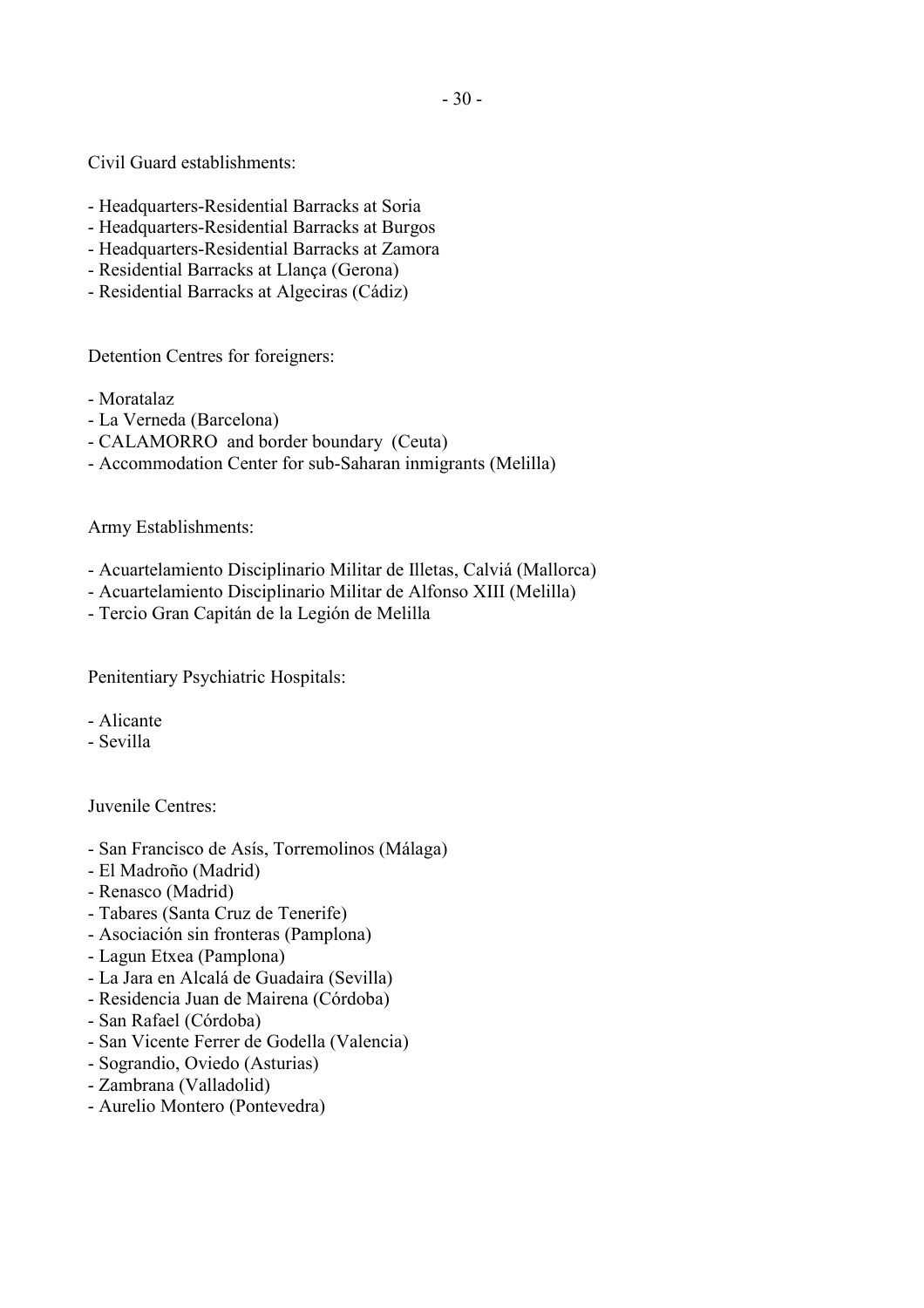Prisons:

- Acebuche (Almería)
- Albacete
- Alcalá-Meco (Madrid)
- Alcalá II (Madrid)
- Algeciras (Cádiz)
- Aranjuez (Madrid)
- Badajoz
- Bilbao
- Ceuta
- Córdoba
- Daroca (Zaragoza)
- Dueñas (Palencia)
- El Dueso (Santander)
- Foncalent (Alicante)
- Herrera de la Mancha (Ciudad Real)
- Huelva
- A Lama (Pontevedra)
- Madrid II Alcalá-Meco
- Madrid III Valdemoro
- Madrid IV Navalcarnero
- Madrid V Soto del Real
- Masillas de las Muelas (León)
- Nanclares de la Oca (Alava)
- Ocaña I (Toledo)
- Ocaña II (Toledo)
- Palma de Mallorca
- Picassent (Valencia)
- Puerto de Santa María I (Cádiz)
- Puerto de Santa María II (Cádiz)
- Santander
- Segovia
- Topas (Salamanca)
- Valladolid

National Police Headquarters establishments:

-Alcalá de Guadaira Police Station (Sevilla) -Police Station at Luna Street (Madrid) -Police Station at Blas Infante Street (Sevilla) -Salamanca Police Station -Villareal Police Station (Castellón) -National Police Council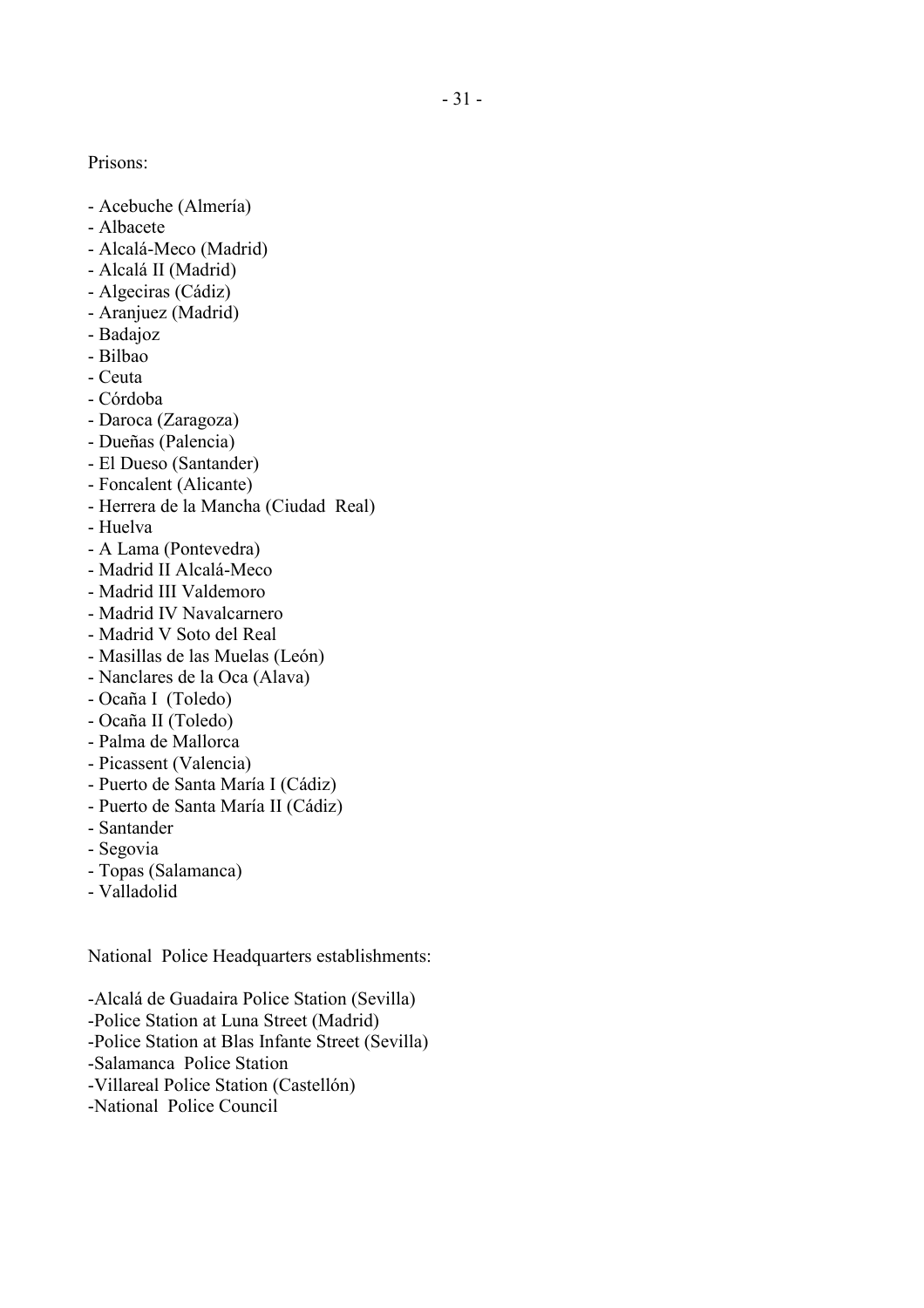Civil Guard Headquarters establishments:

- Barbate residential barracks (Cádiz)
- Tarifa residential barracks (Cádiz)

Detention Centres for foreigners:

- Calamocarro and border boundary (Ceuta)
- Capuchinos (Málaga)
- Moratalaz (Madrid)
- Room for refused passengers at the Madrid-Barajas airport.

Judicial Establishments:

Police Courts belonging to Andalucía´s High Court

Army Establishments:

- Penitenciario Militar de Alcalá de Henares (Madrid)
- Regimiento de Infantería de Regulares número 54 de Ceuta
- Acuartelamiento Alfonso XIII de Regulares de Melilla
- Polvorín de Horcas Coloradas (Melilla)
- Hospital Psiquiátrico de Oviedo

 These data can be found in the Annual Report submitted to the Spanish Parliament by the Ombudsman which is published in the Official Bulletin thereof.

 In addition to these visits, there must be added those made by the Judges and Prosecutors, according to the powers conferred by the Spanish Law (Code of Criminal Procedure, Organic Statute of the Public Prosecutor - Estatuto Orgánico del Ministerio Fiscal -, Organic Law of the Judiciary and the Law of Procedure regarding Habeas Corpus, in order to carry out a control upon the law in force.

 Another kind of inspections being regularly carried out, are made by the internal affairs services and those of disciplinary regime, belonging to the National Police and Civil Guard Headquarters, as well as those carried out under the article 2.3b), Royal Decree 1885/1996 dated on August the second, of basic structure within the Interior Ministry, which has established -with the rank of deputy manager´s office-, the Staff Inspection and Security Services, in charge with, among other tasks, the control of the actions carried out by the respective Forces (Civil Guard and National Police).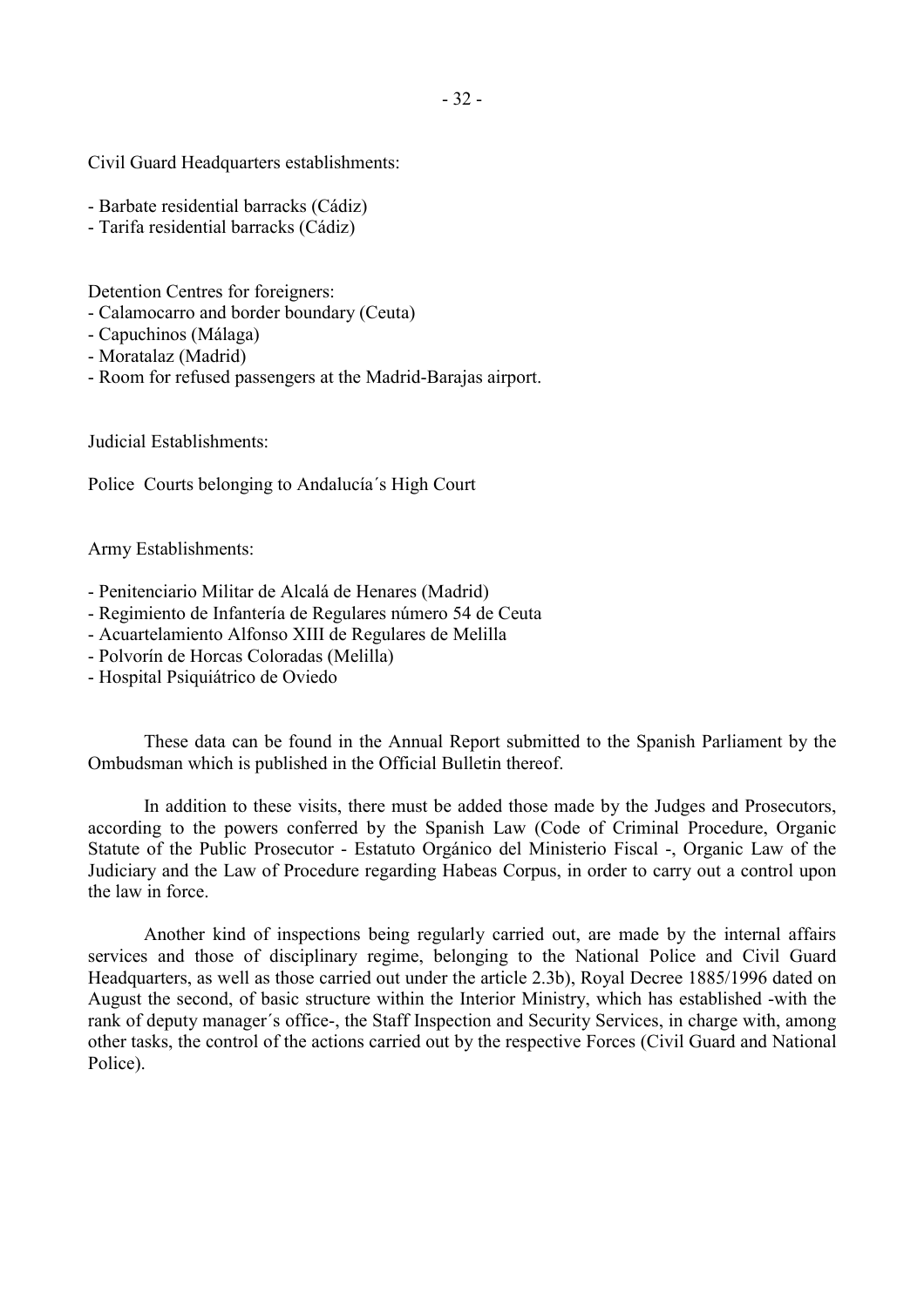### Paragraphs 31 to 33 of the Report

#### Rules on police procedures

 The National Co-ordination Commission of the Judicial Police, whose chairman is the President of the High Court and the General Council of the Judiciary, also comprising the Attorney General, the Ministry of Justice, the Ministry of the Interior, the Secretary of State for Security and a Magistrate from the High Court, and which aim is to set out the line of behaviour of the Judicial Police, in order to achieve the unity of direction regarding the criminal investigation of the police forces, during the last years the said Commission has studied the conditions of detention in Spain.

 It has led to the drawing up of a Criteria Manual for the police inquiry by the Judicial Police, which has been produced within the framework of the Technical Commission, dependent on the National Commission of the Judicial Police. Members from the Public Prosecutor, Judges, and Magistrates as well as professionals from the Police Forces have participated in such process.

 When drawing up the said Manual, it was proposed the preparation of an action criteria in which, with synthetic expression of every proceedings, the legal procedures, as well as the High Court and the Constitutional Court´s jurisprudencial interpretation were included, so as to they are taken into account as an acting referent.

 Its preparation is pertinent, not only because of the need for unifying the existing criteria when dealing with and carrying out certain investigation activities, but also because of the necessity of their adaptation to the constitutional provisions, from which the legal authorisation to act arise. (Basic rule, arts. 104 and 126) as well as the rules developing it. (sic).

 When preparing the Manual, it has obviously been taken into account the procedural legislation restricting the judicial police performance, the interpretation of the law emanating from the Constitutional Court and the Supreme Court of Justice, as well as Circulars and Directions issued by those responsible for the police forces having responsibility for investigating criminal facts.

 A catalogue of the most frequently used proceedings in the official report appears in the Manual. It has been tried to make an easy drafting, being compatible with the need for respecting the basic content of the fundamental rights affecting the proceeding. It is specially stressed the need for the judicial police officer to carry out a permanent study on the proportionality of the taken measure, comparing the properties which are the subject of litigation to the legality of the police performance.

 In the said Manual, which has already been distributed among the different Judicial Establishments, prosecutor offices and police establishments, having responsibility for the matter, it appears the above mentioned catalogue which proceedings, more frequently used in the official report, are listed below:

- 1. Searching of premises
- 2. Photo Identification
- 3. Identification parade
- 4. Personal searches
- 5. Video and photographic recording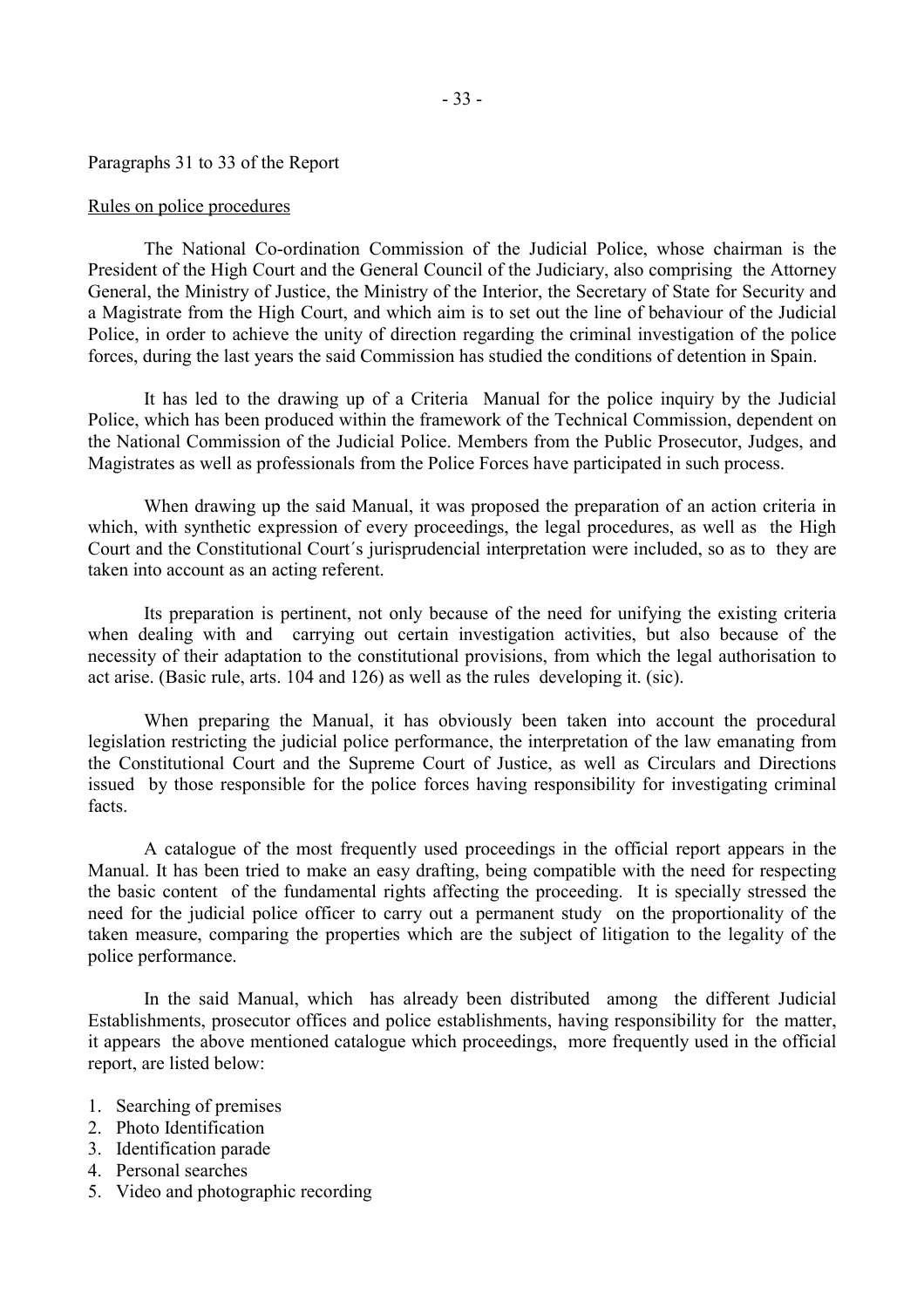- 6. Telecommunications interception
- 7. Postal and telegraphic interception
- 8. Arrest and information to the detainee about his/her rights
- 9. Lawyer appointment
- 10. Notification of custody to a relative and the Consulate
- 11. Medical examination
- 12. Habeas Corpus
- 13. Witness protection
- 14. Crime-scene examination
- 15. Personal items collection (custody chain)
- 16. Official report proceeding
- 17. Detention according to art. 420 of the LECRIM (Law of Criminal Procedure)
- 18. Controlled delivery
- 19. Transfer of detainees

 The aim of the Manual has not been to obtain a comprehensive summary of the rules in force, which advantage would have been to be provided with a complete volume of the daily round, but given the serious inconvenient of its extent, it has been intended as a consulting Manual of essential minimums to be carried by each patrol or operational squad.

 To this end, and so as not to overload the Manual with unlimited appendices of Instructions from the Prosecutor Office, or to increase its thickness with complementary hierarchical Circulars relating to different performances, within the text and in different places where it is necessary for the Manual to be completed, a reference is made to the above mentioned Instructions or Circulars, so obtaining a legal index of all the sequences of the treatment to the detainee as well as the observance of the detainee´s rights while under custody by the judicial police.

 To this end, the Manual makes continuous references to the Instructions which are in the hands of the different police Units:

 - Instruction 7/1996 dated on December 20, from the Secretary of State for Security relating to the strip naked performance (page 31).

 - Instruction dated on November 14, 1988 from the Prosecuting Authorities for the Prevention and Repression of Illegal Drug Trafficking (page 34).

 - Instruction 14/1995, dated on November 21, from the Secretary of State of the Interior on Record Books and detainees custody (page 54).

Therefore, and due to the lack of a thorough study of the Manual of Police Proceedings, it could cause the sensation of a superficiality that does not correspond with the reality, since, when carefully studied, in each proceeding it is highlighted a theoretical part for a better understanding, delimitation, purpose and legal requirements aimed at the full validity of the performance when establishing the means of proof. In second place, and where appropriate, a drawing up model is submitted, in which special attention has been paid to the requirements for the suitable individualisation of the contents (statements, procedures, minutes, etc) that are so essential in the due ratification and contradiction of the hearing itself. (sic).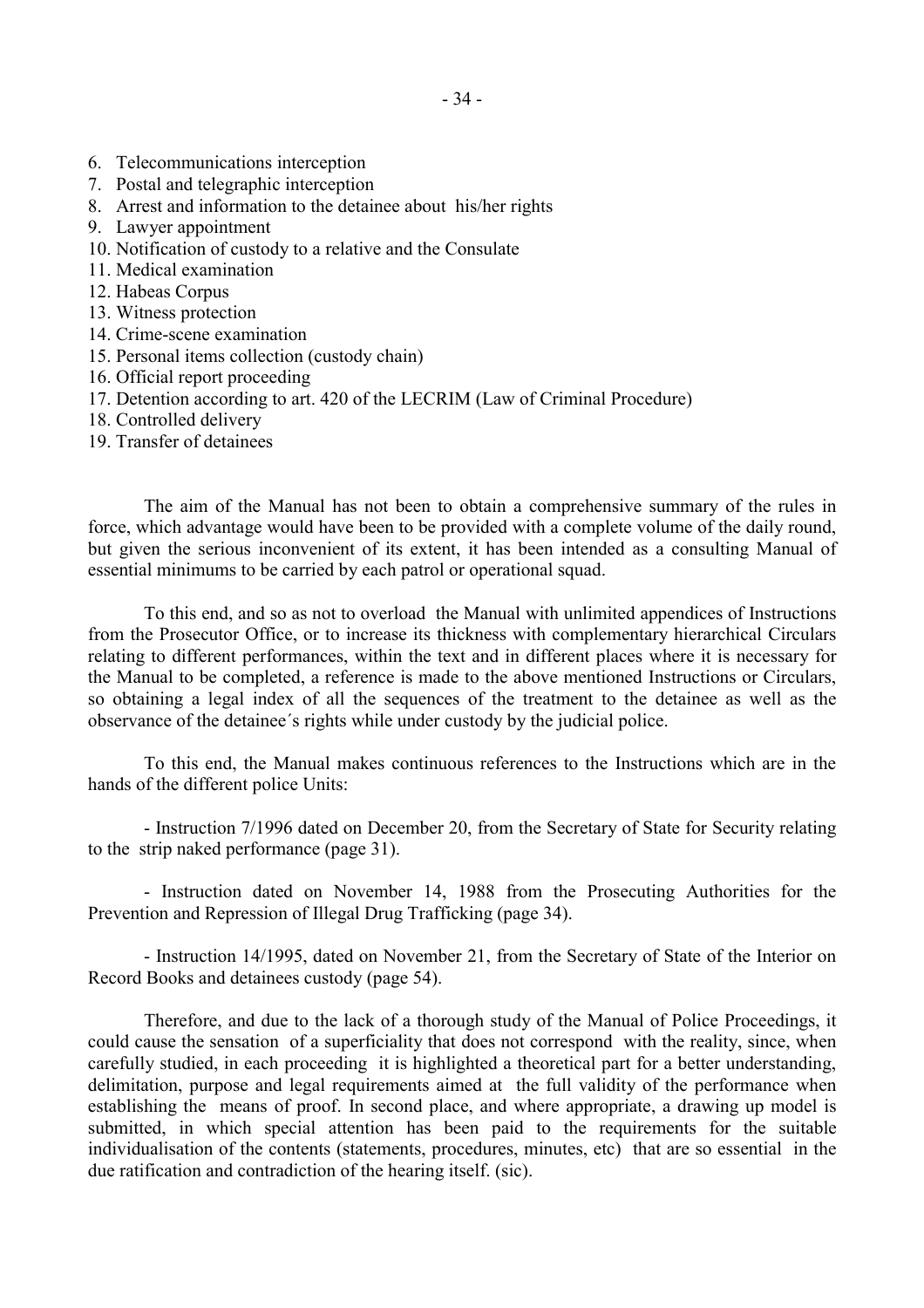You will find enclosed the copies of the Instructions of the Catalan Autonomous Police (Mossos d´Esquadra) relating to the treatment given to detainees and inmates, as well as the rules to be followed when carrying out their integral body search, which were requested in paragraph 31 of the Report.

# **3. Conditions of the detention**

Paragraphs 34 to 46 of the Report.

# General Considerations

 The Spanish Government, as one of its essential criteria regarding the performance within the police scope, has been considering the need for modernising its premises. Nevertheless, this guiding principle, that in many cases is already an effective reality, suffers from an obvious budgetary and macroeconomic limit.

 Thus, the existing buildings range from the big establishments within county towns, to the smallest Civil Guard residential barracks within rural municipalities, making absolutely impossible to face, at the same time, the modernisation of all of them. In this line of work, priority has been given to the necessities of those buildings with a more advanced degree of damage.

 On the other hand, it must be taken into account the fact that, in many occasions, repairing works are aimed at a very old set of buildings suffering from damage due to a long period of use, which makes impossible for us to carry out simple and mere modifications, so forcing us to the construction and design of complete police buildings.

 These new premises are provided with all the possible means, so that the working conditions and the treatment to citizens are match the social reality in Spain, as well as the International Conventions and rules in force. In many cases they are even increased. This is the reason why, in certain occasions, a modern set of buildings provided with High Technology has to coexist with another old one needed of urgent changes.

 To this effect, it is necessary to make a reference to the setting up, in the last years, of new Police Stations (Canillas-Madrid, Zone Franca de Barcelona, Sevilla, Las Palmas de Gran Canaria, Playa de las Américas-Tenerife, Toledo, Avila, Vigo, Burgos, Palencia, Guadalajara, Málaga, León, Elche y Murcia among others), and new Civil Guard barracks (Salamanca, Melilla, Pamplona, Badajoz, Teruel, Zaragoza, León, Barcelona, La Coruña y Almusafes, with a huge investment that, in a similar way to the modernisation works carried out in penitentiary establishments have allowed us to repair their most important existing deficiencies. Thus, it must be highlighted that since the Plan for the Modernisation of the establishments belonging to the State Police Forces was passed on 1983 by Cabinet Agreement, -and successively extended-, new Plans have been undertaken, allowing us a continuous work in this line.

 Nevertheless, this effort is going to be continued in the future years when elaborating the State Budget, since the magnitude of the venture makes it essential.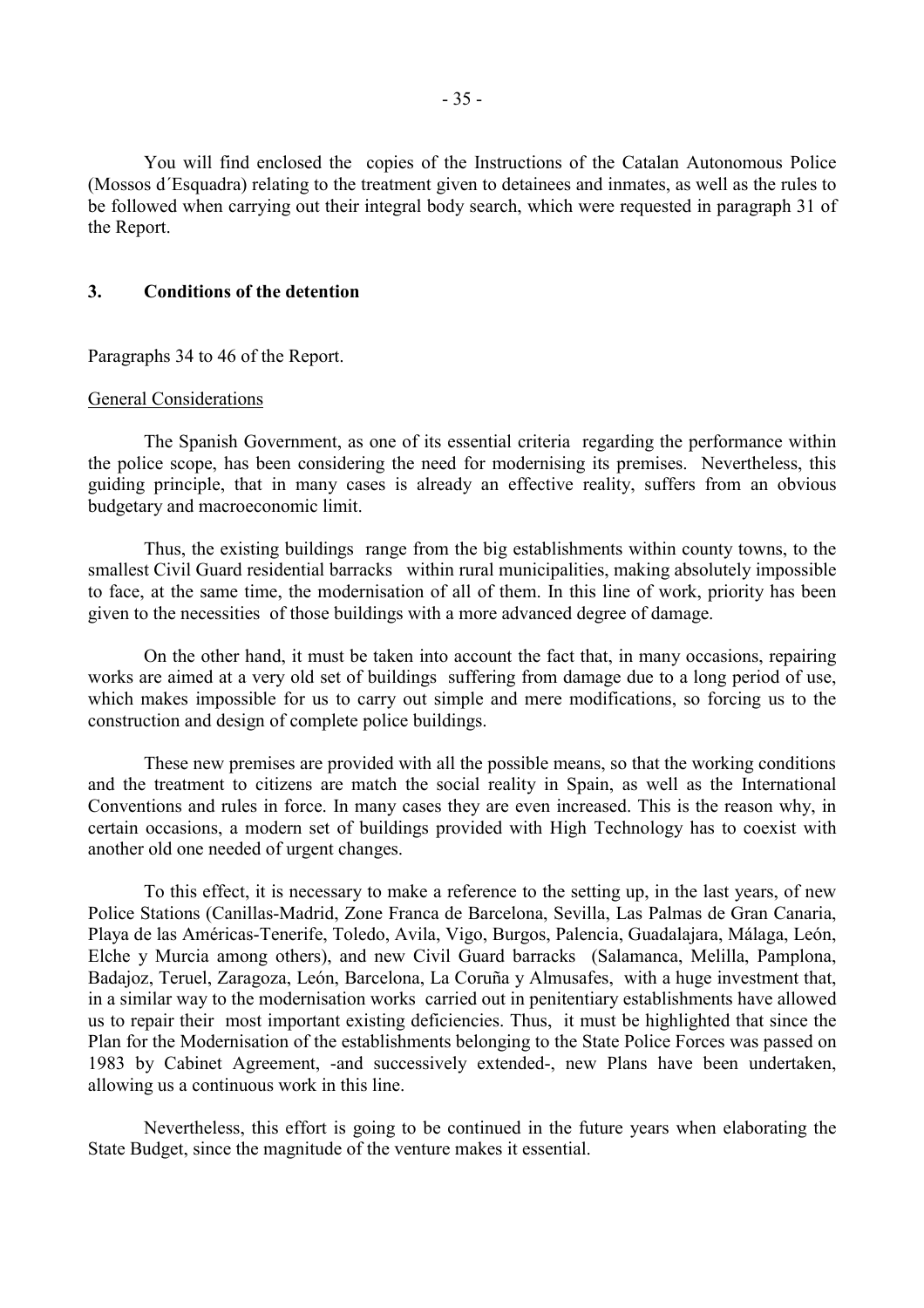# Conditions of the establishments visited Provincial Brigade of the Judicial Police

 On June 7 1999, the existing cells in such Brigade (Pontejos Barracks), were closed down, so, since that date, the detainees are being moved to the detention cells in Arganzuela Police Station (Madrid), located in Ronda de Toledo 26, where they are responsible for their custody.

Detainees Central Register of the Police Headquarters in Catalonia.

 As a first step, and in order to the global tidying-up of the cells, the cells illumination has been improved, as well as the painting, in general, of ceilings and walls.

 Regarding the global refurbishment of the said cells such as facing, pavements, electricity, toilets, climatization, ironwork, etc.... there exists a project (Performing Project concerning the improvements in cells, switchboards, and lift replacement in the Police Headquarters in Catalonia), amounting to a sum of pts. 79.732.215 and its execution will permit us to correct the deficiencies inside the cells belonging to the Police Headquarters in Catalonia.

Santa Catalina Police Station in Las Palmas de Gran Canaria

When the delegation visited this establishment, the detainees no longer slept out in the cells of the Police Station, but in the night they were moved to those in the new building of the Police Headquarters. Likewise, during the day, the detainees stay in their cells for as short a time as possible, being moved, as soon as possible, to those of the said Police Headquarters.

 The services of these Police Station are going to be moved, in short, to the new premises located in Plaza de Belen María, in Las Palmas.

 To this effect, the Project regarding the works to be carried out in the new premises is estimated at pts. 202.245.038.

Civil Guard Establishments in Las Palmas de Gran Canaria

 The size of the existing cells in these premises is considered to be suitable, taking into account that they are occupied by only one person, and considering that the time the detainees stay inside the cells is relatively short; it does not usually exceed 24 hours.

 Regarding the cells illumination, they use to have small openings, so that the daylight can go through in such a way that the detainees can perform the activities they are allowed to carry out, since bigger openings, both in doors and walls would imply the use of iron bars or other similar systems in order to prevent the detainees from running away, being this measure inconsistent with that of the integrity of the detainee who could injure him/herself.

Civil Guard Establishments in Barcelona

 The cells located in Barcelona Command Headquarters, visited by that Committee´s delegation, will not be used by the detainees during the night until improvements are made. When the detainees have to stay overnight, they are moved to the Local Premises.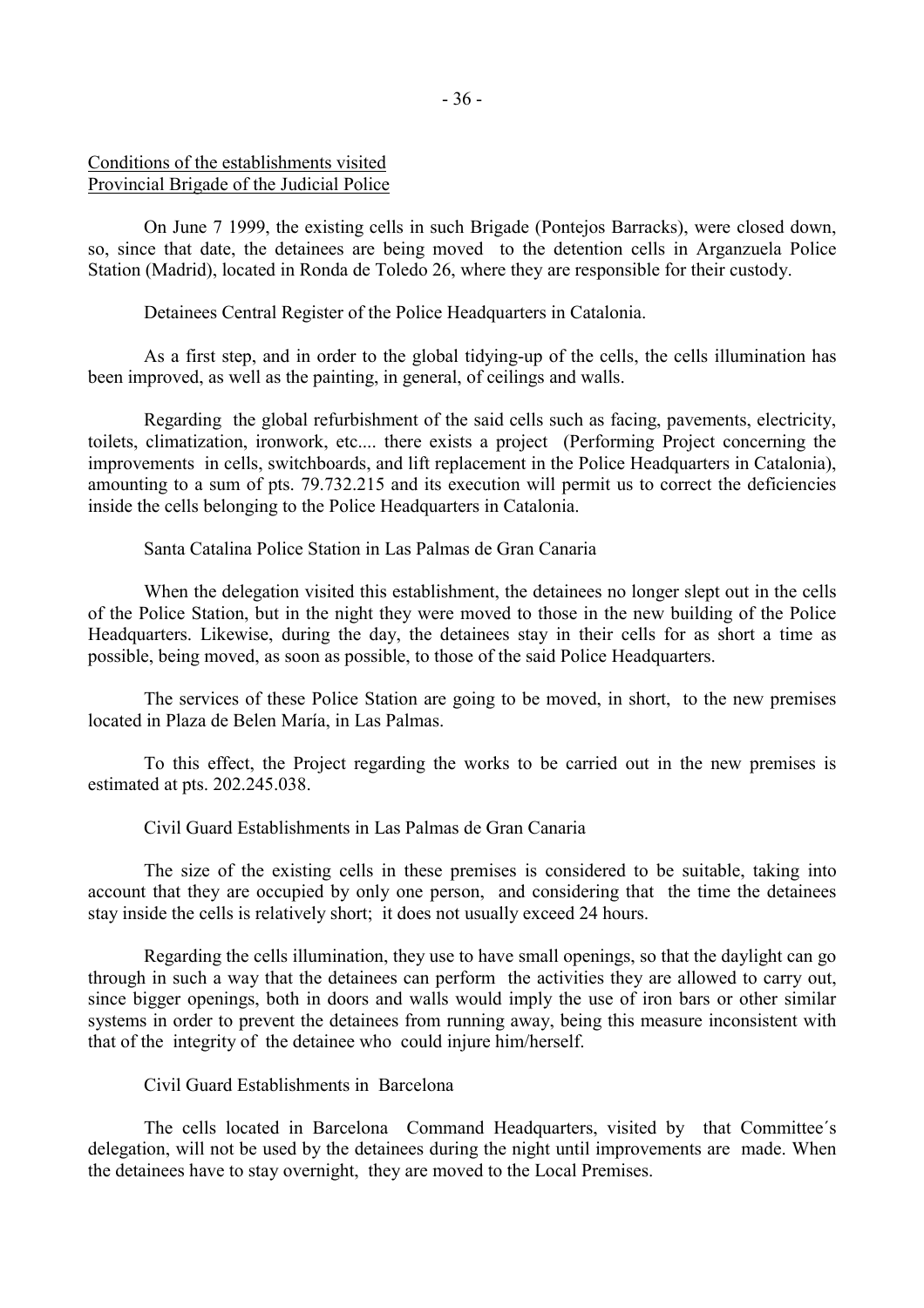# Cells accommodation on board the Juan J. Sister Ship

 The transfer of the detainees from the Canary Islands to the Peninsula, is carried out, most of the times, on board the ship JJ Sister, from the Transmediterránea Company, dealing with the regular travellers service, which is equipped with a wide cabin divided into three departments, (one of them allotted to police officers and the others, as cells, with a capacity for two inmates). Each cell is provided with air conditioning, bunk, bowl and sink with an individual towel for each inmate, always showing optimum hygienic conditions.

# Mossos d´Esquadra Police Station in Barcelona

 The arrested persons only stay in the cells of this Police Station (that as the own delegation admits are adequately equipped), the essential time to fulfill the strictly necessary formalities until they are brought before the Judicial Authority.

Mataró local detention centre

 The facilities for detainees of this Centre, which can hold 16 persons, consist of three cells for men, one (\*) cell for women and another one for (remand) inmates. All the cells have natural ventilation and get sunlight. There is also a patio with a surface area of about 125 square metres.

 The dining-room, showers, patio and booths for communication with relatives, all of them for common use, are located in the same building as the men's cells.

 All the elements in the cells, listed below, are fixed to the floor or the walls for safety reasons. The lighting of the cells is controlled by security officers from the supervision area.

 In the men's building, with three cells, each one with room for four persons, are the following elements:

 There are in each cell: four beds, four bedside tables, a washbasin, a toilet, an inside bell to ring for the security officers and, next to it, an electrity supply socket which is under the control of the officers in the supervision area. In addition to this there are two TV rooms the interior of which can be seen from all sides for security reasons, plus three showers, each with just one water tap.

In the women's building, with two (\*) cells, each one with room for two persons, are the following elements:

 A sleeping area with two beds and bedside tables, and another area with a shower, toilet and washbasin. At the entrance of each cell there is a bell to ring for the security officers.

 In the cell for (remand) inmates, with room for two persons and -separated from the rest for security reasons, there are:

 Two beds and bedside tables, a washbasin, a toilet, and a bell to ring for the security officers. There is also a TV room where the inmates can be seen from outside for security reasons.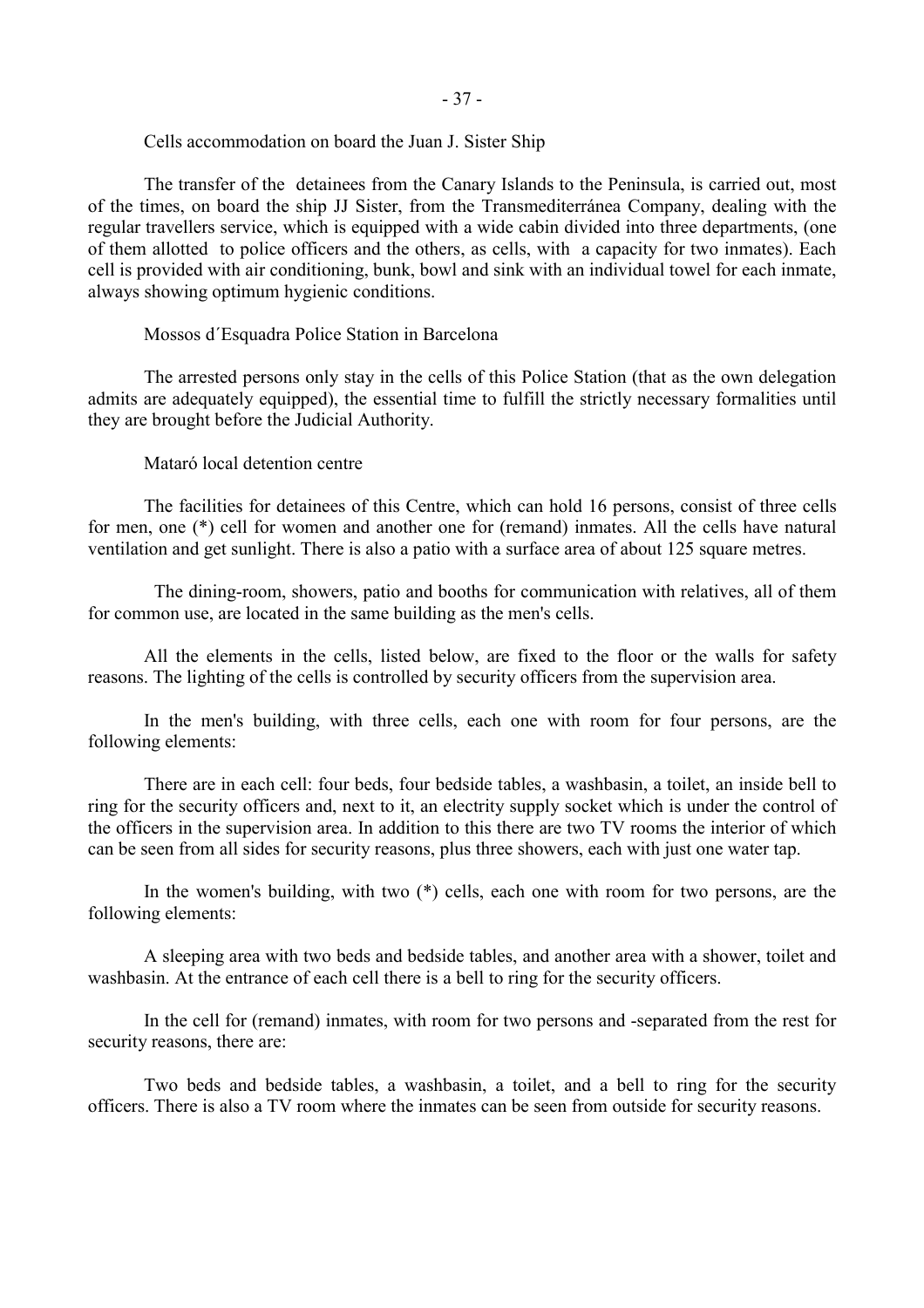# **B. PRISONS**

# **1. Preliminary Remarks**

Paragraphs 47 to 51 of the Report.

 This section of the Report deals with objective data regarding the location of the prisons visited and their occupancy level at the time of the visit.

 It is to be noted in this connection that the considerable reduction in the number of inmates in the Modelo Prison Establishment for Men of Barcelona - as compared with that at the time of the previous visit of the CPT Delegation in 1994 - shows the efforts carried about by the Prisons Authority of Catalonia to reduce the overcrowding at one time existing in the Centre.

 As regards the comment included in Paragraph 51 on the percentage of convicted prisoners (30%) in the Madrid V Centre, which is a preventive detention establishment, it should be noted that prison centres, particularly those conforming to the model of "standard centre", as is the case of the Madrid V, are multipurpose centres, that is, they include all the prison categories established by Organic Law  $1/1979$  of September 26th, Ley General Penitenciaria<sup>1</sup>, and they have totally separate departments to hold men, women, convicted prisoners and prisoners under preventive detention, whether their prison conditions are degrees one, two or three of the prisons regulations.

 That the Madrid V Prison in particular should hold sentenced inmates is due to the fact that this Establishment is carrying out specific programmes with inmates who are studying for a university degree through the UNED (National University for Distance Learning), with others included in the programme for drug addicts carried out in cooperation with the Non Governmental Organization "Project MAN", and with those working at the occupational workshops of the Centre.

# **2. Ill-treatment**

# Paragraphs 52 to 64 of the Report

 Paragraph 52 of the Report says literally "The CPT's Delegation heard no allegations of torture, and gathered no other evidence of such treatment of prisoners by staff in the prisons visited or other prison establishments in Spain".

# Salto del Negro (Las Palmas de Gran Canaria)

 There were nevertheless some complaints of allegedly ill treatment that might have been caused in the course of the transfer of prisoners to segregation units or whilst they were being restrained in the said areas. The following facts are explained in this connection:

 $\overline{a}$ 1 General Prisons Regime Law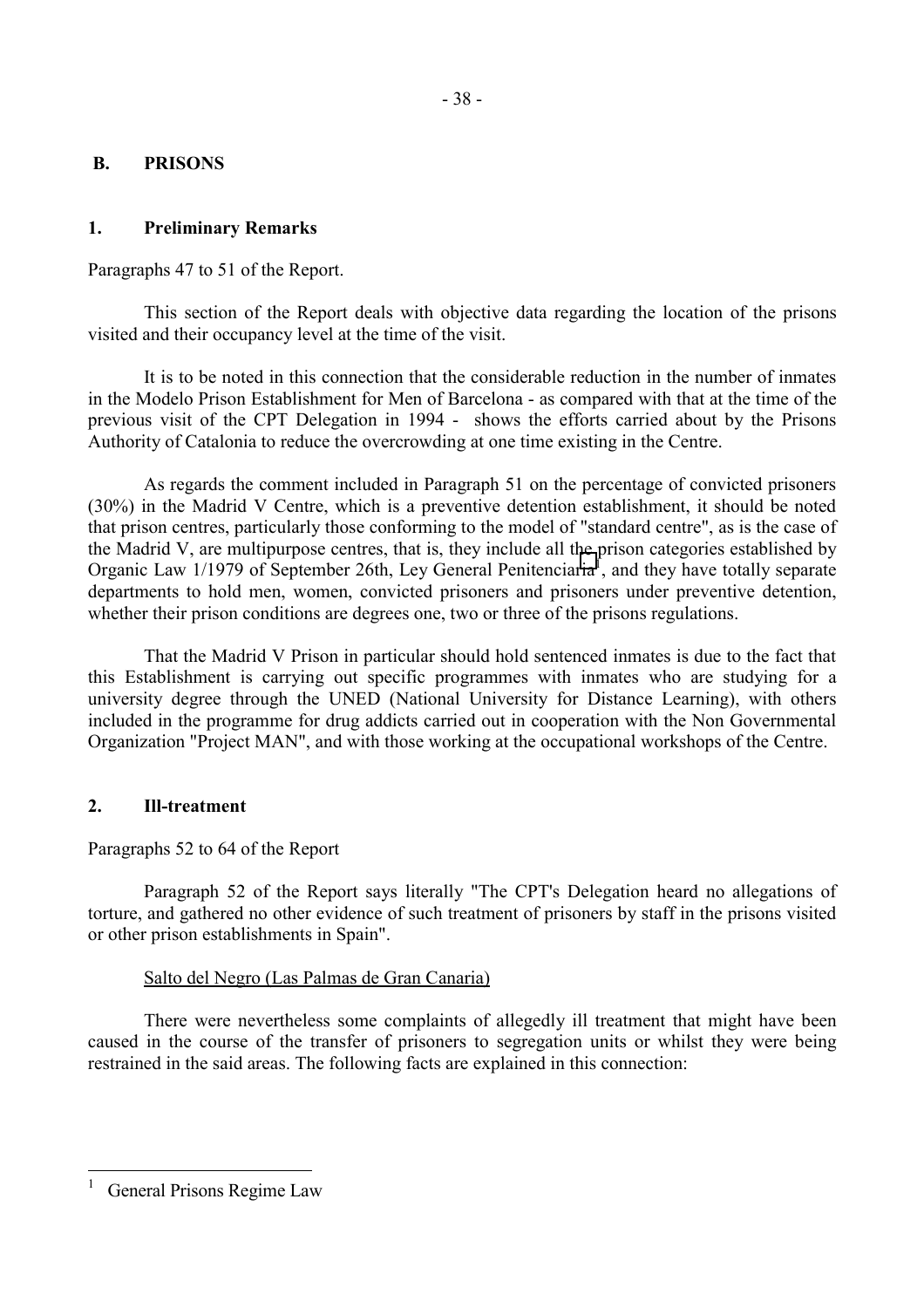When the allegations received in respect of the Salto del Negro Prison -to the effect that prisoners were too often handcuffed to their beds for prolonged periods of time (in some cases for some 15 hours overnight) during which time the prisoners in this manner restrained were not provided with mattresses- were brought to the knowledge of the Directorate General for Prisons (Dirección General de Instituciones Penitenciarias), through verbal communication by the Delegation at the meeting held on December 4th 1998, the former requested the Prison Governor to inform them about the incident. The latter provided the following information:

 "This was an isolated incident with a female prisoner temporarily banned from walks and recreational activities. When a female officer required her to sit at a different table (one for inmates on a vegetarian diet, as the woman prisoner had requested this sort of food), so as to make the distribution of the meals easier, she refused retorting that she would sit where she best pleased. Upon being repeated the order by the woman officer she left the dining hall shouting that she did not want her meal and wanted to go back to her cell.

 Once shut inside, she started shouting and banging everything about. The officer then decided to open the door of the cell, at which the woman jumped upon her, verbally abusing her and threatening to kill her. The officer then shut the door and notified the Officer in Charge (Jefe de Servicio). They opened the door of the cell again and saw the prisoner, who had climbed on to a bunk-bed and was kicking and throwing blows about to no purpose, as no one was hit. The Officer in Charge was forced to climb on to the bunk-bed in order to restrain the woman, whose aggressive, agitated mood did not subside, making it necessary for the other Officer in Charge to help hold her down, whilst the woman cried out to the rest of the women prisoners to make a brawl in the unit.

 Upon hearing her shouts, a group of women prisoners, led by one of them, left the dining hall. The leader pushed the officer violently as the latter was trying to lock the dining hall door to prevent the women form getting out, and they marched on in the direction of the gate of access to the cells on the groundfloor. Since the gate had been closed by another officer, they could not go any further, so they stayed there shouting insults and threats at the women officers.

 The Jefes de Servicio (Officers in Charge) told the women to stop taking that attitude and go to their cells, which the majority of them did. Ten however persisted in their protest stance, but when ordered to stop it they complied and went back to their cells. Except for one, with whom it was necessary to use force in order to get her back into her cell, where she was handcuffed. After a few hours she gave up and her handcuffs were removed. Many hours had to pass, however, before the woman who started it all could be freed of hers, as she persisted in her aggressive attitude. Consequently she remained handcuffed from 13:30 h. of November 17th 1998 to 11:45 h. of the following day".

 As explained by the Prison Governor this was an isolated exceptional incident. Nevertheless, the Prisons Authority wanted to ascertain if this was the case and sent an Inspector to personally verify the situation. The Inspector consulted the records, interviewed persons with responsibilities at the Centre, and spoke with the prisoners themselves.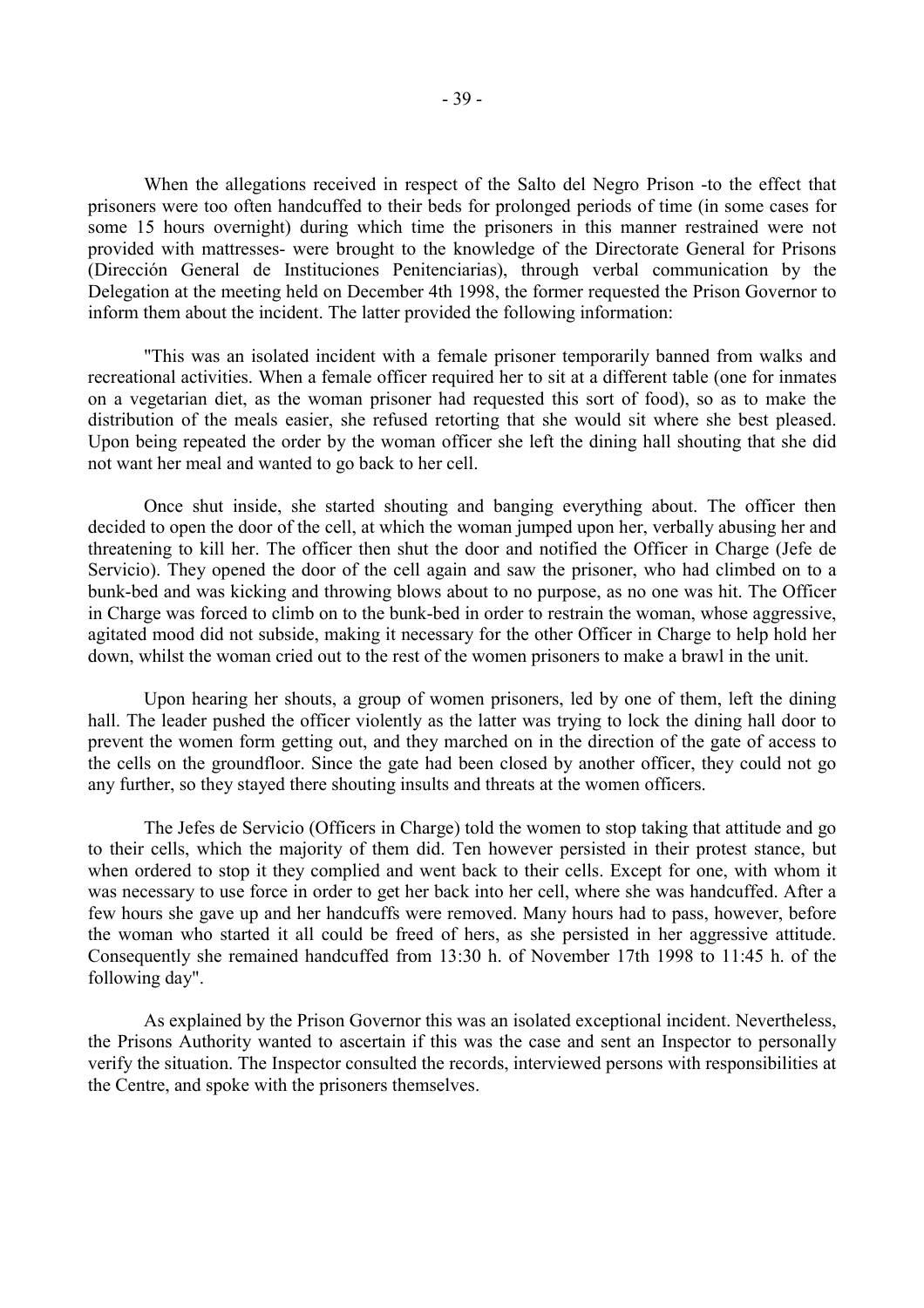The findings of the report are as follows:

### REPORT BY THE INSPECTION SERVICE: Means of Coercion

"1. Documents:

 There is a record book with entries for the name of the prisoner, the action taken, the reason for taking it and the date and time of day when the measure is imposed and lifted.

 Given the high number of prisoners (ca. 1,200), the frequency with which the measure had been applied is not considered excessive, the reasons were those provided for in the Ley Orgánica General Penitenciaria (General Prisons Regime Organic Law), and the duration of the measure rarely exceeded 24 hours.

2. Mechanical system for holding the prisoner in the solitary confinement cell:

 The bed (fixed to the floor) in two of the cells of the segregation area has two (metal) rings attached to it, one at the level of the wrist, the other one at the level of the ankle. This is meant for holding the prisoner hand-and-foot-cuffed to the bed with as little harm to himself as possible.

3. Verification of the conditions in the cells for provisional solitary confinement.

 At the time of the (inspection) visit, the 14th at around 19:00 h., there were two inmates in solitary confinement who - the Officer in Charge said - were about to be transferred back to their unit, as they had abandoned their aggresive stance. We found that there were no mattresses or any personal belongings, which the Officer in Charge explained as being due to the fact that they had been placed in solitary confinement a few hours earlier on that very day (which we ascertained), and were not to be kept overnight. He added that in cases where prisoners had to be kept for a longer period of time they were provided with a mattress and personal belongings".

 In the light of the report, the Inspection Service of the Directorate General for Prisons has decided the following:

 "To advise the prison governor to eliminate the rings attached to the beds and to remind him that it is absolutely mandatory to provide prisoners with mattresses when they are to be kept in solitary confinement for a long time, and, as is obvious, whenever they are kept overnight.

 It must be noted however that El Salto del Negro Prison Establishment does have a register for recording the application of measures of coercion. (Please find enclosed a photocopy with the entries of cases recorded last year).

 Given that the CPT's Report states that there was no Register book in the said Establishment, we enclose a copy of the book."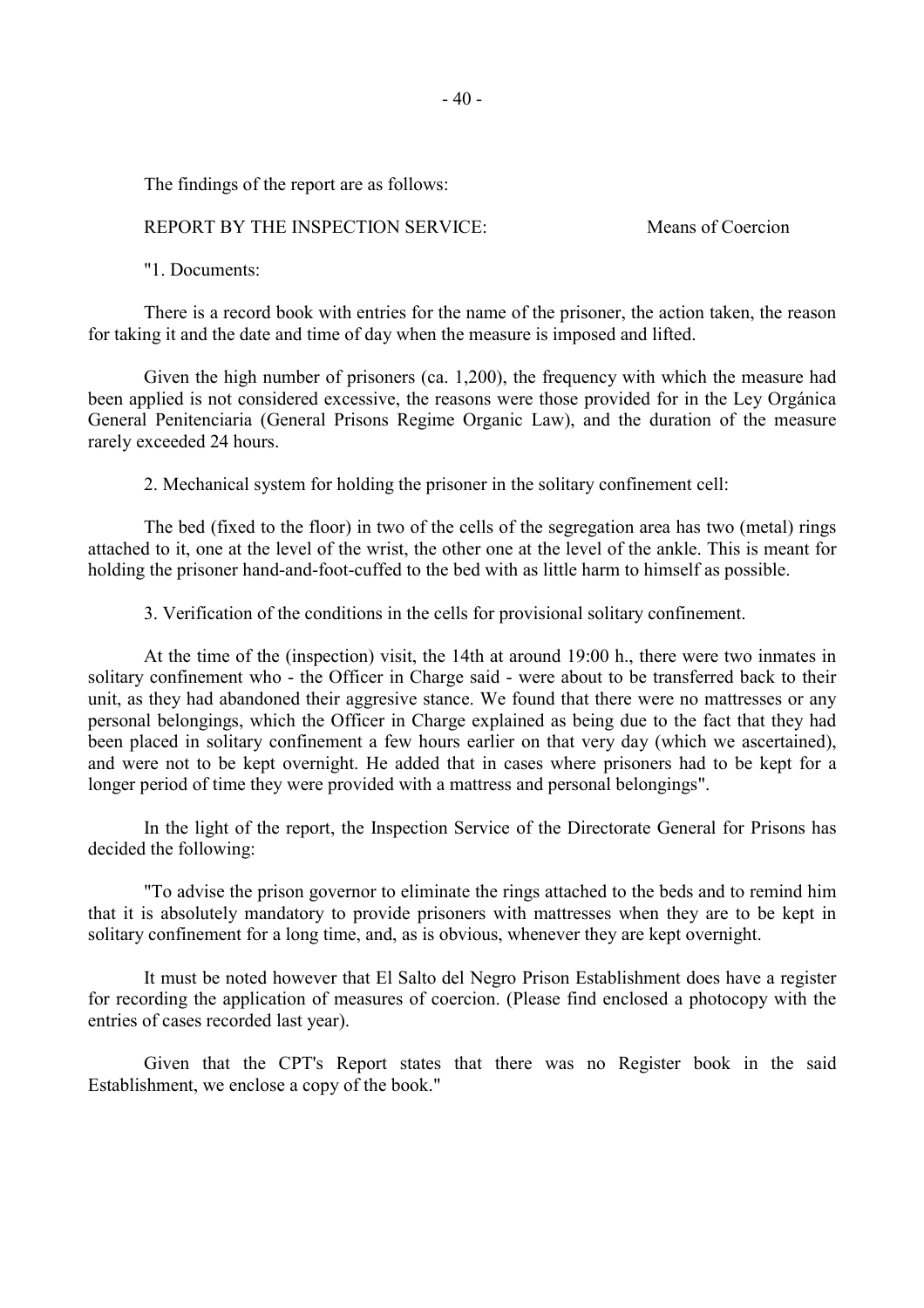#### Brians (Barcelona)

 As for the complaints regarding the Barcelona Brians Prison, on 6 August 1998 the Director General of the Catalan Authority for Prisons and Rehabilitation requested confidential investigation number 13/1998, regarding the alleged ill-treatment inflicted upon an inmate on 29 July 1998.

 After the relevant proceedings had been carried out, on 18 December 1998, considering that the prisoner's allegations were not strictly true, the Investigation Inspector recommended closing the dossier, pending the decision by Martorell Examining Court Nr 1 in charge of the case.

 On February 8th 1999, in the light of the considerations of the Investigation Inspector in his proposal for a decision, the Director General of the Authority for Prisons and Rehabilitation resolved to close and dismiss the case, which does not preclude the possibility of its being reopened should the judicial authorities consider that there is new evidence that makes it necessary.

 On 18 May 1999, Examining Court Nr 1 of Martorell decided to close Preliminary Proceedings Nr 1102/98, which had also been instituted in connection with this case.

 As regards the allegations of ill-treatment in the early morning of 16 October 1998 to an inmate of the same Prison who resisted being transferred to the Prison Centre for Men of Barcelona (the Modelo), it should be noted that in the register books of the above mentioned Authority there is no record of any incident regarding this prisoner -identified through the information provided by the CPT in its report- prior to his tranfer, nor of his having lodged any complaint to the effect.

### The use of means of coercion in prison establishments

 Regarding the use of means of coercion to restrain violent inmates, the Spanish Prisons Authority has always sought to harmonize the twofold constitutional mandate regarding the custody and rehabilitation of incarcerated persons.

 Consequently, in order to procure peaceful coexistence in prisons, it has always taken care to be vigilant and oversee any possible excesses by prison officers when using means of coercion aimed at controlling individual inmates who, because of their evident failure to adapt to the prison regime, refuse to obey orders or to comply with the directions established by the responsible authority in each prison centre.

 The use of such measures is accompanied by all sorts of safeguards in line with the principles of necessity and proportion. They are taken in the first instance under the supervision of the Prisons Authority, through the Governor of the Centre, who must authorize their application, and secondly, under the supervision of the judicial authority, through the mandatory notification to the Supervisory Judge.

 The Prisons Authority is especially concerned with the respect for inmates' rights and is aware that, for that respect to be achieved, in addition to having a progressive, humane and flexible legislation as are the Ley Orgánica General Penitenciaria (General Prisons Regime Organic Law) and the (Prisons) Regulations to implement it (adopted through Royal Decree 190/1996 of February 9), it is also necessary that the said norms are put into practice.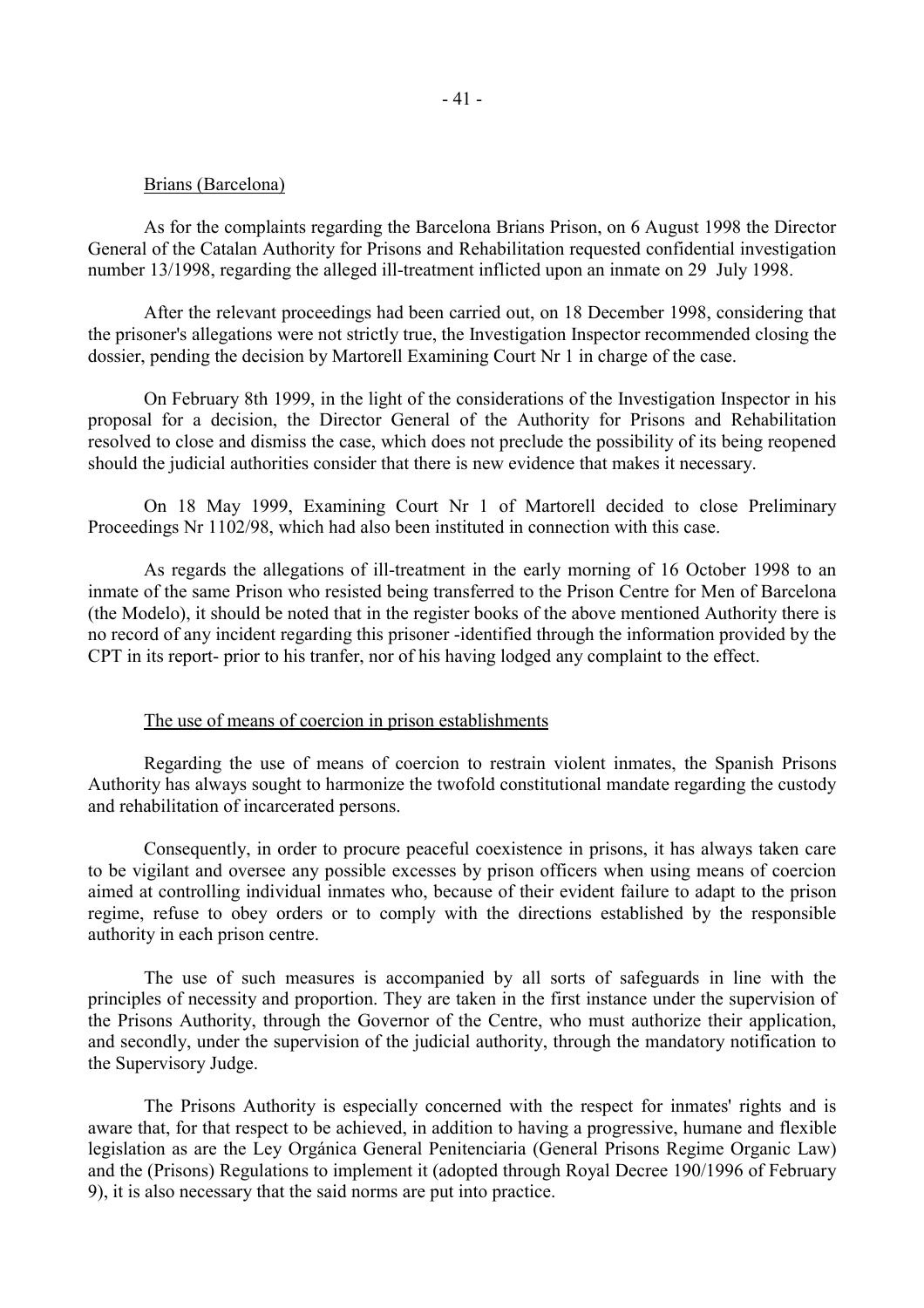Instruction 21/1996 of December 31st was issued to that end. It includes the regulation contained in the Instruction of April 15th 1996, referred to in the Report and redrafted into the above-mentioned new Instruction 21/1996 in compliance with Transitional Provision Nr Four of the new Reglamento Penitenciario (Prisons Regulations), which required all Instructions to be adapted before its coming into force on May 25th 1996.

 On the other hand, the Prisons Authority oversees the proper application of the directions given in the Instruction through the Inspection Service of the Directorate General, which supervises and controls the activity of all organs of the Prisons Authority.

 By taking such action - giving directions for the correct application of means of coercion and controlling this application through the Inspection Service - the Prisons Authority is implementing the most effective measures to bring into real effect the protection to prisoners provided for in prison regulations.

 The effectiveness of these measures is evidenced by the following acts of the Prisons Authority:

 First. As already said, a new Instruction 21/1996 was issued setting out the procedure to follow when applying any means of coercion, very similar in its tenor to the Instruction of April 15th of the same year (see copy).

 Second. On February 24th 1997, a new direction was issued by the Prisons Management Subdirectorate General to report to Supervisory Judges, with the required formalities, when applying any means of coercion, so as to facilitate the supervision by the judicial authority of administrative decisions to apply any of the means of coercion provided for in our prisons regulations (see copy).

 Third. From 14 to 22 December last year, the Inspection Service visited all prison establishments under the authority of the Directorate General for Prisons in order to verify on-site that means of coercion are applied in compliance with the instructions delivered (see copy of the Inspection Order).

The following is a detailed report of the visit in the terms requested by the Committee:

 Through a notice in writing of 10 December 1998 from the Director General for Prisons, the Prisons Inspection Service was ordered to visit all prison establishments in the course of the month of December. The aim was to verify if Section 45 of the General Prisons Organic Law and 72 of the Prisons Regulations were being observed when applying the means of coercion permitted (see copy).

 The General Inspection Service organized the visits from 14 to 22 December. During that period the designated inspectors visited the prisons and drew up the relevant reports, the most outstanding aspects of which we summarize below: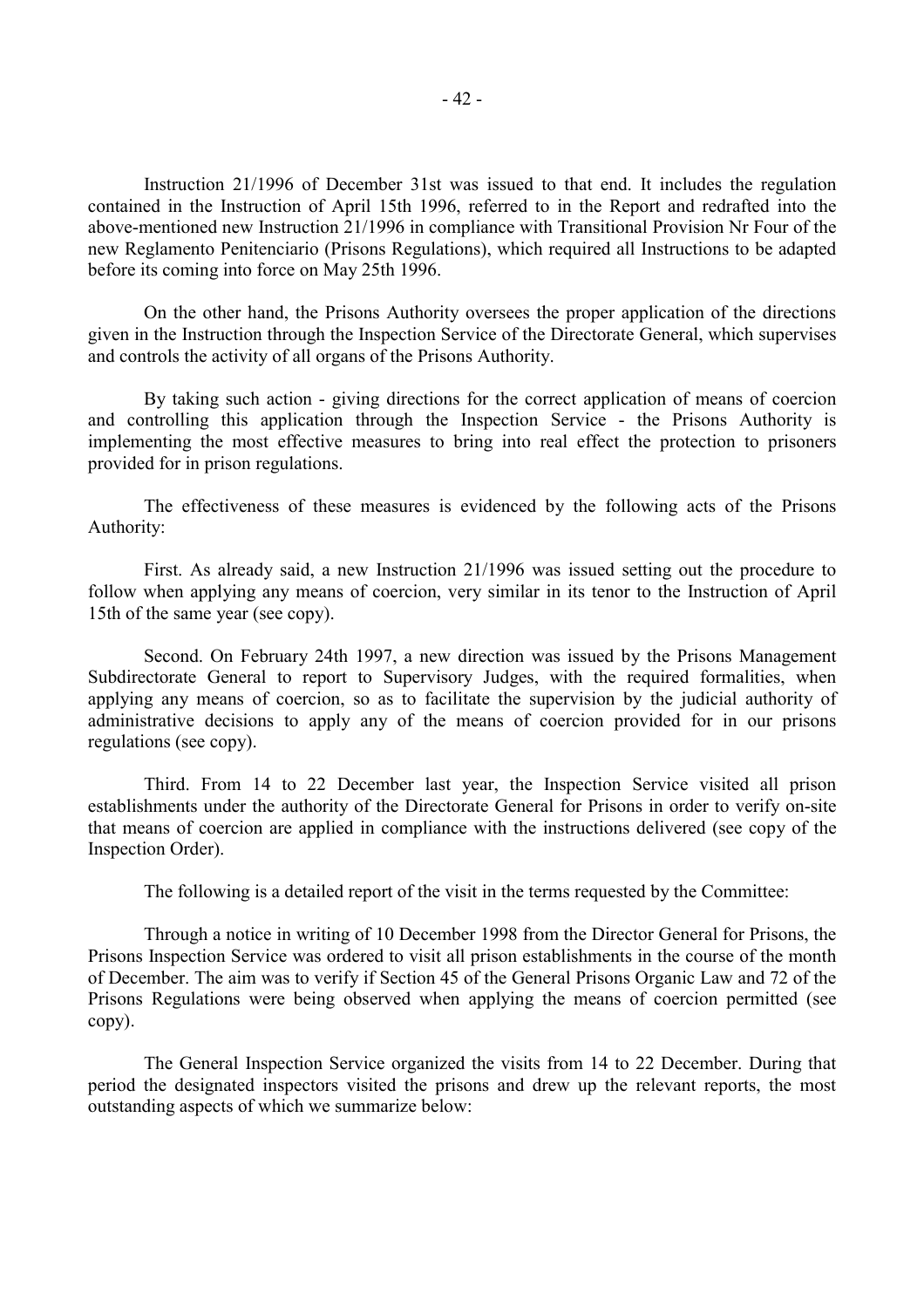Special mention is made in the reports as to the following aspects observed in the course of the visit:

 - When taken to the segregation unit inmates are seen by a doctor, as well as, on a daily basis, during the time they remain under solitary confinement.

- All centres do have a register book to record the measures of coercion taken.

 - In some of the centres the beds had mechanical means of restrain. They have been ordered to remove them.

 In a few centres the report that must be sent to the Supervisory Judge of any injuries inflicted upon an inmate was seen not to contain the latter's complaints. As early as August 11th 1998, the Prisons Management Subdirectorate General issued the relevant instructions to the effect that any reports on injuries that are sent to the judge or the court must include all available information regarding both the facts and the context, so that they can be known by the judicial authority, in compliance with Circular 12/1998 of 30 July 1998, which sets out the procedure to follow and the form to be used when reporting injuries, and provides for the possibility to make a copy of the report available to the prisoner shoud he request it (see copies of the instructions by the Prisons Management Subdirectorate General and of Circular 12/1998).

 - When use is made of some mechanical means to hold down an inmate on to his bed, it is done so under the supervision of a doctor of the Medical Service.

 - Due to the shortage of cells in some Centres, a problem arises when female prisoners must be placed in solitary confinement.

 - The mandatory communication to the Supervisory Judge of the application and lifting of measures of coercion is done on the following day to their occurrence.

 - In some prison establishments the measures of coercion taken are written down in the register book of the Centre for recording general incidents. Directions have been given to do so in a special register book, as established by Instruction 21/1996.

 - The doctor's relevant reports have been seen to exist in cases where the implementation of the measure imposed is not medically compatible.

 - The relevant reserved information is seen to have been instituted in cases of a complaint lodged for ill-treatment.

 - Some Centres do not use standardized medical reports. Directions have been issued to use the standard form established by Instruction 12/1998 of July 30th of the Prisons Directorate General.

 - In some cases the duration of provisional solitary confinement was seen to be excessive. The Centres where this kind of irregularity was observed have been given the relevant advice.

- Some Centres do not send an incident report to the judge. They have been instructed to do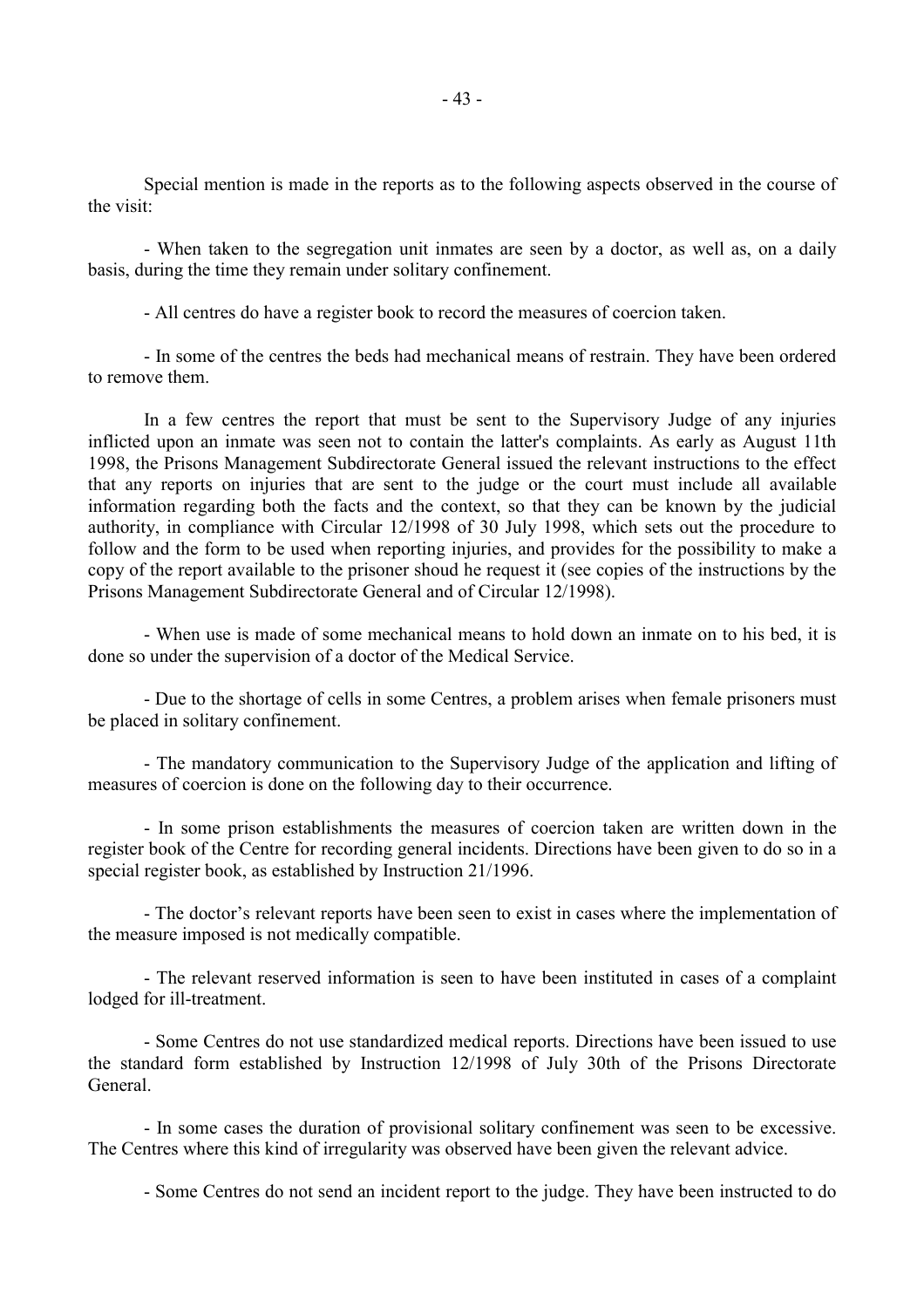- 44 -

so in the terms established by the above-mentioned Instruction 21/1998.

 In short, from the visit carried out by the Inspection Service it has been seen that, in the majority of Centres, means of coercion are applied correctly as regards not only the method used and the duration of the measure imposed but also the recording procedure and the notification to the relevant judicial authority. In those cases where an irregularity as to the above-mentioned aspects has been detected directions have been given to make it right. The Prisons Inspection Service will check if it has been done in future visits.

 One of the issues repeatedly addressed by the Prisons Inspection Service in its December visit was the claim by the CPT delegation that there was no Register book in any of the prisons visited for writing down all details related to the application of means of coercion, in the terms established by the Instruction of 15 April 1996, now redrafted into Instruction 21/1996. It has been ascertained that the existence of such Register book, where any incidents relating to the application of means of coercion in the terms established by the relevant Instructions are recorded, is common to all Centres. As already said, however, other kinds of Register books for general incidents are sometimes inappropriately used for recording the application of means of coercion.

 Directions have been given to use a specific Register book to record and supervise means of coercion.

# The training of prison officers

 The Report underlines the importance of adequate training in techniques of control and restrain, and requests information as to the training given to officers in this field.

 It must be said in this context that officers of the Corps of Prison Assistants, who are responsible for the immediate control of inmates, receive training in physical education and self defense. The subject-matters in which they are trained are:

- I. Techniques of control
- Self defense
- Restrain techniques
- Control techniques

### II. Defense

- Defense against frontal attacks and attacks from behind
- Arm holds
- Defense against fist and leg attacks
- Defense against cutting and/or punching object attacks.
- Defense against firearms
- Holding attackers down

 In addition to it, from the theoretical point of view, they are instructed in the pertinence of using any means of coercion and in the observance of the principle of proportion.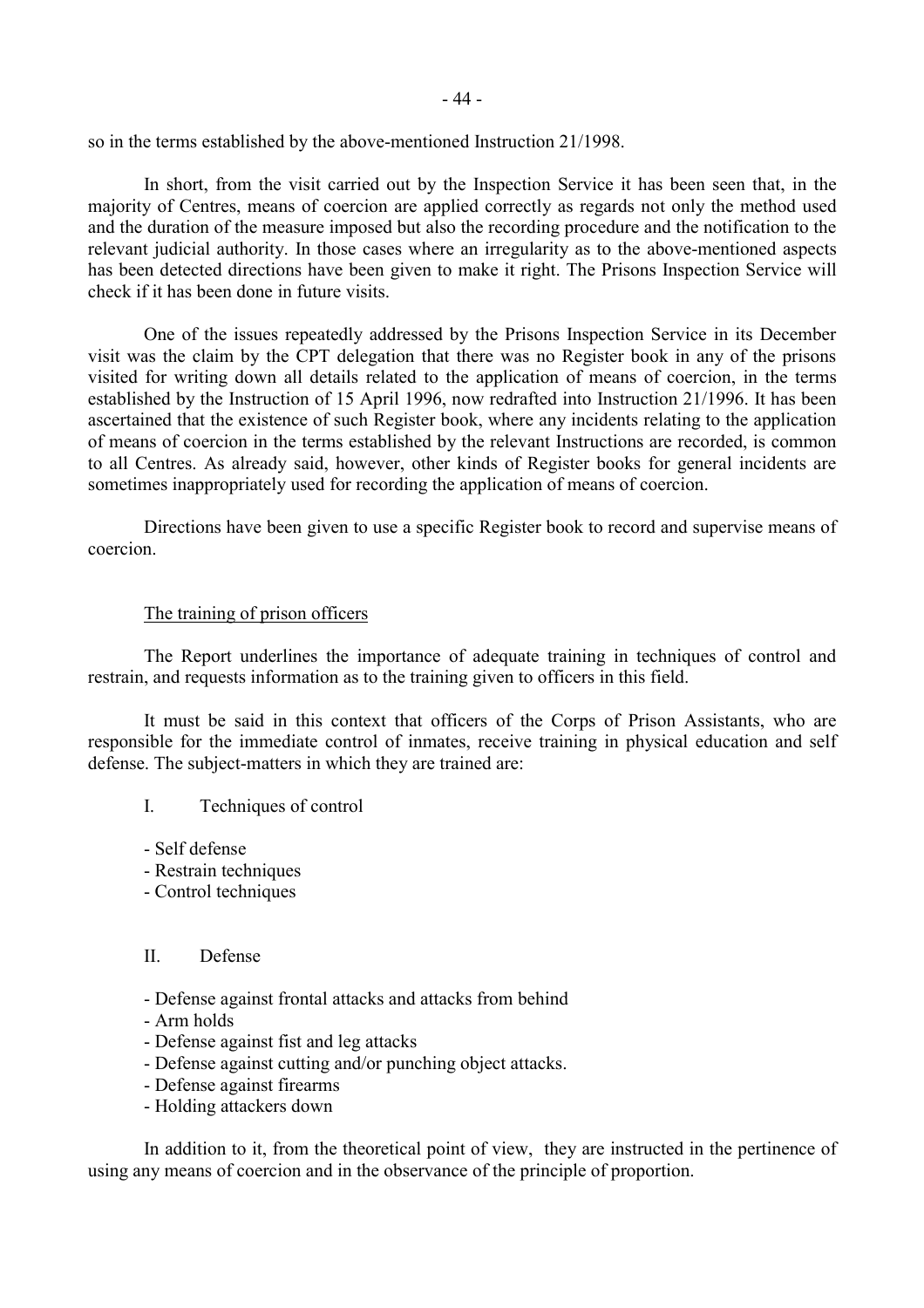The same kind of training given to the members of the Corps of Prison Assistants by specialized teachers of the Ministry of the Interior will be extended shortly to all the staff adscribed to the supervision area.

 As far as the Catalan Autonomous Government is concerned it offers its officers a series of courses that enable them to obtain the Certificate of Security and Supervision in Internment Institutions. To obtain the Certificate they must

successfully go through the following courses:

- Tools to enhance the competence of the supervision and security staff
- Supervision and security staff: a factor of change in behaviour.
- Communication techniques in supervision and security tasks.

 Lately the Autonomous Government of Catalonia made a proposal to the Centre for Legal Studies and

 Specialized Training to the effect of extending the said courses and the subject matters they include. In essence the courses proposed for next year are the following:

- Skills for reducing and preventing aggressive and hostile behaviour
- Skills for mediating in interpersonal conflicts not involving violence
- Workshop on the use of persuasion and influence when dealing with prisoners
- Officers' alternatives when using disciplinary powers: discretion, pertinence and the legal norm.

Application of means of coercion: its practice and delay in application.

 Basic action in crisis situations. Intervention in cases of attempted suicide, self-inflictment of serious injuries, etc.

### Supervisory Judges

 The Report refers to an aspect that is alien to the Prison Institutions' responsibility, the attention to inmates that is the duty of Supervisory Judges. There is evidence in this regard thar their visits are not very frequent and that investigations into inmates' complaints are greatly delayed.

 Concerning these matters, we only have to remember that the separation of powers upon which the legal system is based in Spain, as well as the independence of the Judiciary, prevent the Prison Services from giving directions, and even less, from ordering the Supervisory Judges as to the way they have to accomplish their tasks.

 When a case of ill treatment comes to the knowledge of the Prison Services -having this authority the biggest interest in clarifying the possible responsibilities that could derive from the wrong execution of its prison officers-, they immediately open an internal inquiry and, if there exist hints of criminal behaviour, the Duty Magistrate is informed of these facts, so that he will take the appropriate steps.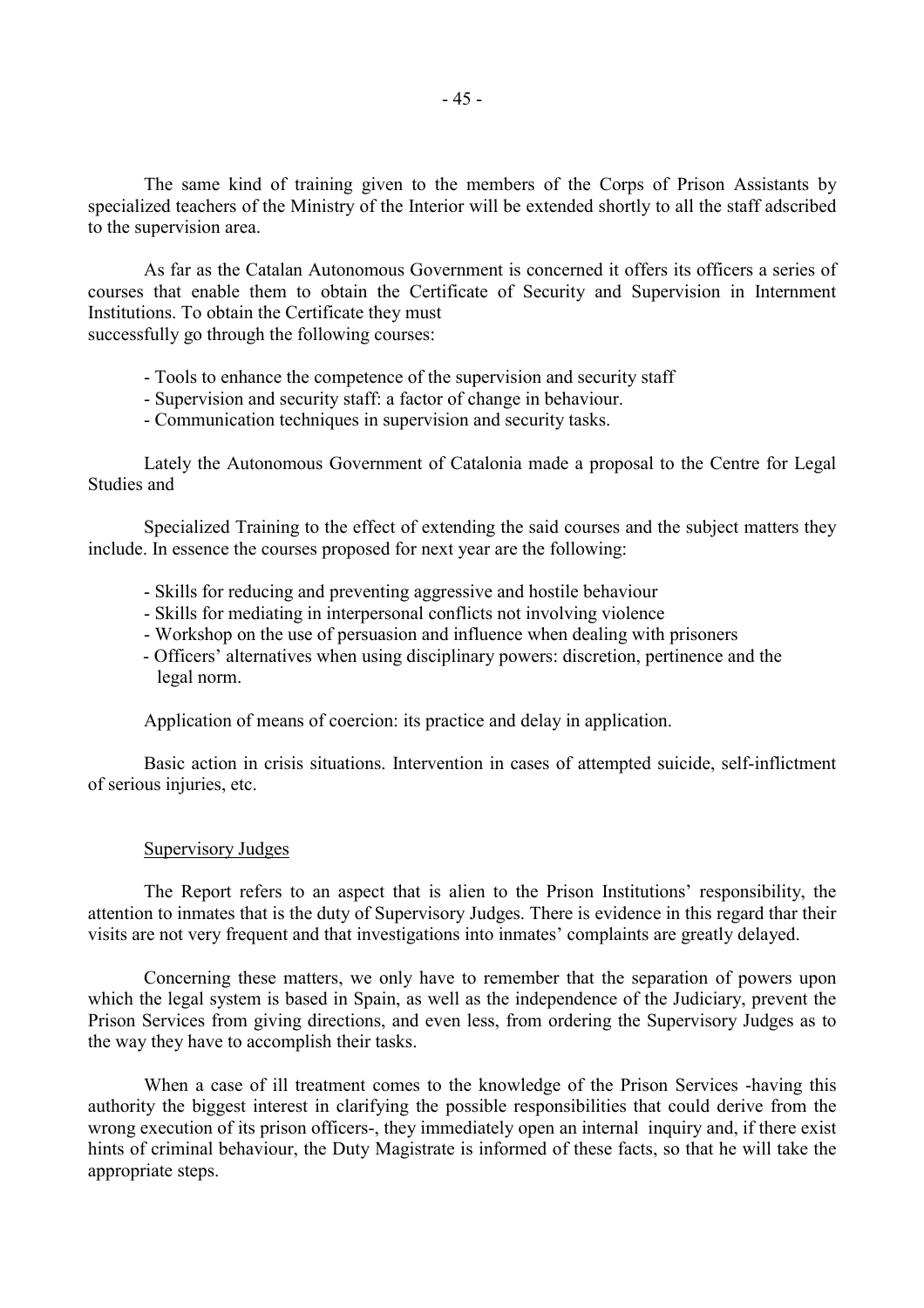Information was also requested in the Report concerning the allegation of ill treatment which was the subject of an investigation conducted by the General Council of the Judiciary.

 In its day, the so-called "Co-ordinating Committee for the Support of Prisoners" -made up of several associations interested in different aspects of the problems posed within the marginal environment- submitted an accusation of alleged ill treatment about which they had been informed by the prisoners and/or their relatives.

 Actually, this accusation was not made against the Prison Services, but against the Supervisory Judges, who were blamed for delayed, passive and wrong actions concerning the allegations of ill treatment that they had received, which in most cases had been shelved. The General Council of the Judiciary opened the relevant inquiry and examined all the cases that had been reported, and the Supervisory Judge dealing with the case was considered to be liable in any of them.

 The General Council of the Judiciary has considered that the Supervisory Judges had properly investigated the reported cases and that no liability could be appreciated since it did not exist.

 Finally, and concerning this matter, when transcribing the answer given by the General Council of the Judiciary to the CPT Report, we have to refer to the previously stated.

### Prison Directors

 To conclude, regarding the section on ill treatment, the CPT recommends that the Directors should be encouraged to be at the disposal of the inmates by means of scheduled visits.

 The Spanish regulatory scheme on prisons provides us with a comprehensive regulation concerning the way in which the inmates can exercise their right to be informed, to lodge complaints and to appeal. The Prison Services are aware of the fact that this comprehensive legal regulation must have an effect on the real practice. Therefore, to put into practice this regulation, the Prison Services have at their disposal several material resources and staff.

 As for the material resources, we have available an information booklet that is handed over to the inmates when they are imprisoned and where all the information about their rights and duties, the regime of the Prison, etc. is contained. The CPT had made a remark in this regard, stating that this booklet really existed and that its contents was right, but indicating that it was not handed over to the inmates on a regular basis. All the Directors have been orally given instructions so that their prison officers provide the inmates with the above information booklet.

 Regarding the staff, the professionals of prison-related jobs include, among their tasks, the clarification of any doubt set out to them by the inmates, as well as meeting their requirements, in order to solve those problems reported to them. Teachers, social workers, lawyers, psychologists and other technical staff are included in this group of professionals. The personalised attention paid by these professionals can satisfy any requirement from the inmates.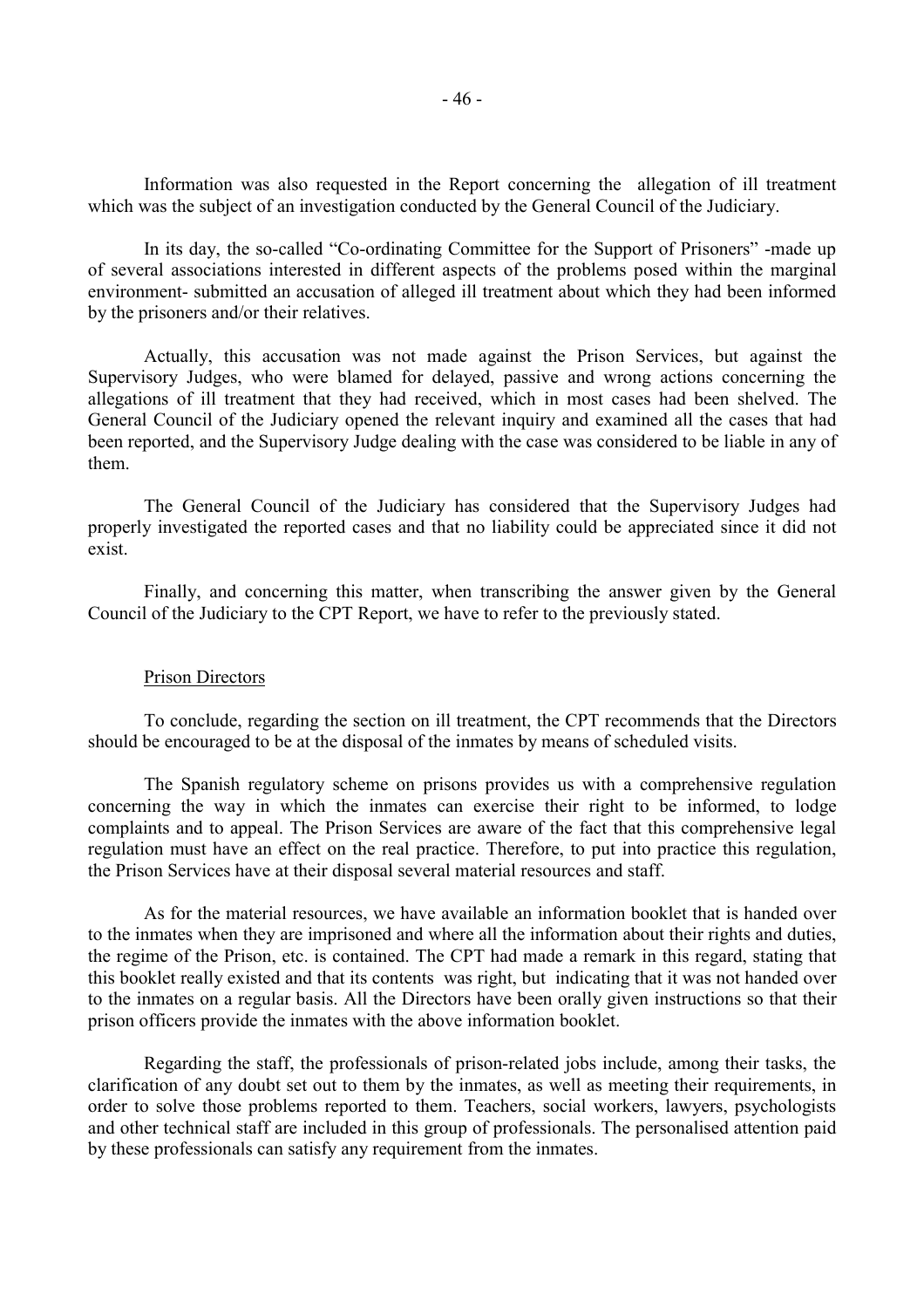Nevertheless, there are some issues, as we all know, which are especially sensitive and which require the personal intervention of the Prison's Director. In these cases, the inmates themselves ask for an interview with the Director, and this one answers properly to their request, because the Prisons Directors themselves are the most interested ones in keeping in a direct and frequent contact with the inmates, since it allows them to know, at "first hand", the reality of the situation in their establishments, thus making easier their management. Thus, it is a very usual practice in all the prisons that the Director –in the afternoons, when he is carrying out his dutiesuses to hold such interviews, so allowing him to know not only the inmates' mood, but also the coexistence atmosphere within the prison, as well as its premises conditions.

 This way of acting, that is usual among the Directors, is also encouraged from the Directorate General of Prisons itself, as Directors always play the role of interlocutor, and because this Directorate General ask them for all the information required; consequently, it is necessary for the Director to have a detailed knowledge of the situation in his Prison, knowing the inmates, specially the most relevant ones.

 The Directorate General of Prisons takes advantage of the meetings held with the prisons' Directors to provide them with the guidelines in this regard. That is why, without any doubt, it is being met in a properly way the stimulation that the Report makes reference to.

With reference to the suggestion made by the Report as to inform the inmates about their legal situation (pending cases, sentences, imprisonment time reminder, when will they have the right to benefit from the open-plan scheme -"*tercer grado*"<sup>2</sup> regime- or if they will enjoy a conditional release in a short time), an information which is provided by the Modelo Prison in Barcelona, etc., it is necessary to say that this information is also usually provided in some of the prisons under the Directorate General of Prisons, and this practice will be progressively extended to all the establishments provided with a standardised computer system, which will be implemented on 1st. January 2000, and which is called "Sistema de Información Penitenciaria" (Prisons Information System) (SIP), that will replace the present system.

 As for the available staff, and in order to clarify any doubt concerning the above issues, we have to point out that this function is entrusted to the teachers and lawyers, who are at the inmates' disposal to dispel any doubt concerning their personal, procedural or penitentiary circumstances.

# **3. Inmates who are considered to be "dangerous" or "unadapted to an ordinary prison regime"**

Paragraphs 65 to 70 of the Report.

 The Report itself admits that some improvements have been made in the Spanish prison system, both at a regulation (with the coming into force of the new Prison Rules) and at a practical level. The number of these inmates has decreased in the last four years and the material conditions in the special units have been significantly improved.

 $\frac{1}{2}$ 

When certain benefit are allowed to inmates of good conduct, e.g. weekend release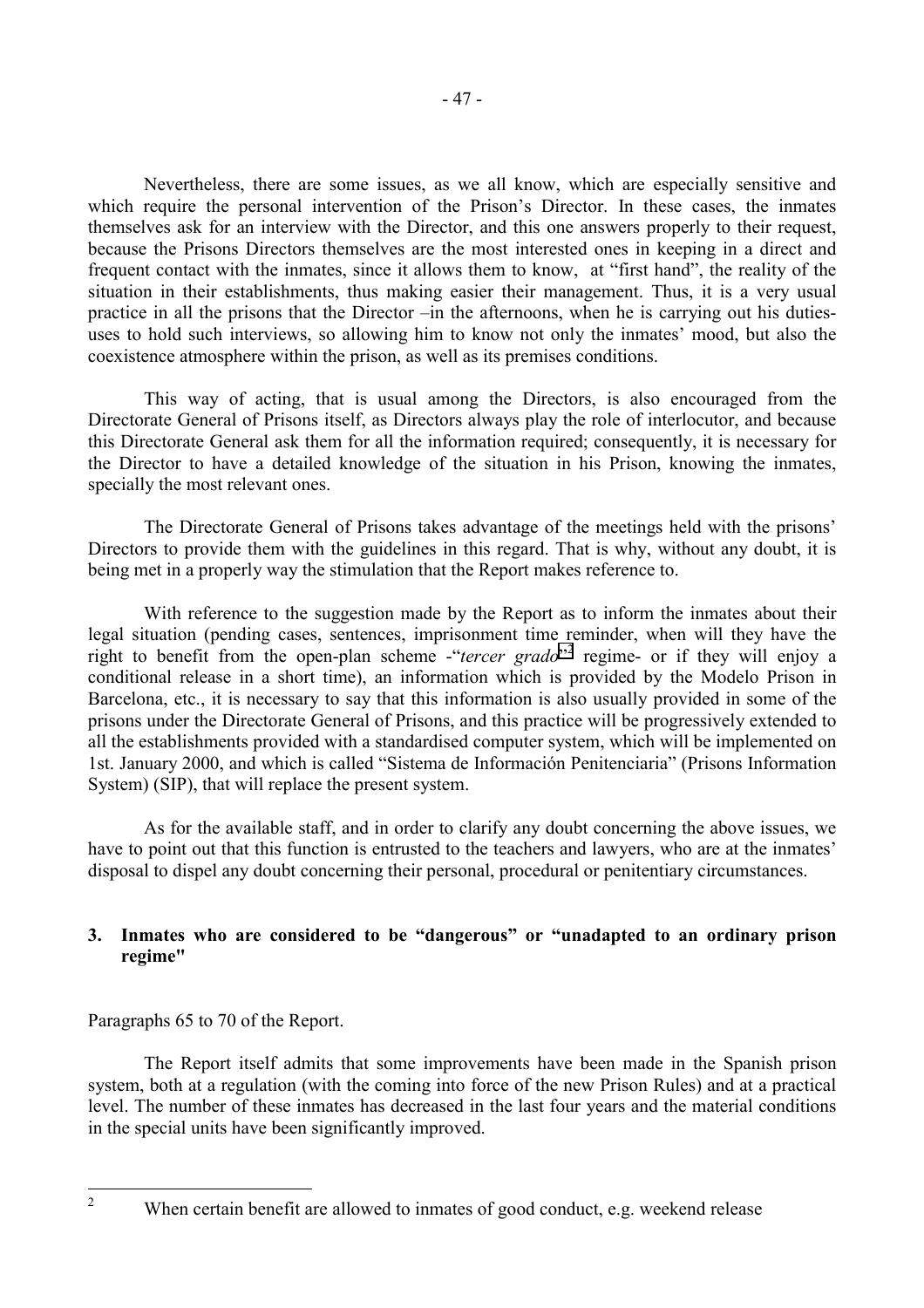The CPT admits that material conditions in the special units of Jaén and Madrid V prisons are satisfactory as regards the cells equipment and their accommodation conditions. Nevertheless, the CPT makes a complaint about the scarce direct contact between staff and the inmates, indicating that this communication takes place through screens or grills.

 The Prison Services admit that the need to monitor the staff activities through separation elements makes difficult their communication with prisoners, but it is necessary to take this preventive measure given the dangerousness of this kind of inmates, who have taken part in violent actions like kidnappings, riots and, in some cases, they have even killed another inmate. That is why it is necessary to preserve the security and safety of the prison staff who, otherwise, would be in danger in case of being in direct contact with the inmates.

 However, the Prison Services do not give up the possible rehabilitation of these inmates –as it is shown by the fact that the number of these inmates has decreased-, which means that many of them have been changed from this special regime into a less restrictive one, in which it is possible to have a greater degree of contact with prison officers.

 Consequently, when the evolution of these inmates proves to be positive, they are frequently changed into a less restrictive regime, where contact with prison officers becomes more frequent and where physical barriers between these inmates and the prison officers disappear.

 On the other hand, the prison authorities are aware that these are the prisoners who need a more intensive attention, as they are undoubtedly the prisoners with more requirements. That is why the Prison Regulations themselves have designed and developed in the practice a specific intervention program for this type of prisoners. This program has achieved favourable results, on account of the increasing number of inmates who leave the special regime and integrate definitively into the ordinary regime, while the number of inmates who need to be returned to the special regime is not relevant.

# **4. Conditions of detention**

### Paragraphs 71 to 78 of the Report

### Material conditions

 The CPT admits the good material conditions of detention in the establishments visited and the healthy and sanitary conditions within their cells. However, it highlights the overcrowding noticed in some of these establishments, specially in the cells for women of Las Palmas Prison, and it recommends to make the necessary effort to achieve the balance between the number of prison places and the number of inmates.

 It is necessary to clarify the way in which the prisons capacity and occupancy are devised in our prison system in order to give an appropriate response to the inmates' demands, who at present amount to 39,200 prisoners, not including the self-governing community of Catalonia.

 In our prison system, the concept of prison place makes reference to the physical space, wide enough to be occupied, at least, by two inmates and provided with the necessary facilities to preserve its occupants' privacy.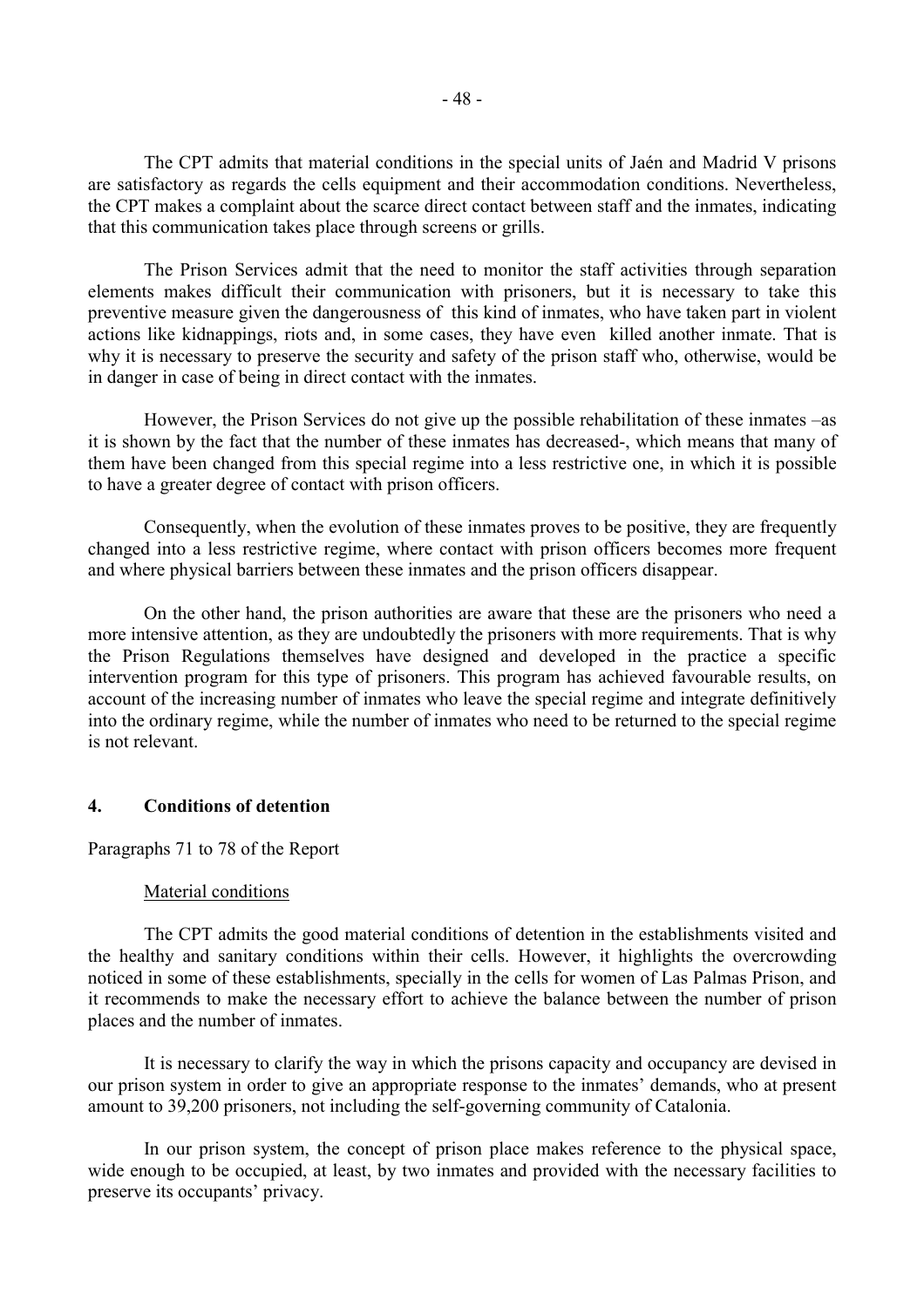The Spanish prison system assigns an ideal capacity to each prison, according to its measurements. This ideal capacity makes reference to the occupancy level in the establishment, taking into account the cellular principle of single occupancy. Thus, for the Madrid V prison -one of the establishments visited by the Delegation- 1,008 inmates is its ideal capacity, a figure that matches the 1,008 places within the 14 accommodation units (72 cells per unit). To these places, there must be added another additional or supplementary 300 places, which are used for infirmary, initial placement and isolation purposes.

 Nevertheless, the prison population requirements do not allow sometimes the strict observance of the single occupancy principle. In such cases, both the prison regulation and the real practice admit some exceptions to this single occupancy principle (one inmate per cell).

 Regarding this subject, the article 13 of the Prison Rules lays down that it will be possible to share a cell in the following cases:

 - if habitability conditions of the cells -and their measurements- so allow it; if the inmates privacy is preserved, and providing that it does not exist any other treatment, medical, peace or security reasons that might advise against it;

 - on a provisional basis, when the number of persons held in prison exceeds the number of single occupancy cells.

 Besides the reasons laid down by the Prison Rules, we have to add the reasons arising from the actual functioning of the prisons. We are referring to the cases in which the prisoners themselves make a request for sharing a cell with another prison inmate, because of a personal preference and, in some cases, for therapy reasons (e.g. in the case of a depression crisis, etc.).

 These exceptions to the single occupancy principle justify the existence of multiple occupancy cells.

 However, and as the Report itself admits, the Spanish Prison Services are making a great budgetary effort to adapt its infrastructures to the socio-economic and cultural level in our country. Thus, from 1991 there is up and running a project for the building of new prisons, ten of which have already been inaugurated, and which fit the model of establishment that the Committee already knows as a result of its visit to Madrid V (Soto del Real) prison; we are waiting for another four prisons to be inaugurated next year 2000; and there are another two establishments which are being built; we have also to add other twenty-four establishments intended for social rehabilitation of prisoners in "tercer grado" regime who are benefiting from the "open plan" scheme.

 These new infrastructures have allowed the modernisation of our prisons, but from a quantitative point of view, they have also permitted their overcrowding rate decrease, from 130,9% in 1995 to 108% in 1999.

 This rate of 108% (108 inmates per 100 prison places) is very similar to the rate in other States of our environment and which are also members of the European Council.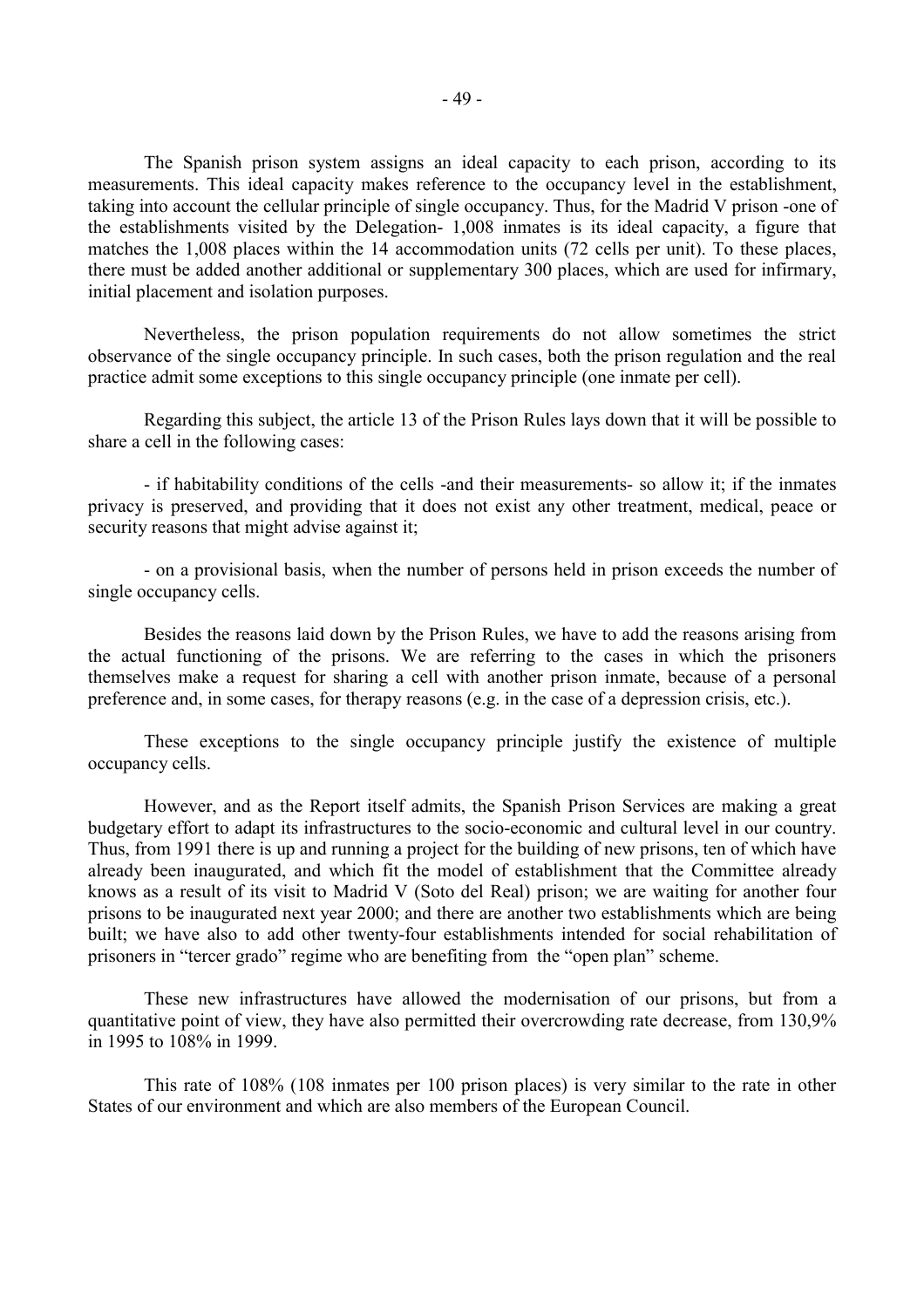As for the overcrowding touching the cells for women in Las Palmas (Salto del Negro) prison, the Prisons Services are aware of this problem in the Canary Islands, and specially in this one. Efforts are being be made to mitigate provisionally this situation by means of the relevant transfers of prisoners to the nearest island, that is, to Tenerife. However, the definitive solution to this problem will be attained with the creation of the new penitentiary, that it is foreseen to be built in Gran Canaria island.

 Concerning the penitentiaries in the self-governing community of Catalonia, and as a result of the Motion 70/IV which was unanimously passed by the Full Assembly of the Catalonia Parliament, and submitted to the Justice, Law and Public Security Commission, there is a Plan for the Creation and Substitution of Penitentiaries for the period from 1997 to 2007.

 The aims of this Plan for the Creation and Substitution of Penitentiaries are to analyse the basic information on the Catalan prisons system, from 1984 to 1986, and to have available a planning instrument allowing us to define the needs of prison equipment in the medium and longterm.

The Program specifically includes the following projects:

Substitution of the penitentiaries located in Barcelona city, that is, the Prison for Men (Modelo), the Penitentiary for Women and the Penitentiary for Youngsters.

The building of a new Penitentiary for remand prisoners in Barcelona city.

The creation of a Psychiatric Unit.

The building of a new establishment for the Enforcement of Judgement.

All this will allow us to reduce the occupancy levels in Catalonia penitentiaries.

#### Regime activities

 The Report itself admits that, in general, the level of the activities carried out in 1998 has considerably improved compared with previous years.

 The following indicators highlight this evolution with reference to the penitentiaries as a whole, excepting those of the self-governing Community of Catalonia.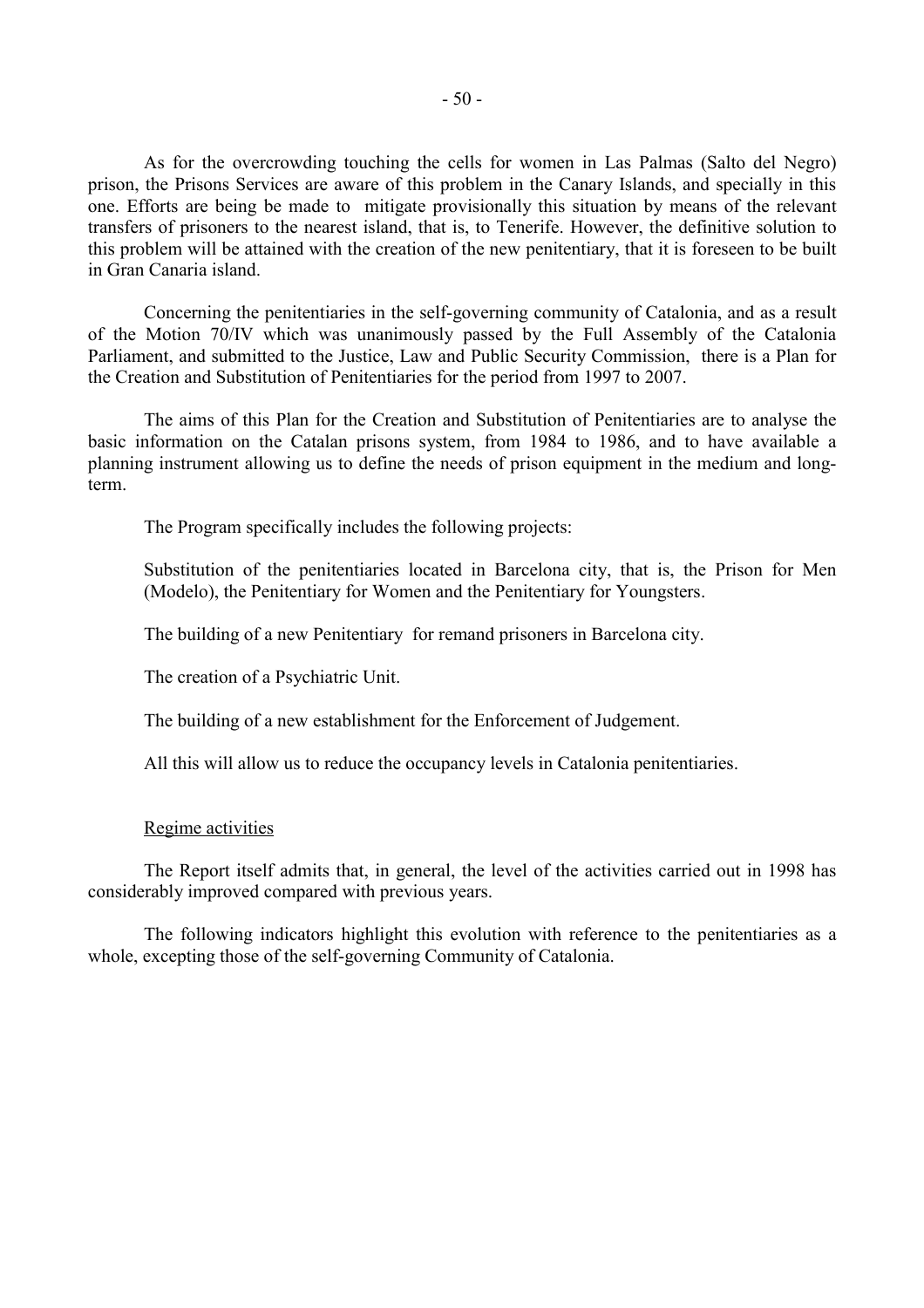### LEVEL OF IMPLEMENTATION

|                                    | 1996    | 1999   |
|------------------------------------|---------|--------|
| Regulated teaching                 | 10.840  | 11 714 |
| Occupational professional training | 5 1 6 4 | 10.500 |
| Productive work                    | 3.500   | 7 100  |

 As regards the establishments examined and for the above mentioned years, the evolution of the activities level was the following:

JAÉN

|                                                       | LEVEL OF IMPLEMENTATION |              |
|-------------------------------------------------------|-------------------------|--------------|
|                                                       | <u>1996</u>             | <u> 1999</u> |
| Regulated teaching                                    | 229<br>115              | 230<br>175   |
| Occupational professional training<br>Productive work | 42                      | 96           |
| <b>MADRID V:</b><br>LEVEL OF IMPLEMENTATION           |                         |              |
|                                                       | 1996                    | <u>1999</u>  |
| Regulated teaching                                    | 345                     | 427          |
| Occupational professional training<br>Productive work | 265<br>5                | 580<br>292   |
| <b>LAS PALMAS::</b><br>LEVEL OF IMPLEMENTATION        |                         |              |
|                                                       | <u>1996</u>             | <u> 1999</u> |
| Regulated teaching                                    | 323                     | 319          |
| Occupational professional training<br>Productive work | 140<br>32               | 180<br>78    |

 Despite the above information, it must be acknowledged that, at least, in two of the three establishments subjected to exam, there is still a significant margin in which the activities level has to be increased. For the moment, there are two restricting factors which are determining this level: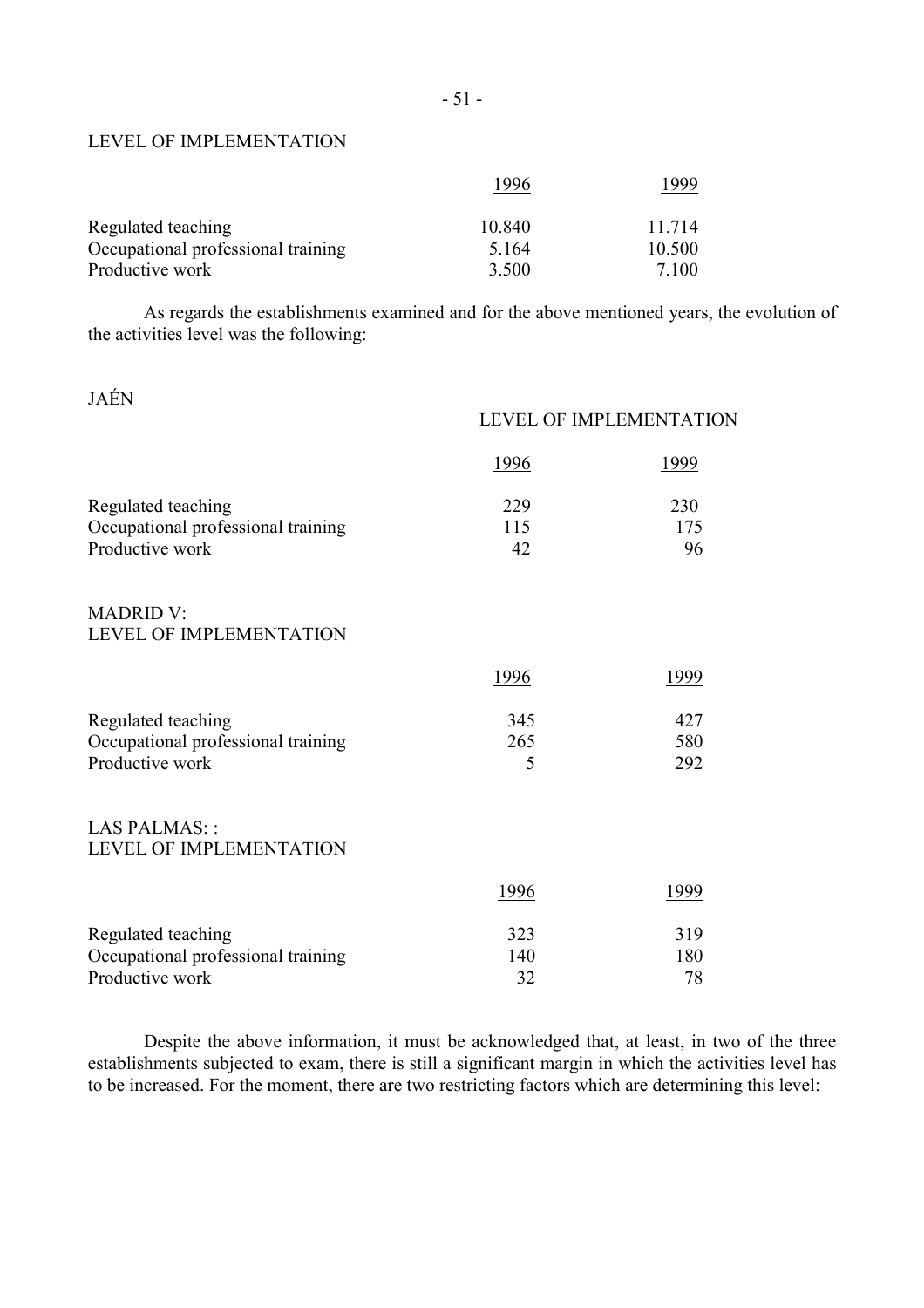- the physical characteristics of the establishments, liable to be improved in terms of production. For this purpose, a plan has been designed to carry out some space adjustments (this is the case of Jaén prison) or for building a new establishment aimed at giving a wider response with regard to production (Las Palmas prison case);

 - the establishments staffing, with regard to sports trainers or occupational monitors, that due to budgetary restrictions not always have been able to respond to the ideal outline.

 However, considerable efforts have been made in this respect, which become evident from the following indicators:

|                              | <b>YEAR 1996</b> | <b>YEAR 1999</b> |
|------------------------------|------------------|------------------|
| STAFFING $^*$                |                  |                  |
| Sports trainers              | 39               | 47               |
| Occupational monitors        | 40               | 45               |
| Staff assigned to production | 64               | 153              |
| Permanent staff for          | $\theta$         | 155              |
| training management          |                  |                  |

(\*) These figures do not include teachers, nor temporal staff. In each penitentiary there is a minimum of one sport trainer and one occupational monitor.

As for the establishments that have been subjected to exam, the situation is as follows:

JAÉN:

|                              | <b>YEAR 1996</b> | <b>YEAR 1999</b> |
|------------------------------|------------------|------------------|
| $STATEING*$                  |                  |                  |
| Sports trainers              |                  |                  |
| Occupational monitors        |                  |                  |
| Staff assigned to production |                  |                  |
| Permanent staff for          |                  |                  |
| training management          |                  |                  |

(\*) These figures do not include teachers, nor temporal staff. In each penitentiary there is a minimum of one sport trainer and one occupational monitor.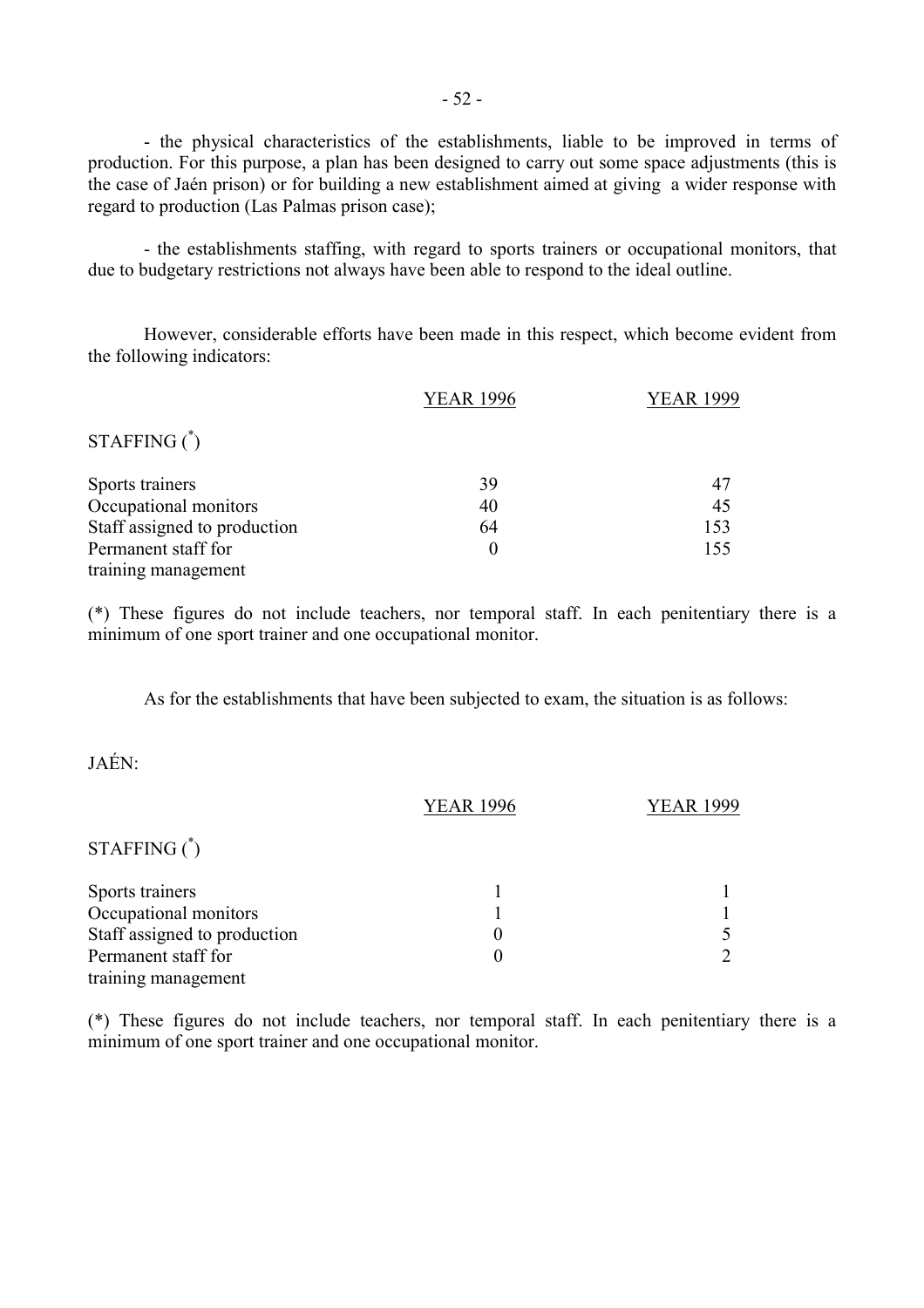### MADRID V:

|                              | <b>YEAR 1996</b> | YEAR 1999 |
|------------------------------|------------------|-----------|
| STAFFING $^*$                |                  |           |
| Sports trainers              |                  |           |
| Occupational monitors        |                  |           |
| Staff assigned to production |                  |           |
| Permanent staff for          |                  |           |
| training management          |                  |           |

(\*) These figures do not include teachers, nor temporal staff. In each penitentiary there is a minimum of one sport trainer and one occupational monitor. LAS PALMAS:

|                              | <b>YEAR 1996</b> | <b>YEAR 1999</b> |
|------------------------------|------------------|------------------|
| STAFFING $^*$                |                  |                  |
| Sports trainers              |                  |                  |
| Occupational monitors        |                  |                  |
| Staff assigned to production |                  | 3                |
| Permanent staff for          |                  | 3                |
| training management          |                  |                  |

(\*) These figures do not include teachers, nor temporal staff. In each penitentiary there is a minimum of one sport trainer and one occupational monitor.

 Regardless the above mentioned, in 1999 something has happened that will have a very positive effect on the activity level in the establishments, but above all, on its quality. It is about the integration of the regulated teaching –to all purposes- into the standardised teaching chain of the Educational Services. One of the rules lays down the abolition of the Penitentiary teachers body. So, the relevant Educational Services will be responsible for the planning, teaching and control of the educational activity in the Penitentiaries in the future. In this way, teaching in this environment is assured, according to the established standards.

 Concerning the attendance of youngsters to these activities, the level of participation of this group is at present very greater in number than for other groups of inmates. But, regardless of the above indicated, we are working at a steady pace to implement specific performance modules for this group of population, and even extending it to older population. In this regard, and charged to the EU Integral Program, it is planned to carry out specific and comprehensive training activities in five establishments during 1999. On the other hand, in some of the self-governing Communities, they are keeping in contact with the Service in charge of Youth affairs in order to encourage this kind of programs.

 Usually, remand prisoners take part in the productive workshops and the activities organised by the establishment.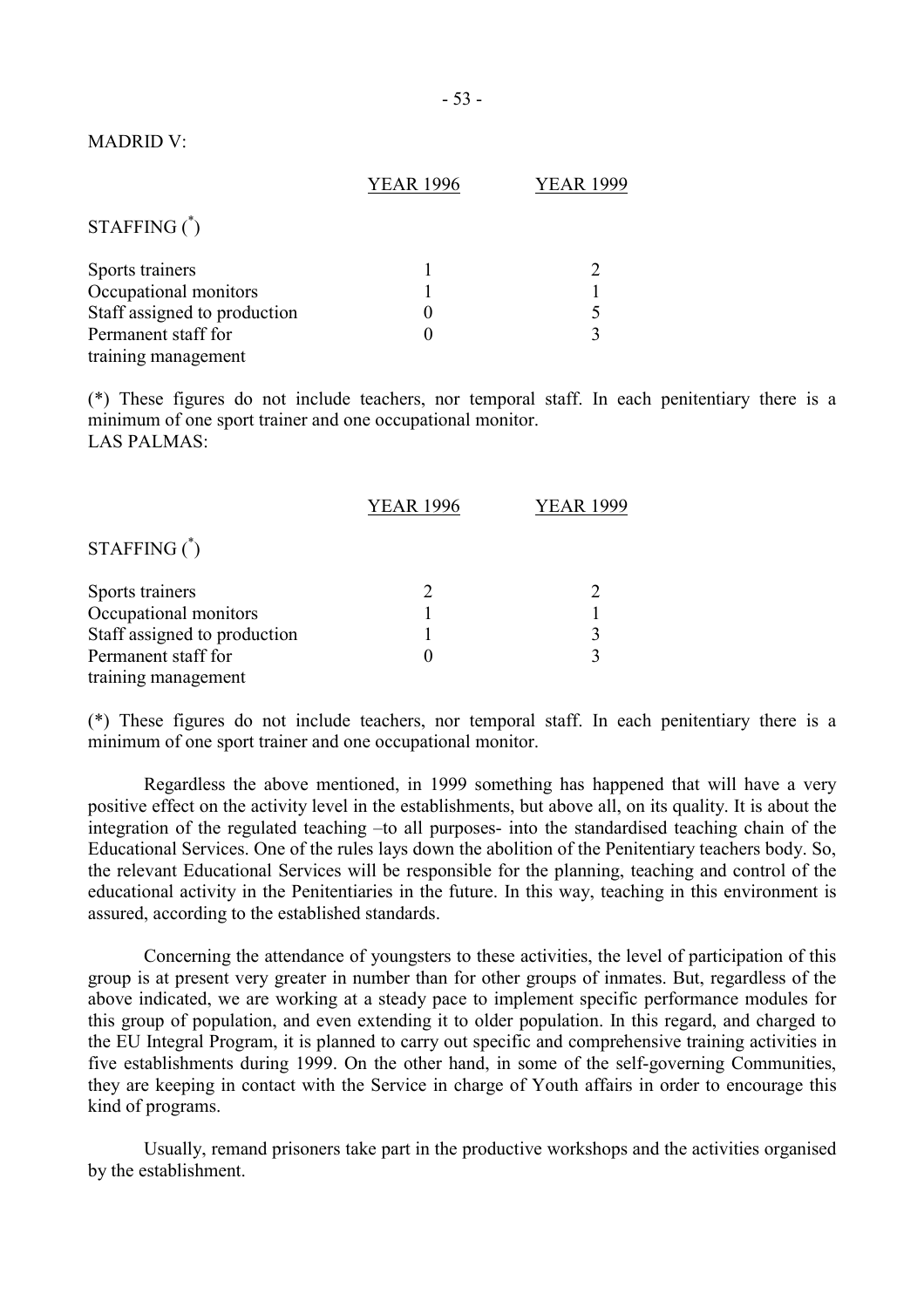Concerning the question that employment should not be determined by the market elements, it must be specified that, at present, an important part of the productive work is carried out within the penitentiary services themselves; that is, certain services -such as those carried out in the kitchen, the store, as well as ancillary services, etc.- are managed as productive workshops and, therefore, they are not dependent on external companies.

 The rest of activities does, in fact, rely on the external environment and, at the same time, the productive work has to be self-financed with the resources obtained from its performance. Nevertheless, as the work carried out by the inmates is very specific and it becomes a part of their rehabilitation, it is envisaged to develop a specific rule to regulate in detail this kind of work. In this way, certain aspects, which the common legislation is being applied to, will be able to be dealt with according to their own rule, thus introducing undoubtedly new elements of flexibility.

 Concerning the self-governing Community of Catalonia, it is necessary to point out that the company from the public sector that manages the productive work in penitentiaries -the Centre d'Iniciatives i Reinserció (CIRE)- does its best to increase the volume of productive work to be carried out by the inmates. However, the offers from companies providing with work are subjected to fluctuations that have a bearing on the mercantile tract within the private sector.

 In paragraph 78 of the Report, it appears a section, the last one, difficult to be interpreted. If a reference is being made to the fact that inmates should take an increased part in the activities of the penitentiaries, we can provide –as a response to the concern expressed by the CPT- the project, according to which penitentiary services are considered productive workshop: kitchens, baking for the prison consumption, stores or auxiliary workshops. If, on the contrary, it is a matter of improving or extending the facilities planned to be used for working within the penitentiaries, we are also working along this line, providing the new workshops with equipment, converting facilities or building new establishments to fulfil their function in the most suitable way.

 Finally, we have to underline that the subsidies granted by the European Social Fund, and which are assigned for labour integration purposes, are allowing the reorientation of the Occupational Professional Training Programs in such a way that other programs for labour guidance and supplementary schedules are becoming widespread.

# **5. Health care services**

Paragraphs 79 to 92 of the Report.

 Firstly, concerning the staffing level at Jaén and Las Palmas de Gran Canaria prisons, we consider that it is sufficient at present, while the incidental vacancies are filled by temporary staff. On the other hand, the post of Deputy Director at Jaén Prison has been filled from last December.

 The health care by specialists is carried out both, through the public services in hospitals, and through temporary staff who visit the penitentiaries.

 Concerning the waiting periods for consultations with specialists outside the prisons, there is no difference with the rest of the population. In any case, we have no proof of this 2 years waiting time, as stated in the Report, not even for those specialities for which the waiting time is long, such as ophtalmology. If any similar case should have occurred, it was probably due to other not strictly health reasons (transferral of establishment, etc.).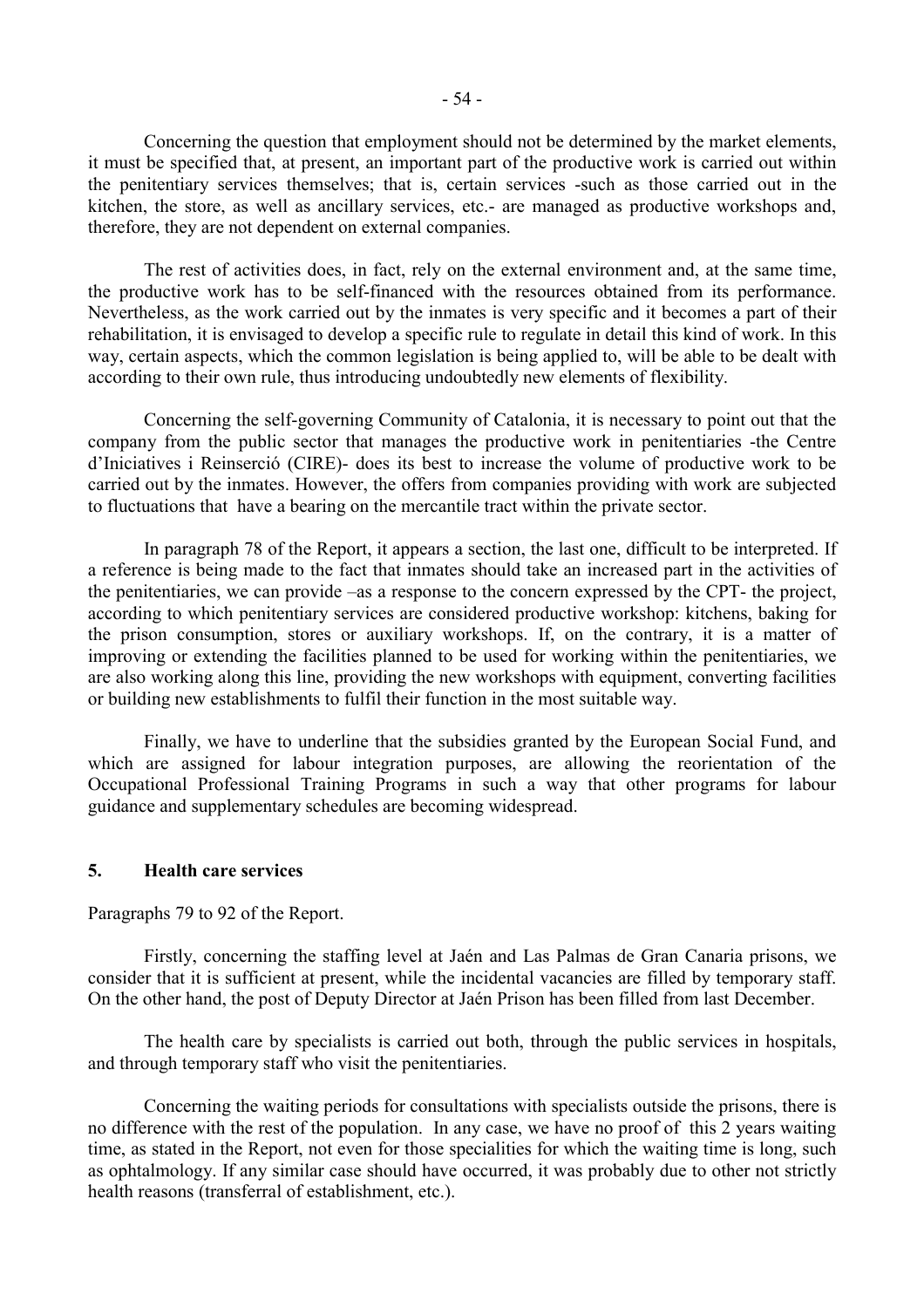The Prison Services assure an odontology service in all the prisons, including extractions and repairing operations (sealings and prosthesis). In fact, this service is provided by an external company and these provisions are fully contemplated in the Technical Specifications. At present, the catalogue of benefits that in this regard should be financed by the Penitentiary Institution is being considered, aimed at unifying criteria among prisons.

 As regards to psychiatric care, all the prisons mentioned in the report have nowadays an advisor psychiatrist and, for the moment their coverage seems enough.

 Concerning the suggestions made, in order to enhance the material environment and living conditions of the Psychiatric Unit of the Modelo Prison Infirmary, the Catalonia Plan for Penitentiaries Substitution and Creation envisage the building of a new psychiatric unit foreseen as a new health care space functional and physically differentiated, whose aims are the comprehensive assistance of patients suffering severe and chronic psychoses as well as to provide psychiatric care to all those patients who suffer a crisis during which a psychopathic problem could arise.

 To this effect it was approved a "expediente plurianual de gastos" (pluri-annual public investment expenditure budget) for building such psychiatric unit that will allow to enhance qualitatively the specialised health care for the mentally ill inmates.

 On the other side, the psychiatric care of a mentally ill prisoner inside a prison facility has not to do with cohabiting or not with patients of other kind but with a suitable clinical follow-up that that secures the monitoring of the clinical symptoms, once the severe crisis is over. It is not always easy, depending upon the establishment of which we are talking about, to have the optimal spaces but it does not mean that the psychiatric patient has to be necessarily secluded, and especially if the medical treatment that he is undergoing keeps him balanced.

 It is necessary to comment, also, that the external psychiatric care makes difficult, occasionally, hospital treatment during the severe crisis. In any case, these could be also treated in the centres themselves, and it is in this context when it is necessary to begin the treatment of the acutely agitated patient with a mechanical restraint that evidently must not last more than the strictly necessary period. In such a case, this is a therapeutic action. Furthermore, in principle, no mechanical restraint of medical type should take place with handcuffs at the present moment because all the centres have the suitable straps

 It is also necessary to underline that medical doctors as nurses undergo retraining period in the reference hospitals, being psychiatry one of the priority subjects in retraining curricula.

 Concerning the reference made in the report about the task carried out by inmates acting as medical orderlies in the Madrid V Prison, there is no doubt that they are inmates that are occupying some types of posts and that are being substituted gradually in infirmaries by hired staff. However, we think that is not specially negative that inmates could perform certain tasks as medical ordelies, if such activities do not mean a risk for the confidentiality that should have medical acts.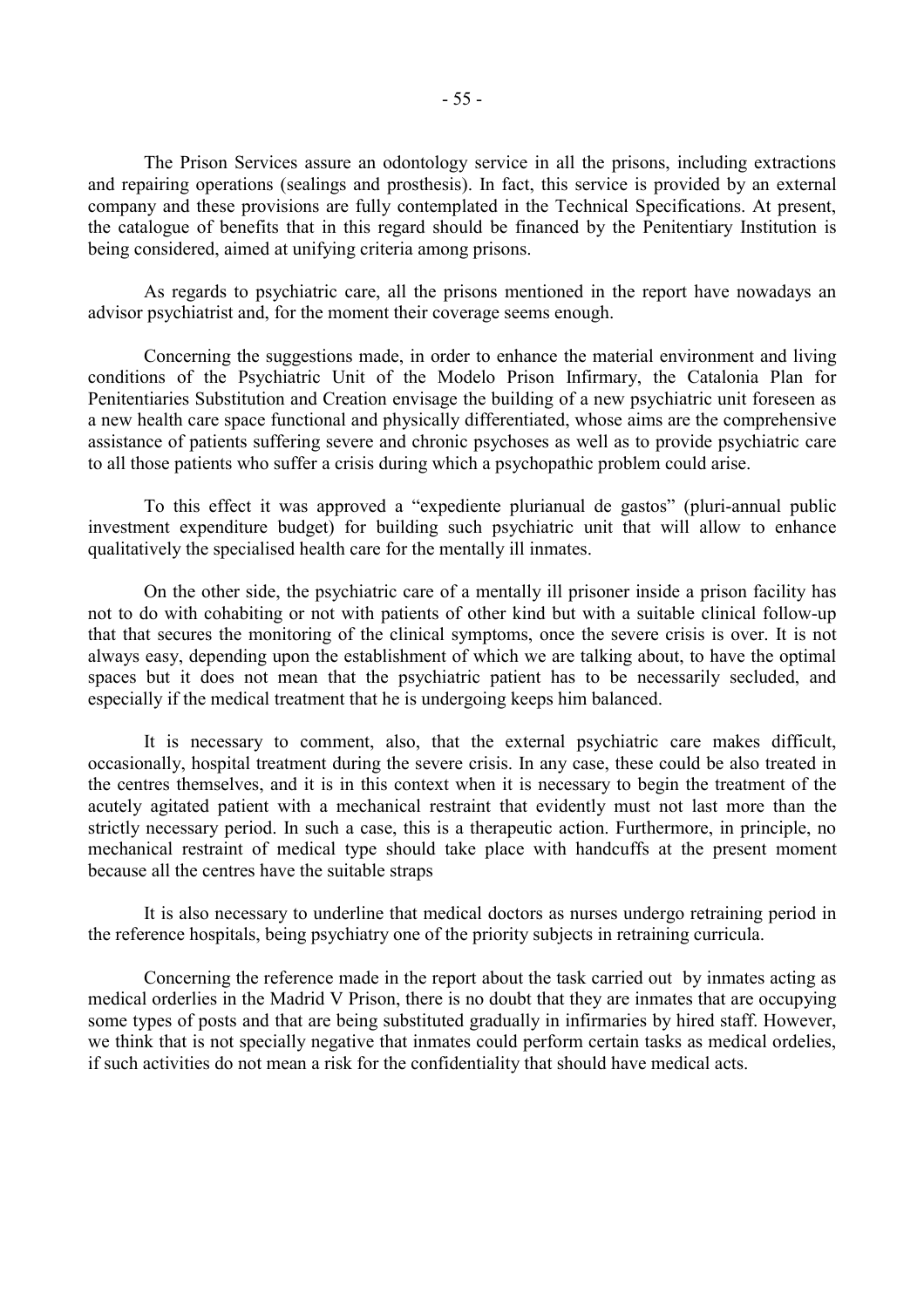Finally, as far as the issues of this section, it is necessary to state that the medical care units have regulations concerning their role for safeguarding the inmates' personal integrity, and that the inmates have to be examined before or while they are serving their corresponding sentence also they have to submit those injury medical reports to the relevant Judge which are necessary to fill out when the injuries occur no matter their cause. In order to submit these medical reports there is an official form made of self-copying paper leaves. In a short delay, it is foreseen that such form has an extra copy in order to deliver it to the concerned inmate.

# **6. Other issues**

Paragraphs 93 to 101 of the report

#### Discipline.

 Concerning this issue the report acknowledges, specifically, that the disciplinary procedures are "highly developed and surrounded by a number of formal safeguards". We congratulate ourselves on this opinion we as disciplinary regime is essential for achieving an ordered cohabitation within the Prison Centres and to make possible, in that way, not only the security and physical safeguarding of prisoners that, it is both one of the duties under the authority of penitentiary Administrations, and a way of making possible all the intervention and treatment programs, that in other way would not be feasible.

 Hence, although the disciplinary regimen is an important instrument for an ordered cohabitation in the Penitentiaries, if it is not used with lawful safeguards could be also, an arbitrary instrument that could clearly work against the inmates because it affects a very sensitive issue as the inmates' personal rights are. Therefore, for the Spanish Administration to have the CPT's recognition concerning the legal safeguards of our penitentiary system is especially satisfactory.

 However, it is made a remark about the excessive imposition in Jaen Prison of one of the sanctions foreseen by the penitentiary regulations, as it is the transfer to a segregation unit.

 The Prison Rules concerning discipline allow a wide range of sanctions catalogued according the disciplinary faults by which they are imposed, being solitary confinement a sanction to be imposed just in case of serious or very serious misdemeanours whose duration, in days, may be shorter or longer following the seriousness of the infringements. It is not frequent the use of this disciplinary sanction that demands that the facts committed involve an evident aggression and violence.

 The Spanish Penitentiary Administration has elaborated by its Management Unit some indications about the conflicts rates in prisons establishments with comparative rates, among which it is the number of faults/misdemeanours committed in each centre and their grade. Regarding the Jaen Prison the rate of serious and very serious misdemeanours/faults is even lower than the national average.

 Nevertheless, the Prison Administration will follow up the evolution of the sanctions in Jaen Prison with the aim of establishing if the great number of seclusion sanctions are due to a concrete circumstance that could be related with number of inmates and their characteristics etc.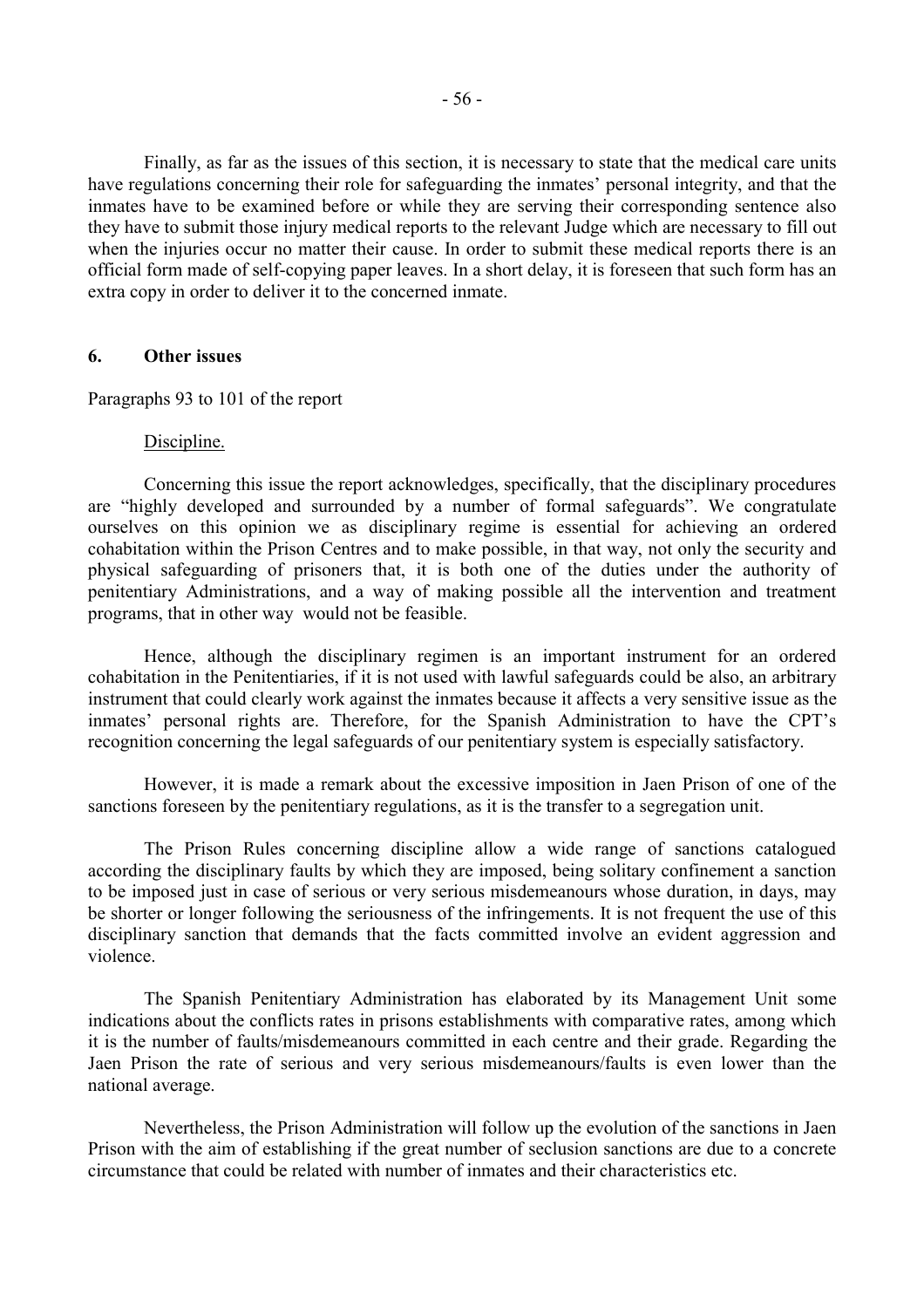Concerning certain complaints about some Penitentiary Supervision Judges' performance when they are incumbent on disciplinary issues, once again, we refer to the General Council of the Judiciary report, provided that monitoring judicial activity does not belong to the Penitentiary Administration and only after one appeal has been lodged by the inmate himself or de Public Prosecutor -"the Penitentiary Administration" (Spanish Prison System Central Authority) is not empowered to do ut-, the Supervision Court orders can be modified .

### Information to the inmates.

 "The Penitentiary Administration" has taken notice of the recommendation, in the report, about the system of information of the Spanish Prison System concerning the information to be given to the inmates about all the issues concerning prison life, that affects their rights and duties and which are framed within the interesting issues for life in prison. As above stated, the Penitentiary Administration has sent to the Centres Directors the relevant instructions in order they adopt the necessary measures both for delivering information booklets to the inmates and for the circulation of those booklets be fruitful for the inmates for preventing that their ignorance about prison life regulations makes them to breach discipline regulations or to ask the other prisoners or prison officials for this information.

#### Contacts with the outside word

 The model of penal servitude, upon which is based the Spanish penitentiary system, starts from assumption that the prisoner is not a human being separated from the society, but one person that is part of the same and he/she has to return to it once his/her sentence has been served. All that for the sake that the prisoner do not break his/her link with the outside world, that his/her imprisonment does not involve a socio-family uprooting that could be prejudicial to his/her future social integration.

 The contact with the outside world is encouraged by different formulae: leaves of absence from prison, communications and visits, access to the media etc.

 The report makes a positive assessment of such inmates' opportunities in Spain for maintaining contact with the outside world. However, it states some complaints about the acoustic conditions of some communications, and recommend the necessary measures for remedying the above mentioned shortcomings.

 The Penitentiary Administration is aware of those problems in some of the centres, provided that sometimes it has been informed by the "Defensor del Pueblo" (Spanish Ombudsman).

 A completely satisfactory solution is difficult to be found, provided that it is necessary to talk aloud in those rooms where take place, at the same time an important number of communications using visiting booths and the fact that it is necessary to talk through a pane of glass. All that makes difficult the understanding mainly in those centres lacking of intercoms. Nevertheless, Penitentiary administration has projected to make the necessary building work in those centres where the above mentioned acoustic problems are more relevant by installing intercoms and ameliorating the acoustic isolation of some visiting booths.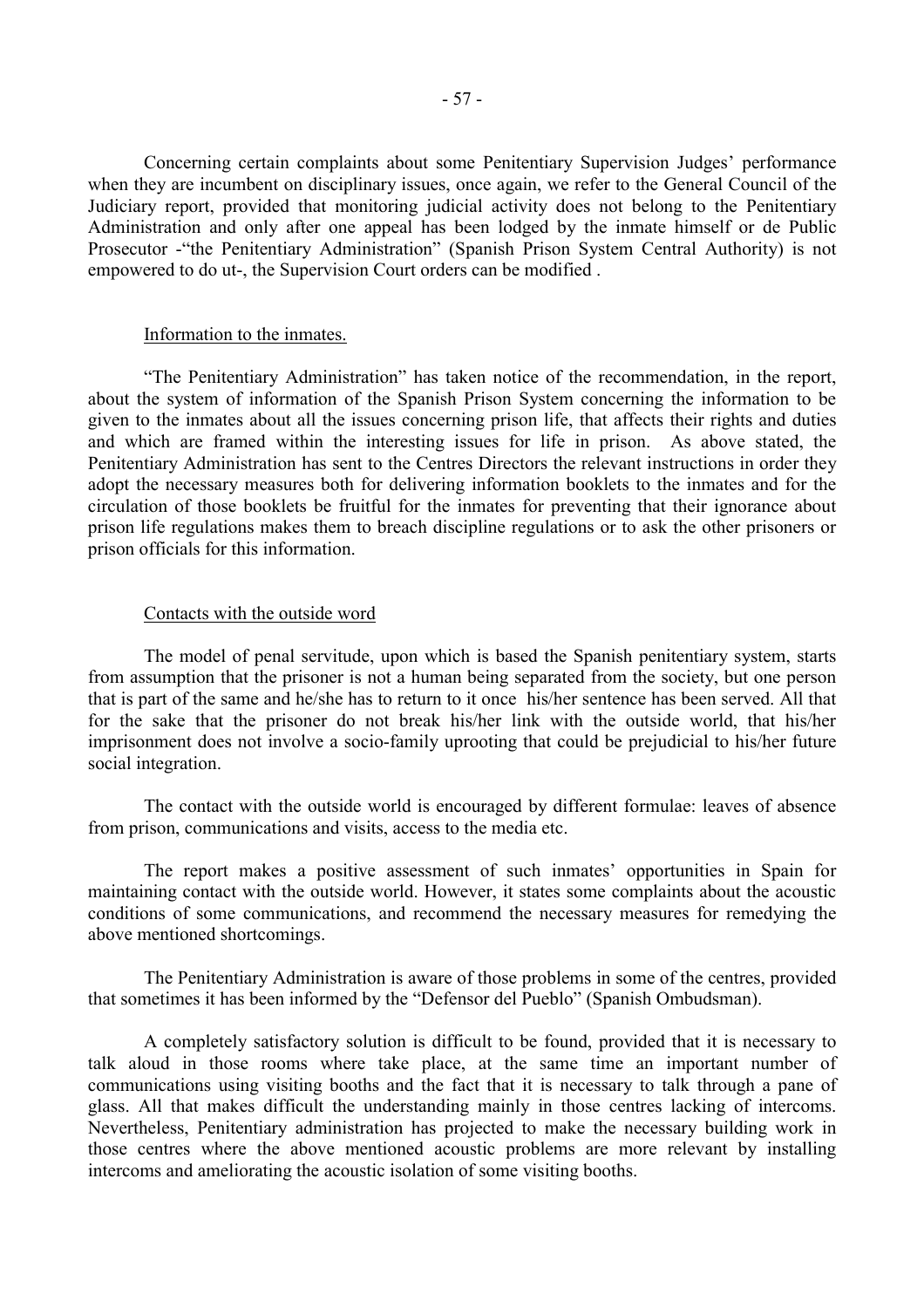Then, as recommended by CPT, the Penitentiary Administration will adopt the necessary measures for mitigating the above-mentioned shortcomings, and also among them the state of repair and cleanliness as for the intimate visit department in Jaen Penitentiary.

### **Drugs**

 Regulations concerning persons deprived of their freedom provide that the aim of Penitentiaries is reeducation and social rehabilitation of inmates both protecting and looking after their health as that of the persons living in the community at large, and that they have to employ those psycho-social programs and problem solving oriented techniques, hence the inmate with dependence on psychotropic substances should have the possibility of undergoing programs of treatment, drug abuse overcoming, and specialised attention.

 The performance of duties with drug abuser prisoners has to be pursuant to these rehabilitation oriented regulations; hence drug abuse prevention activities are of the outmost relevance. The efficiency of such activities can be assessed considering not only drug abuse/non drug abuse by prisoners or ex prisoners but also the absence of further criminal activity, their no return to the penitentiary, their access to a job, their type of family cohabitation reached, and their psycho-physical health condition enjoyed. All these aspects make up a framework that makes possible favourable results.

 According to this premise that puts forwards a preventive intervention policy on toxic substance consumption, aimed both at social normalisation and rehabilitation. To this effect, preventive measures to be carried out at the penitentiaries are aimed at taking into consideration the bio-psycho-socio-cultural (sic), penal and penitentiary aspects of the inmates. Basic performances have comprehensive characteristics, including health care activities (control and follow-up), of health education, psychological support and general activities of the premises -occupational and production work-shops, labour and academic training, occupational work-shops and leisure and free time work-shops (sic)-.

 For that reasons, and in every penitentiary it is based a GAD, a multidisplinary team, that defines objectives of the interventions, as well as the resources co-ordination and the follow up, implementation and assessment of the performances. In the GAD it take part the Institution's experts on the different areas (health-workers, psychologists, schoolteachers, social workers, instructors, etc), and ONGs and other Entities.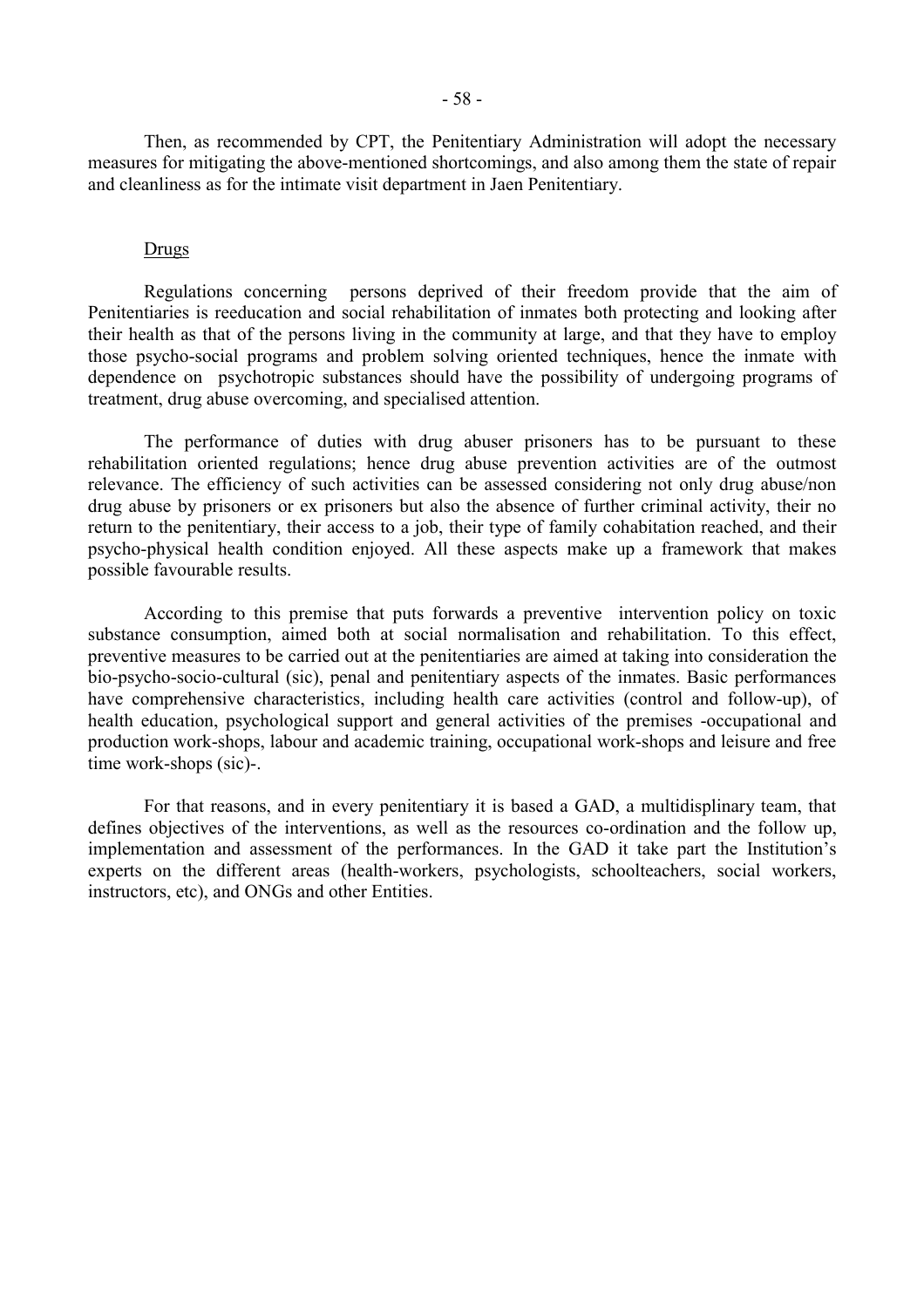# **PSYCHIATRIC INSTITUTIONS – SAN JUAN DE DIOS PSYCHIATRIC HOSPITAL**

### **1. General Considerations**

 Presently, 87 Psychiatric Centres are functioning in Spain that have around 20.000 beds which met the requirements of the psychiatric care.

 Functional and organic dependence of this Centres, as you can observed in the chart below, is quite diverse; as well as the use and availability of the resources.

| <b>OWNERSHP</b>       | <b>CONDUCTED BY</b>                  | <b>HOSPITAL Nº</b> |
|-----------------------|--------------------------------------|--------------------|
| Governmental          | National Health Care System          | 6                  |
| $\zeta \, \zeta$      | Penitentiary Administration          | 2                  |
| $\epsilon$            | <b>Autonomous Communities</b>        | 11                 |
| $\epsilon$            | Provincial Councils and Inter-island | 17                 |
|                       | Council                              |                    |
| $\epsilon$            | Other Public Institutions            | 3                  |
| Non-governmental      | Catholic Church                      | 19                 |
| Proprietary voluntary |                                      |                    |
|                       |                                      |                    |
| $\epsilon$            | Other private charity institutions   |                    |
| Non-governmental      |                                      | 28                 |
| proprietary hospital  |                                      |                    |
|                       | <b>TOTAL</b>                         | 87                 |

 Furthermore, in almost all the national health care public hospitals are psychiatric units integrated in the hospital services.

Concerning the patients rights the General Law 14/1986, dated April  $25<sup>th</sup>$  on Health Care pursuant the 43 Article of the Spanish Constitution regulates the actions aimed at enforcing health protection right.

 Thereby, under Article 10 of that Law the following rights are granted to the Spanish hospitals users:

1. Respect for their personality, human dignity, e intimacy, ensuring that they are not discriminated on grounds of moral issues, race, social class, sex, economic, ideological political or union affiliation .

2. The right to information about the health care services accessible to them and about the requirements to use them.

3. The right to the confidentiality of all the information concerning their case and about their stays at the public or private health care centres co-operating with the public health care scheme.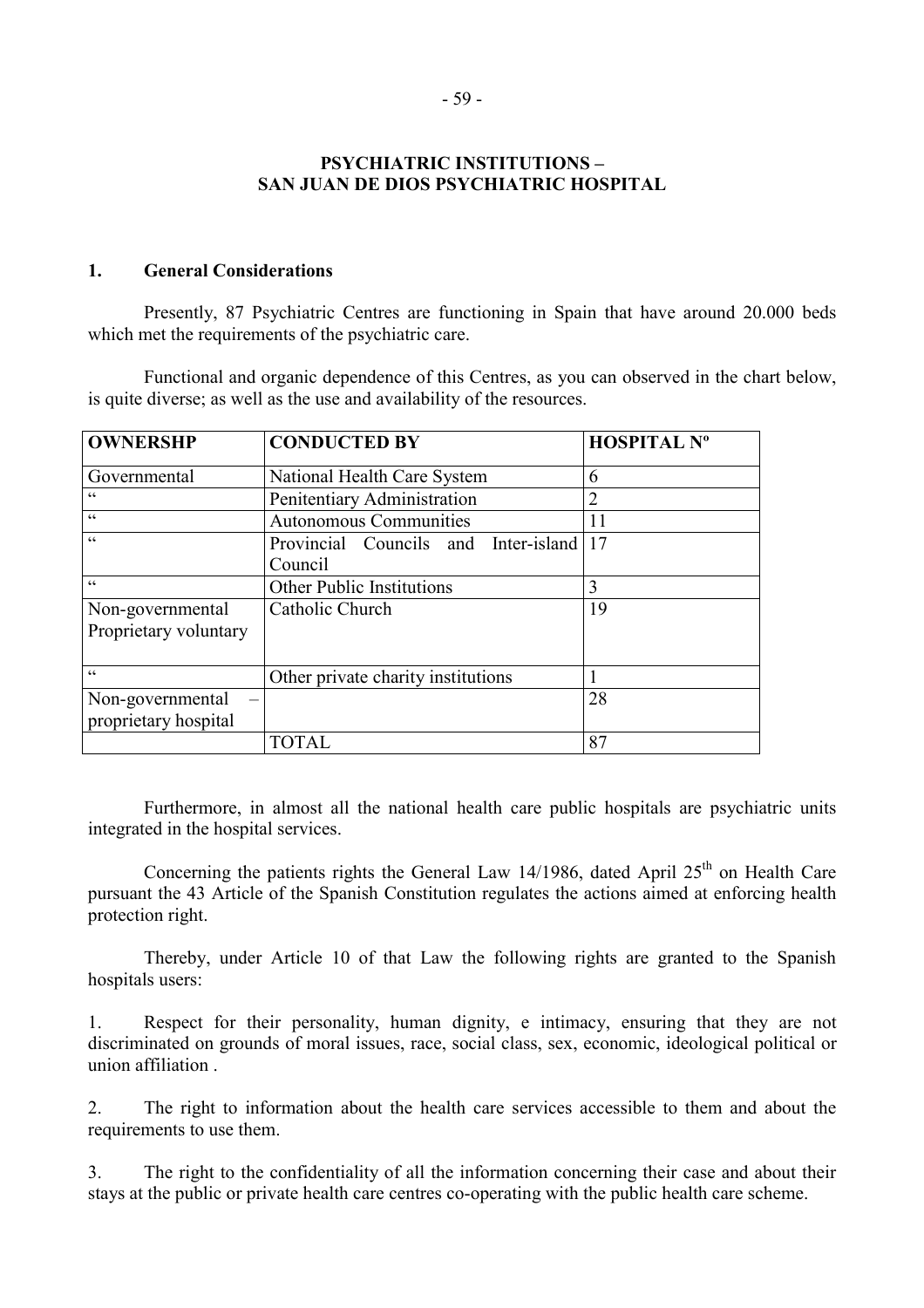4. The right to be informed if the procedures of prognosis, diagnosis and therapy to be put into practice with them, could be used for a research or teaching project, that in no case, could mean an additional danger to their health. In any case, there will be necessary both the previous written authorisation of the patient and of the management of the sanitary centre.

5. The right to be given information about their health care in a understandable way for him/her relatives or close associates complete and continuous information both in written and oral way , including diagnosis, prognosis and alternatives for their treatment.

6. To chose, freely, among the presented options the responsible medical doctor of his/her medical case; being necessary the former written consent of the patient for undergoing any operation, except for the following cases:

- a) When lack of therapeutics means a risk for public health.
- b) Whenever they are unable to adopt any decision, then that right corresponds to their relatives or close associates.
- c) Whenever there is an emergency that does not allow delays, that could cause irreversible bodily harm or in the case of death danger.

7. To have appointed a doctor whose name will be given to his/her, and who will be his/her main interlocutor within the health care team. In case of his/her absence another doctor will assume such responsibility.

8. To be issued a health condition certificate, when statutory provisions or other regulations demand it.

9. To reject the proposed treatment, except for the cases under point 6. In that case the patient has to ask for voluntary discharge under the conditions of paragraph 4 of the next article.

10. To participate, by the community institutions, in the health care activities, pursuant to the conditions provided by the law and on the implementing regulations.

11. To have a written medical file when finishing the patient stay in a hospital, he/she either or a relative or close associate will receive their medical discharge certificate.

12. To use both the complaints and suggestions instruments within the stipulated periods. In both cases he/she will have to receive written answers within the stipulated period pursuant to the enforced regulations at that moment.

13. To chose a doctor and any other dully-qualified sanitary personnel under the conditions established by this law and the enforced regulations passed by the Government Administration.

14. To obtain all the medicaments and sanitary products considered necessary to improve, preserve and recover his/her health, pursuant to the conditions stipulated by the State Administration regulations.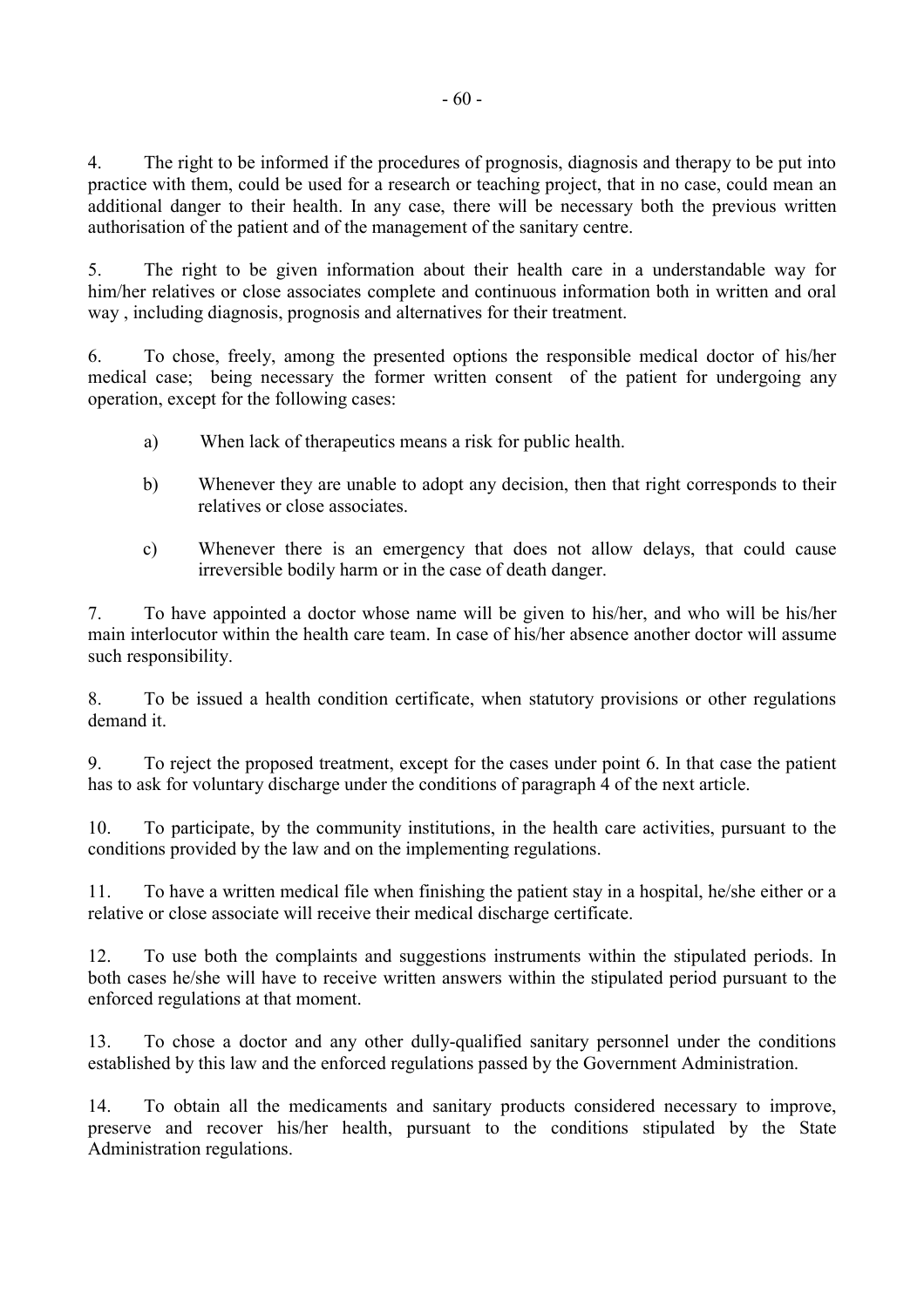15. Respecting the peculiar economic regimen of each health care service, the rights granted under the paragraphs 1,3,4,5,6,7,9 and 11 of this Article will be also exercised with regard to the private health care services.

Pursuant to the Civil Law, under its Article 211 it is instituted that:

"Involuntary placement of a presumed disabled person will demand a previous judicial order, except when for emergency reasons such action must be performed immediately. The relevant Judge will be informed as soon as possible, and in any case within a 24-hour term."

 The Judge will grant or deny an authorisation for his/her placement after examining that person and after having heard the opinion of a medical doctor appointed by him and so he will inform the Public Prosecutor pursuant to the Article 203.

 Without detriment of the provisions of the article 269(4) the Judge, ex officio, will request information about the necessity of continuing the involuntary placement, when he deems it relevant and, in any case, every six months, in the same way as provided in the above paragraph and will rule on the continuity or the dismissal of the involuntary placement."

# **2. Preliminary remarks**

Paragraphs from 102 to 104 of the report

 Spanish authorities congratulate themselves on the fact that the Delegation, that visited the San Juan de Dios Psychiatric Hospital, states that they did not hear complaints about ill-treatments.

 As your Committee is fully aware, ill-treatment prevention is one of the major concerns of the Spanish Authorities.

 Spanish legislation contemplates some legal instruments for both health care fields and any other field that put into practice without the slightest hesitation by the empowered authorities, whenever, always in isolated cases, an ill-treatment situation takes place.

 At the psychiatric establishments, in case of the slightest incident, they fill out a form recording the findings of the doctor and nursing staff of the corresponding units or by those persons on duty, following the time these incidents take place. The above mentioned forms have to be analysed by both the Infirmary and Doctors Directorates filing them, if there are no legal or clinic relevant issues detected.

 On the other hand, if it is detected any type of anomaly, two parallel actions are performed: first, it is sent an injury report to the corresponding Court and second, an internal inquiry takes place for clarifying the circumstances of the facts.

 In this field, direct and indirect inquiry measures are extreme for preventing any possible abuse. If it is the case, sanctions or dismissals depending upon the seriousness of the facts can be enforced.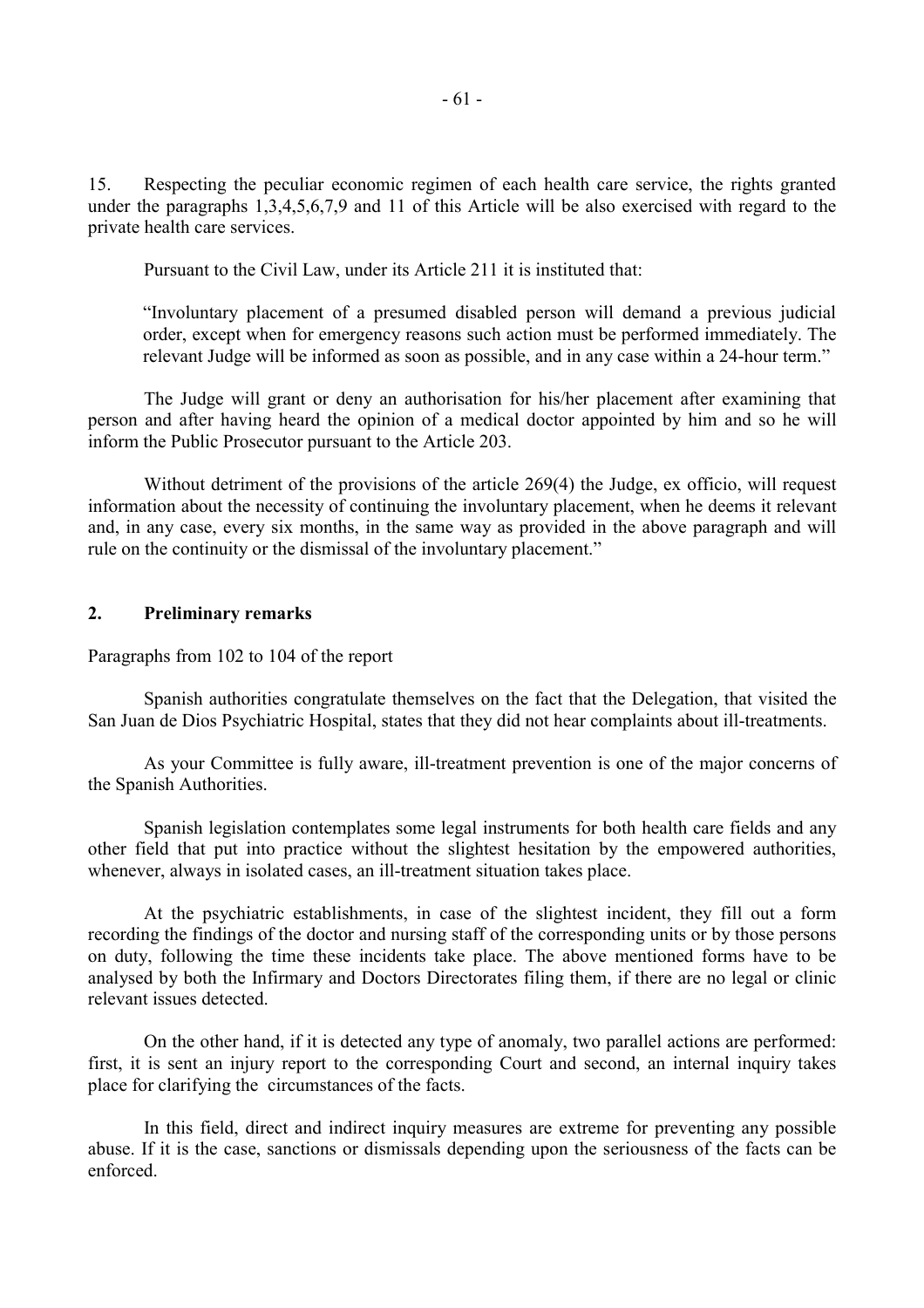# **3. Treatment of patients**

Paragraphs 105 to 107 of the report.

 Health-care staff is framed within a multidisplinary team with different working post: orderlies, auxiliary nurses, qualified nurses, supervisors, doctors, psychiatrists, all of them dully qualified to perform their duties. So in most of the cases, expertise in this kind of health-care is an essential requirement for being posted to such public offices. The Management of each establishment is responsible, in the end, for all the centre dealings.

 Accommodation conditions and care provided at the psychiatric hospitals are identical for all the patients and there is no patients' discrimination, no matter if the placements are voluntary or not. The management internal regulations have as goal the best possible treatment for the persons admitted into the hospital.

 The therapeutic environment provides special attention and care in all this aspects that benefit the patients' treatment.

 After a patient's admission in any psychiatric centre, an individualised treatment begins. It consist of the initial study on the patient case and the orientation of the treatment to be developed by the patient. A multidisciplinary team holds periodical meetings in order to adopt the relevant measures concerning the individualised program of rehabilitation. In parallel, each inmate has to have opened a medical file.

 The therapy used in the Spanish public hospital, for all the cases, has to be dully accepted and authorised by the ill person if his/her level of conscience allows it or by his/her guardian or closer relatives, on the contrary.

 In governmental hospitals, working in teams and clinic sessions are habitual forms of performance in all those services involved in planning the diagnosis and therapy guidelines of all the ill-persons admitted to the health care services. This running is contemplated under the General Regulations of the Spanish Public Hospitals.

 The staff of the services of psychiatry is constantly retrained. In this sense, they are in permanent contact with the international scientific experts; they are continually updated on the latest developments and they attend to conferences or symposiums , etc which allows to implement the most innovative techniques.

# **4. Patients' living conditions**

Paragraphs 108 and 109 of the report

 The health-care approach of these Centres conditions all kind of performance; such as the program of playful-recreational activities as well as the occupational and education ones allows the patients to live in an environment that, mainly, is therapeutic with the limitations of a closed institution.